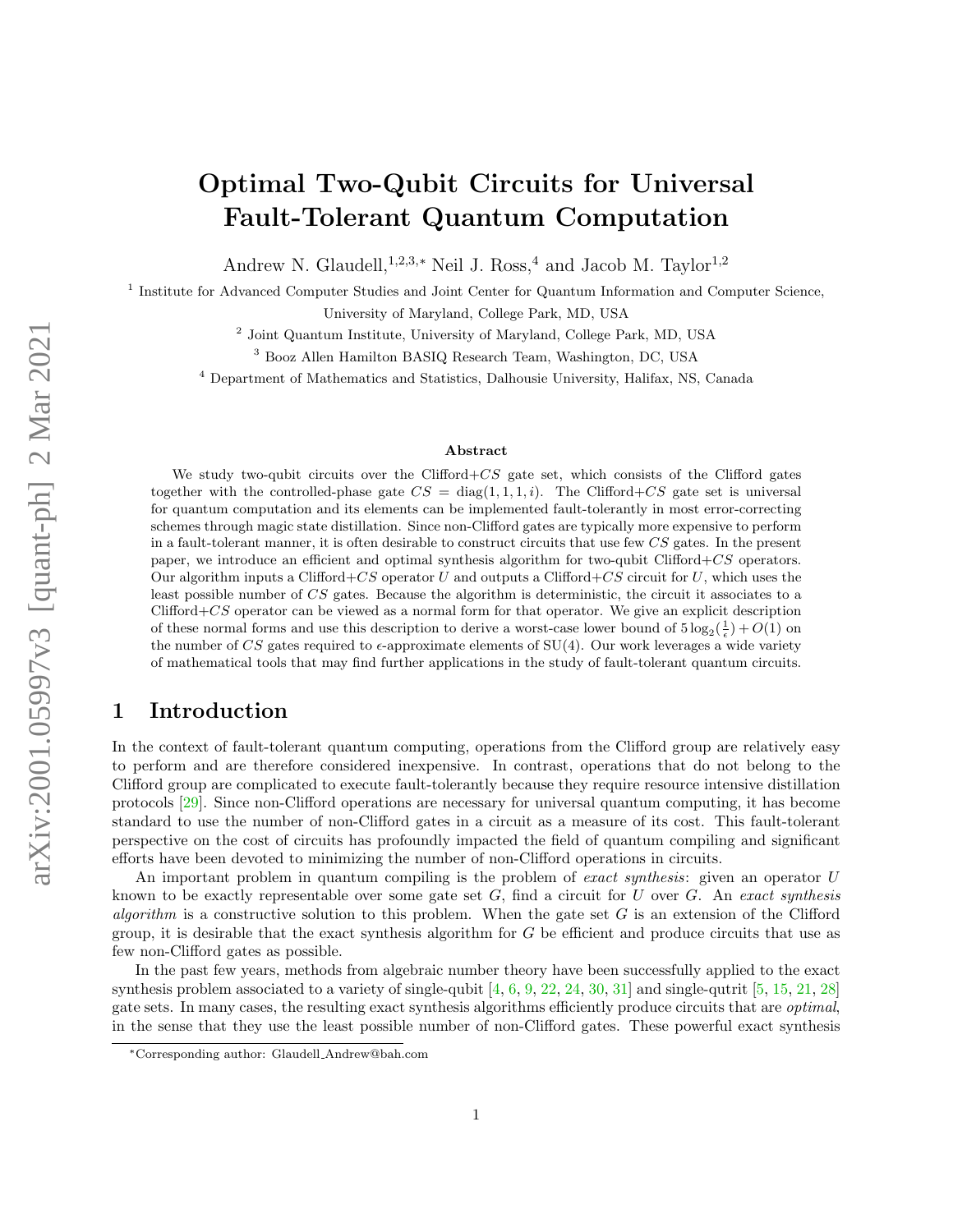methods were central in the development of good unitary approximation methods, which play a key role in the compilation of practical quantum programs [\[4,](#page-18-0) [6,](#page-18-1) [20,](#page-18-5) [23,](#page-19-7) [30,](#page-19-3) [31\]](#page-19-4).

Exact synthesis algorithms also exist for various instantiations of the multi-qubit compiling problem, though each suffers shortcomings in some respect. Optimal algorithms for two-qubit circuits over continuous gate sets have been known for a number of years [\[34,](#page-19-8) [38\]](#page-19-9). Unfortunately, such gate sets are not well-suited for fault-tolerant quantum computing. Multi-qubit exact synthesis algorithms for universal and fault-tolerant gate sets were introduced more recently  $[1, 2, 13, 17, 19, 25, 26, 27]$  $[1, 2, 13, 17, 19, 25, 26, 27]$  $[1, 2, 13, 17, 19, 25, 26, 27]$  $[1, 2, 13, 17, 19, 25, 26, 27]$  $[1, 2, 13, 17, 19, 25, 26, 27]$  $[1, 2, 13, 17, 19, 25, 26, 27]$  $[1, 2, 13, 17, 19, 25, 26, 27]$  $[1, 2, 13, 17, 19, 25, 26, 27]$  $[1, 2, 13, 17, 19, 25, 26, 27]$  $[1, 2, 13, 17, 19, 25, 26, 27]$  $[1, 2, 13, 17, 19, 25, 26, 27]$  $[1, 2, 13, 17, 19, 25, 26, 27]$  $[1, 2, 13, 17, 19, 25, 26, 27]$  $[1, 2, 13, 17, 19, 25, 26, 27]$ . While the algorithms of  $[1, 13]$  $[1, 13]$  are far from optimal, the algorithms of  $[2, 17, 25, 27]$  $[2, 17, 25, 27]$  $[2, 17, 25, 27]$  $[2, 17, 25, 27]$  $[2, 17, 25, 27]$  $[2, 17, 25, 27]$  synthesize provably optimal circuits by cleverly utilizing certain properties of fault-tolerant gate sets containing the Clifford group. However, the runtimes of these optimal synthesis algorithms are exponential in both qubit count and optimal circuit length. Powerful heuristics were introduced in [\[27\]](#page-19-12) achieving polynomial scaling with optimal circuit length. Unfortunately, even this improved heuristic algorithm takes thousands of seconds to compute optimal two-qubit circuits of practical size (40 non-Clifford operations) on modest hardware.

Not only are these multi-qubit exact synthesis algorithms impractical in many cases, they also fail to shed much light on the *structure* of optimal circuits. In the single-qubit case, intimate knowledge of this structure for certain gate sets was devleoped by describing optimal circuits via regular expressions or, equivalently, automata [\[14\]](#page-18-10). Such descriptions are of theoretical interest, but also have practical consequences. In particular, for certain single-qubit gate sets these decriptions allowed researchers to derive a rigorous lower-bound on the number of non-Clifford gates required to approximate typical elements of SU(2) [\[32\]](#page-19-13). Analogous statements about approximations of multi-qubit unitaries have eluded researchers thus far.

In the present paper, we introduce an efficient and optimal exact synthesis algorithm for a two-qubit gate set that is appropriate for universal and fault-tolerant quantum computing. We focus on two-qubit circuits over the Clifford+ $CS$  gate set, which consists of the Clifford gates together with the non-Clifford controlledphase gate  $CS = diag(1, 1, 1, i)$ . The CS gate has received recent attention as an alternative to the T-gate in methods for fault-tolerant quantum computing  $[3, 18]$  $[3, 18]$  and due to its natural implementation as an entangling operation in certain superconducting qubit systems  $[8, 11, 12, 33]$  $[8, 11, 12, 33]$  $[8, 11, 12, 33]$  $[8, 11, 12, 33]$  $[8, 11, 12, 33]$  $[8, 11, 12, 33]$  whose fidelity is approaching that of singlequbit gates [\[10,](#page-18-16) [37\]](#page-19-15). Our algorithm produces an optimal circuit in a number of arithmetic operations linear in the length of the optimal decomposition. This is unlike existing multi-qubit synthesis methods. Moreover, because our algorithm is deterministic, the circuit it associates to a Clifford+ $CS$  operator can be viewed as a normal form for that operator. We give an explicit description of these normal forms in the language of automata and use this description to derive a worst-case lower bound of  $5 \log_2(\frac{1}{\epsilon}) + O(1)$  on the number of CS gates required to  $\epsilon$ -approximate elements of SU(4). A Mathematica package implementing our algorithm is freely available on-line  $[16]$ . This code is very efficient, synthesizing optimal circuits of  $CS$ -count 10000 in  $1.2 \pm 0.1$  seconds on modest hardware.

The paper is structured as follows. We first introduce a convenient set of generators in [Section 2.](#page-1-0) Then, in [Section 3,](#page-4-0) we describe the exceptional isomorphism SU(4)  $\cong$  Spin(6). In [Section 4,](#page-6-0) we leverage this isomorphism to introduce an exact synthesis algorithm for Clifford+ $CS$  operators. In [Section 5,](#page-10-0) we use the theory of automata to study the structure of the circuits produced by the exact synthesis algorithm. We take advantage of this structure in [Section 6](#page-15-0) to establish a worst-case lower bound on the number of non-Clifford resources required to  $\epsilon$ -approximate elements of SU(4) using Clifford+CS circuits. Finally, we conclude and discuss avenues for future work in [Section 7.](#page-17-1)

### <span id="page-1-0"></span>2 Generators

Throughout, we use  $\mathbb{N}, \mathbb{Z}, \mathbb{R},$  and  $\mathbb{C}$  to denote the usual collection of numbers,  $\mathbb{Z}_p$  to denote the collection integers modulo  $p$ , and  $\mathbb{Z}[i]$  to denote the collection of Gaussian integers (the complex numbers with integer real and imaginary parts). We write  $\rho$  for the canonical homomorphism  $\mathbb{Z} \to \mathbb{Z}_2$  (if  $n \in \mathbb{Z}$  then  $\rho(n)$  is the parity of n). For two integers  $n \leq m$ , we write  $[n,m]$  for the set  $\{n,\ldots,m\} \subseteq \mathbb{Z}$  and simply write  $[m]$ for  $[1, m]$ . We view scalars and vectors as matrices so that any concept defined for matrices of arbitrary dimensions also applies to scalars and vectors. Finally, for readability, we use the symbol · to denote the zero entries of a matrix.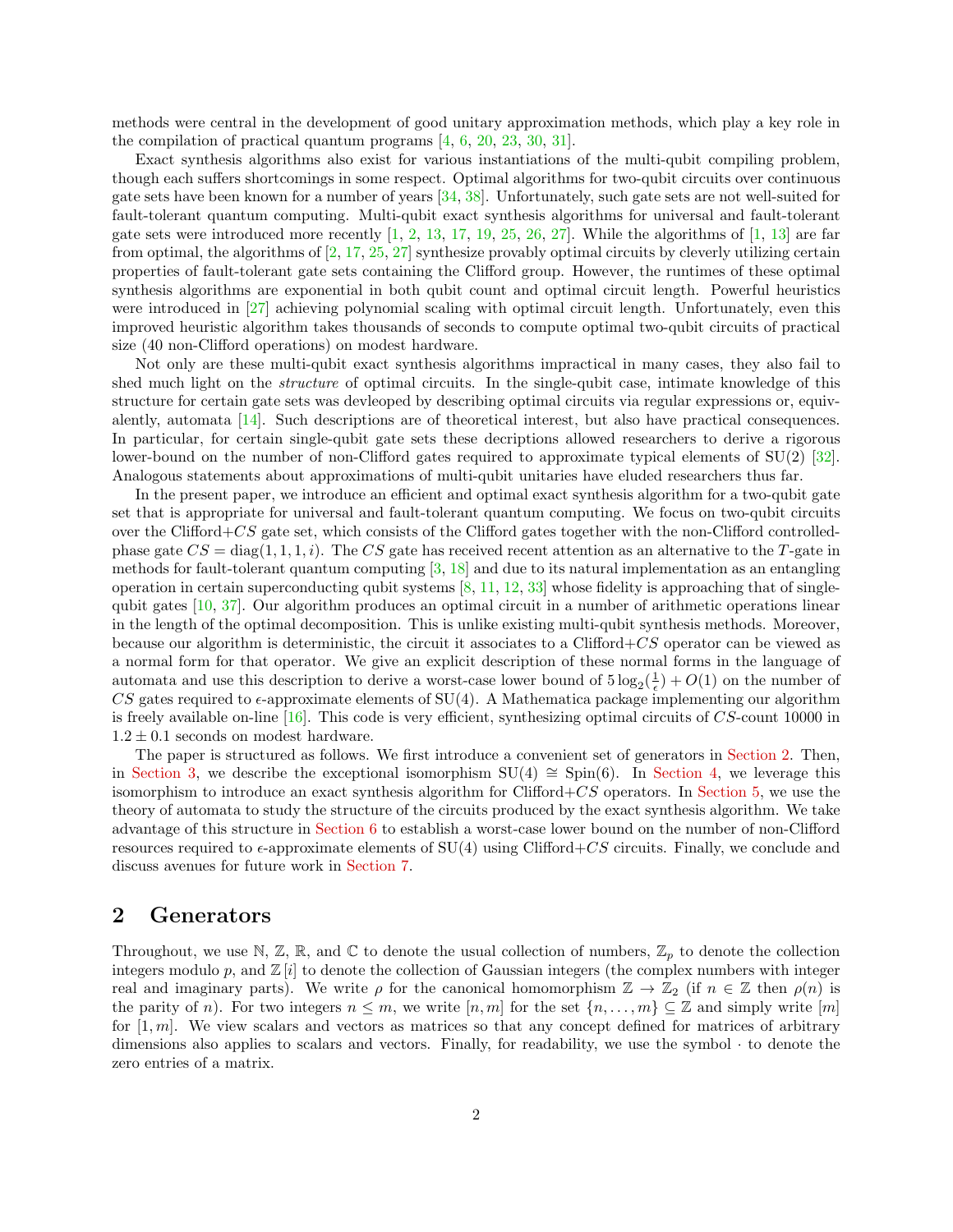The single-qubit *Pauli* gates  $X, Y$ , and  $Z$  are defined as

$$
X = \begin{bmatrix} \cdot & 1 \\ 1 & \cdot \end{bmatrix}, \quad Y = \begin{bmatrix} \cdot & -i \\ i & \cdot \end{bmatrix}, \quad \text{and} \quad Z = \begin{bmatrix} 1 & \cdot \\ \cdot & -1 \end{bmatrix}.
$$

These gates generate the *single-qubit Pauli group*  $\{i^a P : a \in \mathbb{Z}_4 \text{ and } P \in \{I, X, Y, Z\}\}\.$  The two-qubit Pauli group, which we denote by P, is defined as  $P = \{i^a(P \otimes Q) ; a \in \mathbb{Z}_4 \text{ and } P, Q \in \{I, X, Y, Z\}\}\.$  The Clifford gates  $H$ ,  $S$ , and  $CZ$  are defined as

$$
H = \frac{1}{\sqrt{2}} \begin{bmatrix} 1 & 1 \\ 1 & -1 \end{bmatrix}, \quad S = \begin{bmatrix} 1 & \cdot \\ \cdot & i \end{bmatrix}, \quad \text{and} \quad CZ = \begin{bmatrix} 1 & \cdot & \cdot & \cdot \\ \cdot & 1 & \cdot & \cdot \\ \cdot & \cdot & 1 & \cdot \\ \cdot & \cdot & \cdot & -1 \end{bmatrix}.
$$

These gates are known as the Hadamard gate, the phase gate, and the controlled-Z gate, respectively. The single-qubit Clifford group is generated by H and S and contains the primitive 8-th root of unity  $\omega = e^{\frac{i\pi}{4}}$ . The two-qubit Clifford group, which we denote by  $\mathcal C$ , consists of the operators which can be represented by a two-qubit circuit over the gate set  $\{H, S, CZ\}$ . Equivalently, C is generated by  $H \otimes I$ ,  $I \otimes H$ ,  $S \otimes I$ ,  $I \otimes S$ , and CZ. Up to global phases, the Clifford groups are the normalizers of the Pauli groups.

Clifford gates are well-suited for fault-tolerant quantum computation but the Clifford group is not universal. One can obtain a universal group by extending  $\mathcal C$  with the *controlled-phase gate CS* defined as

$$
CS = \begin{bmatrix} 1 & \cdot & \cdot & \cdot \\ \cdot & 1 & \cdot & \cdot \\ \cdot & \cdot & 1 & \cdot \\ \cdot & \cdot & \cdot & i \end{bmatrix}.
$$

In what follows, we focus on the group  $\mathcal G$  of operators which can be represented by a two-qubit circuit over the universal gate set  $\{H, S, CZ, CS\}$ . Equivalently, G is the group generated by  $H \otimes I$ ,  $I \otimes H$ ,  $S \otimes I$ ,  $I \otimes S$ ,  $CZ$ , and CS. We have  $\mathcal{P} \subseteq \mathcal{C} \subseteq \mathcal{G}$ . We sometimes refer to  $\mathcal{G}$  as the Clifford+CS group or Clifford+controlled*phase* group. We know from [\[1\]](#page-17-0) that G is the group of  $4 \times 4$  unitary matrices of the form

<span id="page-2-2"></span>
$$
\frac{1}{\sqrt{2}^k}M\tag{1}
$$

where  $k \in \mathbb{N}$  and the entries of M belong to  $\mathbb{Z}[i]$ . In the fault-tolerant setting, the CS gate is considered vastly more expensive than any of the Clifford gates. As a result, the cost of a Clifford+ $CS$  circuit is determined by its CS-count: the number of CS gates that appear in the circuit. Our goal is to find circuits for the elements of  $G$  that are optimal in  $CS$ -count.

We start by introducing a generalization of the CS gate which will be helpful in describing the elements of  $\mathcal G$ .

<span id="page-2-0"></span>**Definition 2.1.** Let P and Q be distinct elements of  $\mathcal{P}\setminus\{I\}$  such that P and Q are Hermitian and  $PQ = QP$ . Then  $R(P,Q)$  is defined as

$$
R(P,Q) = \exp\left(\frac{i\pi}{2}\left(\frac{I-P}{2}\right)\left(\frac{I-Q}{2}\right)\right).
$$

<span id="page-2-1"></span>We have  $R(Z \otimes I, I \otimes Z) = CS$ . Moreover, since C normalizes P and  $CR(P,Q)C^{\dagger} = R(CPC^{\dagger}, CQC^{\dagger})$ for every  $C \in \mathcal{C}$ , we know that  $R(P,Q) \in \mathcal{G}$  for every appropriate  $P,Q \in \mathcal{P}$ . We record some important properties of the  $R(P,Q)$  gates in the lemma below. Because the proof of the lemma is tedious but relatively straightforward, it is given in [Appendix B.](#page-21-0)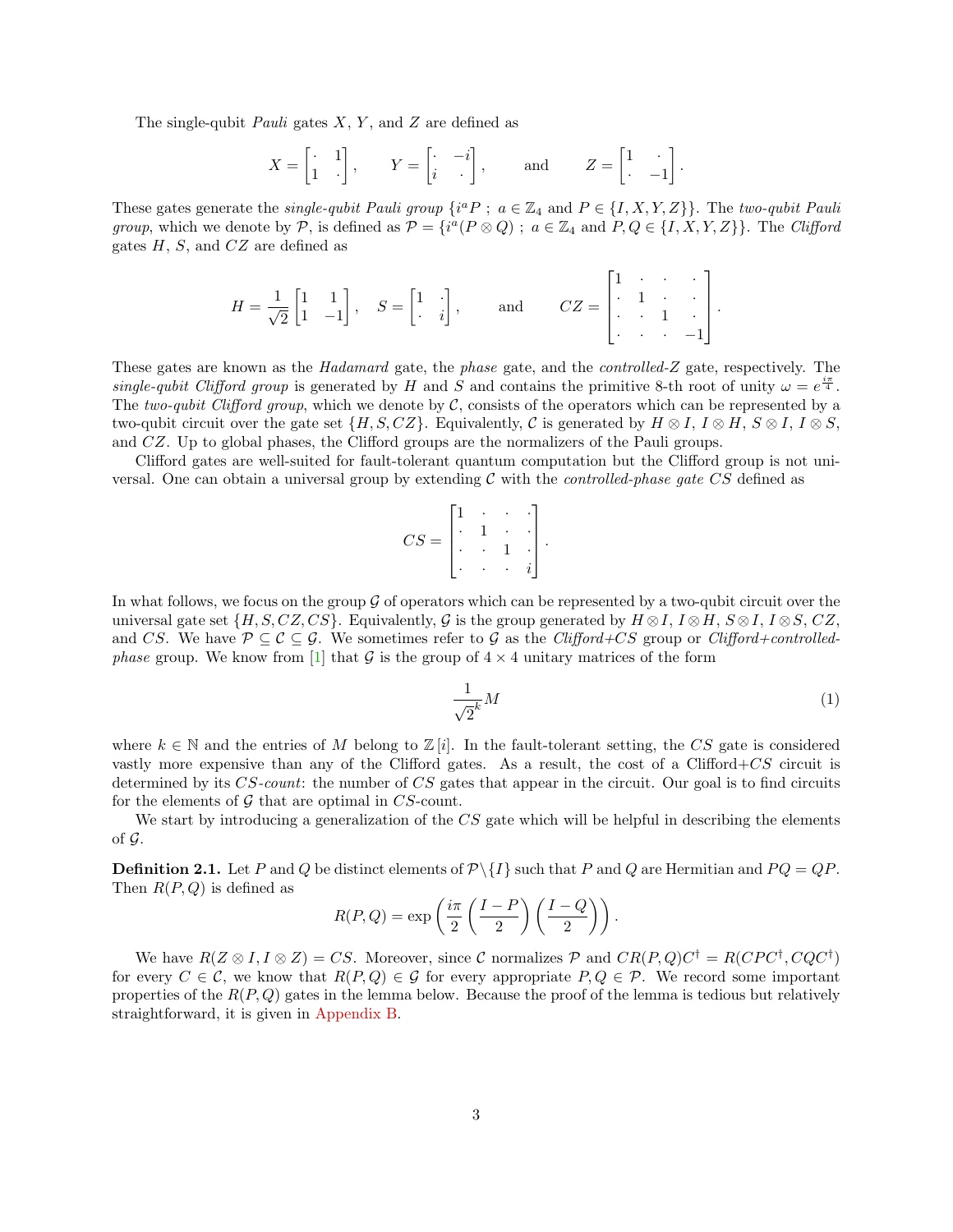| $R(X \otimes I, I \otimes X)$ | $R(Y \otimes I, I \otimes Y)$ | $R(Z \otimes I, I \otimes Z)$                               | $R(Y \otimes I, I \otimes Z)$ | $R(Z \otimes I, I \otimes Y)$ |
|-------------------------------|-------------------------------|-------------------------------------------------------------|-------------------------------|-------------------------------|
| $R(Z \otimes I, I \otimes X)$ | $R(X \otimes I, I \otimes Z)$ | $R(X \otimes I, I \otimes Y)$                               | $R(Y \otimes I, I \otimes X)$ | $R(X \otimes X, Y \otimes Y)$ |
| $R(X \otimes X, Z \otimes Y)$ | $R(Z \otimes X, Y \otimes Y)$ | $R(Y \otimes X, X \otimes Y)$ $R(Z \otimes X, X \otimes Y)$ |                               | $R(Y \otimes X, Z \otimes Y)$ |

<span id="page-3-0"></span>Figure 1: The 15 elements of  $S$ .

**Lemma 2.2.** Let  $C \in \mathcal{C}$  and let P, Q, and L be distinct elements of  $\mathcal{P} \setminus \{I\}$ . Assume that P, Q, and L are Hermitian and that  $PQ = QP$ ,  $PL = LP$ , and  $QL = -LQ$ . Then the following relations hold:

$$
CR(P, Q)C^{\dagger} = R(CPC^{\dagger}, CQC^{\dagger}), \tag{2}
$$

<span id="page-3-5"></span><span id="page-3-3"></span><span id="page-3-2"></span><span id="page-3-1"></span>
$$
R(P,Q) = R(Q,P),\tag{3}
$$

$$
R(P, -PQ) = R(P, Q),\tag{4}
$$

$$
R(P, -Q) \in R(P, Q)\mathcal{C},\tag{5}
$$

$$
R(P,Q)^2 \in \mathcal{C}, \text{ and } \tag{6}
$$

$$
R(P, L)R(P, Q) = R(P, Q)R(P, iQL). \tag{7}
$$

We will use the  $R(P,Q)$  gates of [Definition 2.1](#page-2-0) to define normal forms for the elements of G. The equivalences given by [Lemma 2.2](#page-2-1) show that it is not necessary to use every  $R(P,Q)$  gate and the following definition specifies the ones we will be using.

<span id="page-3-4"></span>**Definition 2.3.** Let  $\mathcal{T}_1$  and  $\mathcal{T}_2$  be the subsets of  $\mathcal{P} \times \mathcal{P}$  given below.

$$
\mathcal{T}_1 = \{ (P,Q) \; ; \; P \in \{ X \otimes I, Y \otimes I, Z \otimes I \}, Q \in \{ I \otimes X, I \otimes Y, I \otimes Z \} \}
$$
  

$$
\mathcal{T}_2 = \{ (P,Q) \; ; \; P \in \{ X \otimes X, Z \otimes X, Y \otimes X \}, Q \in \{ Y \otimes Y, Z \otimes Y, X \otimes Y \}, \text{ and } PQ = QP \}.
$$

The set S is defined as  $S = \{R(P,Q) ; (P,Q) \in \mathcal{T}_1 \text{ or } (P,Q) \in \mathcal{T}_2\}.$ 

The set S contains 15 elements which are explicitly listed in [Figure 1.](#page-3-0) It can be verified that all of the elements of  $S$  are distinct, even up to right-multiplication by a Clifford gate. It will be helpful to consider the set S ordered as in [Figure 1,](#page-3-0) which is to be read left-to-right and row-by-row. We then write  $S_i$  to refer to the j-th element of S. For example,  $S_1$  is in the top left of [Figure 1,](#page-3-0)  $S_5$  is in the top right, and  $S_{15}$  is in the bottom right. The position of  $R(P,Q)$  in this ordering roughly expresses the complexity of the Clifford circuit required to conjugate  $CS$  to  $R(P,Q)$ .

We close this section by showing that every element of  $\mathcal G$  can be expressed as a sequence of elements of S followed by a single element of  $\mathcal{C}$ .

<span id="page-3-6"></span>**Lemma 2.4.** Let P and Q be distinct elements of  $\mathcal{P} \setminus \{I\}$  such that P and Q are Hermitian and  $PQ = QP$ . Then there exists  $P', Q' \in \mathcal{P}$  and  $C \in \mathcal{C}$  such that  $R(P', Q') \in \mathcal{S}$  and  $R(P, Q) = R(P', Q')C$ .

*Proof.* Let  $P = i^p(P_1 \otimes P_2)$  and  $Q = i^q(Q_1 \otimes Q_2)$  with  $P_1, P_2, Q_1, Q_2 \in \{I, X, Y, Z\}$ . Since P and Q are Hermitian,  $p$  and  $q$  must be even. Moreover, by [Equations \(3\)](#page-3-1) and [\(5\)](#page-3-2) of [Lemma 2.2,](#page-2-1) we can assume without loss of generality that  $p = q = 0$  so that  $P = P_1 \otimes P_2$  and  $Q = Q_1 \otimes Q_2$ . Now, if one of  $P_1$ ,  $P_2$ ,  $Q_1$ , or  $Q_2$  is I, then we can use [Equations \(3\),](#page-3-1) [\(4\)](#page-3-3) and [\(5\)](#page-3-2) of [Lemma 2.2](#page-2-1) to rewrite  $R(P,Q)$  as  $R(P',Q')C$  with  $C \in \mathcal{C}$  and  $(P', Q') \in \mathcal{T}_1$  as in [Definition 2.3.](#page-3-4) If, instead, none of  $P_1, P_2, Q_1$ , or  $Q_2$  are I, then we can reason similarly to rewrite  $R(P,Q)$  as  $R(P',Q')C$  with  $C \in \mathcal{C}$  and  $(P',Q') \in \mathcal{T}_2$ .  $\Box$ 

<span id="page-3-8"></span>**Proposition 2.5.** Let  $V \in \mathcal{G}$ . Then  $V = R_1 \cdots R_nC$  where  $C \in \mathcal{C}$  and  $R_j \in \mathcal{S}$  for  $j \in [n]$ .

*Proof.* Let  $V \in \mathcal{G}$ . Then V can be written as  $V = C_1 \cdot CS \cdot C_2 \cdot CS \cdot \ldots \cdot C_n \cdot CS \cdot C_{n+1}$  where  $C_j \in \mathcal{C}$  for  $j \in [n+1]$ . Since  $CS = R(Z \otimes I, I \otimes Z)$  we have

<span id="page-3-7"></span>
$$
V = C_1 \cdot R(Z \otimes I, I \otimes Z) \cdot C_2 \cdot R(Z \otimes I, I \otimes Z) \cdot \ldots \cdot C_n \cdot R(Z \otimes I, I \otimes Z) \cdot C_{n+1}.
$$
 (8)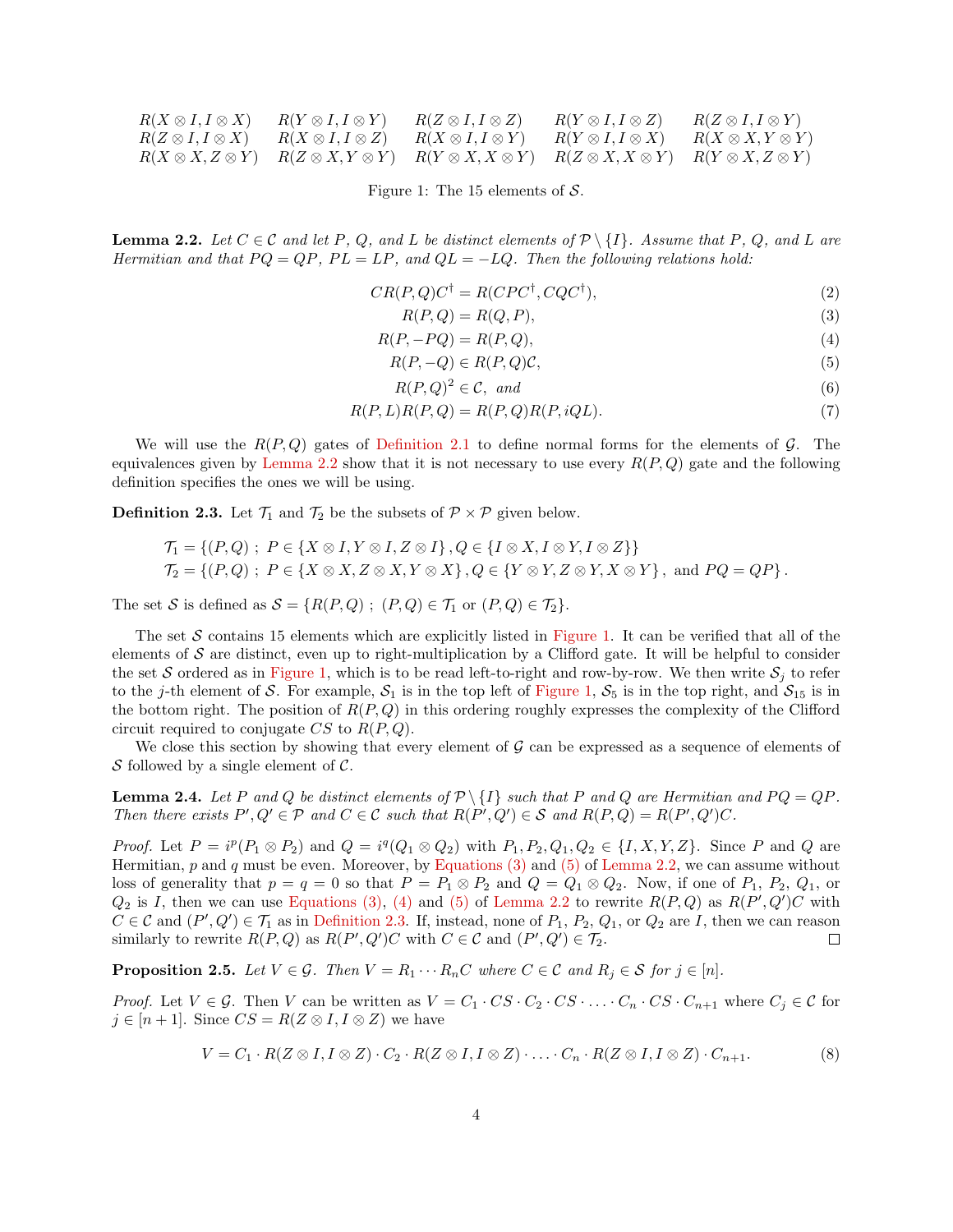Now, by [Equation \(2\)](#page-3-5) of [Lemma 2.2,](#page-2-1)  $C_1R(Z \otimes I, I \otimes Z) = C_1R(Z \otimes I, I \otimes Z)C_1^{\dagger}C_1 = R(P,Q)C_1$  for some  $P, Q \in \mathcal{P}$ . We can then apply [Lemma 2.4](#page-3-6) to get

$$
C_1R(Z \otimes I, I \otimes Z) = R(P, Q)C_1 = R(P', Q')CC_1 = R(P', Q')C'
$$

with  $C' = CC_1 \in \mathcal{C}$  and  $R(P', Q') \in \mathcal{S}$ . Hence, setting  $R_1 = R(P', Q')$  and  $C_2' = C'C_2$ , [Equation \(8\)](#page-3-7) becomes

$$
V = R_1 \cdot C_2' \cdot R(Z \otimes I, I \otimes Z) \cdot \ldots \cdot C_n \cdot R(Z \otimes I, I \otimes Z) \cdot C_{n+1}
$$

and we can proceed recursively to complete the proof.

# <span id="page-4-0"></span>3 The Isomorphism  $SU(4) \cong Spin(6)$

In this section, we describe the exceptional isomorphism  $SU(4) \cong Spin(6)$  which will allow us to rewrite two-qubit operators as elements of SO(6). Consider some element U of SU(4). Then U acts on  $\mathbb{C}^4$  by leftmultiplication. Moreover, this action is norm-preserving. Now let  $\{e_i\}$  be the standard orthonormal basis of  $\mathbb{C}^4$ . From this basis, we construct an alternative six-component basis using the *wedge product*.

<span id="page-4-2"></span>**Definition 3.1** (Wedge product). Let  $a \wedge b$  be defined as the *wedge product* of a and b. Wedge products have the following properties given vectors  $a, b, c \in \mathbb{C}^n$  and  $\alpha, \beta \in \mathbb{C}$ :

- Anticommutativity:  $a \wedge b = -b \wedge a$ .
- Associativity:  $(a \wedge b) \wedge c = a \wedge (b \wedge c)$ .
- Bilinearity:  $(\alpha a + \beta b) \wedge c = \alpha(a \wedge c) + \beta(b \wedge c)$ .

Note that the anticommutation of wedge products implies that  $a \wedge a = 0$ . We say that  $v_1 \wedge \cdots \wedge v_k \in \bigwedge^k \mathbb{C}^n$ for  $v_j \in \mathbb{C}^n$ . To compute the inner product of two wedge products  $v_1 \wedge \cdots \wedge v_k$  and  $w_1 \wedge \cdots \wedge w_k$ , we compute

$$
\langle v_1 \wedge \cdots \wedge v_k, w_1 \wedge \cdots \wedge w_k \rangle = \det (\langle v_q, w_r \rangle)
$$

where  $\langle v_q, w_r \rangle$  is the entry in the q-th row and r-th column of a  $k \times k$  matrix.

Remark 3.2. The magnitude of a wedge product of n vectors can be thought of as the n dimensional volume of the parallelotope constructed from those vectors. The orientation of the wedge product defines the direction of circulation around that parallelotope by those vectors.

The wedge product of two vectors in  $\mathbb{C}^4$  can be decomposed into a six-component basis as anticommutativity reduces the 16 potential wedge products of elements of  ${e_i}$  to six. We choose this basis as

$$
B = \{s_{-,12,34}, s_{+,12,34}, s_{-,23,14}, s_{+,24,13}, s_{-,24,13}, s_{+,23,14}\}\tag{9}
$$

where

<span id="page-4-1"></span>
$$
s_{\pm,ij,kl} = \frac{i^{\frac{1\mp 1}{2}}}{\sqrt{2}} (e_i \wedge e_j \pm e_k \wedge e_l). \tag{10}
$$

We note that B is an orthonormal basis and we assume that B is ordered as in [Equation \(9\).](#page-4-1)

<span id="page-4-3"></span>**Definition 3.3.** Let  $U \in SU(4)$  and  $\overline{U}$  be its representation in the transformed basis. Let  $v, w \in \mathbb{C}^4$  with  $v \wedge w \in \bigwedge^2 \mathbb{C}^4$ . Then the actions of U and  $\overline{U}$  are related by

$$
\overline{U}(v \wedge w) = (Uv) \wedge (Uw).
$$

<span id="page-4-4"></span>To avoid confusion, we use an overline, as in  $\overline{O}$ , to denote the SO(6) representation of an operator or set of operators O. We are now equipped to define the transformation from  $SU(4)$  to  $SO(6)$ .

 $\Box$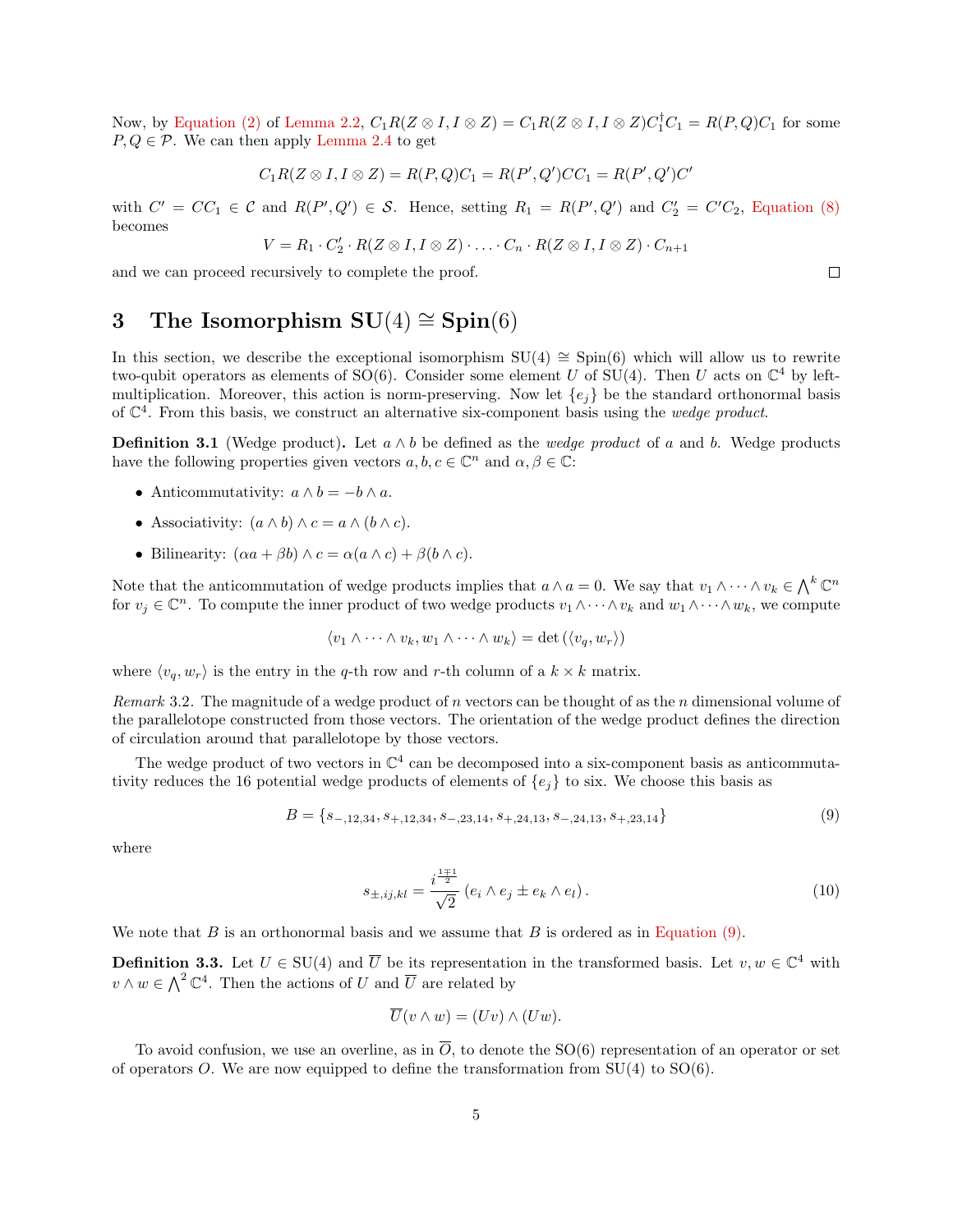**Definition 3.4.** Let  $U \in SU(4)$  and let  $j, k \in [6]$ . Then the entry in the j-th row and k-th column of the SO(6) representation  $\overline{U}$  of U is

<span id="page-5-1"></span>
$$
\overline{U}_{j,k} = \langle B_j, \overline{U}B_k \rangle \tag{11}
$$

where  $B_j$  is the j-th element in the ordered basis B, the action of  $\overline{U}$  on  $B_k$  is defined by [Definitions 3.1](#page-4-2) and [3.3,](#page-4-3) and the inner product is defined by [Definition 3.1.](#page-4-2)

As an illustration of the process specified in [Definition 3.4](#page-4-4) we explicitly calculate the  $SO(6)$  representation of a Clifford+CS operator in [Appendix A.](#page-20-0) Moreover, we provide code to compute this isomorphism for any input with our Mathematica package [\[16\]](#page-18-17).

Remark 3.5. The fact that this isomorphism yields special orthogonal operators is ultimately due to the fact that the Dynkin diagrams for the Lie algebras of  $SU(4)$ ,  $Spin(6)$ , and  $SO(6)$  are equivalent. However, this fact can be easily illustrated through the Euler decomposition of SU(4) [\[36\]](#page-19-16). Direct calculation of  $\overline{U}$  for the operator

$$
U = \begin{bmatrix} 1 & \cdot & \cdot & \cdot \\ \cdot & 1 & \cdot & \cdot \\ \cdot & \cdot & \alpha & \cdot \\ \cdot & \cdot & \cdot & \alpha^* \end{bmatrix}
$$

for  $|\alpha| = 1$  and  $\alpha = r + ic$  with  $r, c \in \mathbb{R}$  yields

$$
\overline{U} = \begin{bmatrix} 1 & \cdot & \cdot & \cdot & \cdot & \cdot \\ \cdot & 1 & \cdot & \cdot & \cdot & \cdot \\ \cdot & \cdot & r & \cdot & \cdot & \cdot \\ \cdot & \cdot & \cdot & \cdot & \cdot & \cdot & \cdot \\ \cdot & \cdot & -c & \cdot & \cdot & \cdot & r \end{bmatrix}
$$

which is explicitly in  $SO(6)$ . Computation of the other 14 Euler angle rotations required for an  $SU(4)$ parameterization yields similar matrices, likewise in  $SO(6)$ . Since  $SO(6)$  is a group under multiplication, the isomorphism applied to any  $U \in SU(4)$  yields  $\overline{U} \in SO(6)$ .

We close this section by explicitly calculating the  $SO(6)$  representation of each of the generators of  $\mathcal{G}$ . We multiply the generators by overall phase factors to ensure that each operator has determinant one, and furthermore that single-qubit operators have determinant one on their single-qubit subspace. Later, when referring to gates or their  $SO(6)$  representation, we omit overall phases for readability.

<span id="page-5-0"></span>**Proposition 3.6.** The image of the generators of C in SO(6) are

$$
\overline{(\omega^{\dagger}S) \otimes I} = \begin{bmatrix} \cdot & -1 & \cdot & \cdot & \cdot & \cdot \\ \cdot & \cdot & 1 & \cdot & \cdot & \cdot \\ \cdot & \cdot & 1 & \cdot & \cdot & \cdot \\ \cdot & \cdot & \cdot & 1 & \cdot & \cdot \\ \cdot & \cdot & \cdot & \cdot & 1 & \cdot \\ \cdot & \cdot & \cdot & \cdot & \cdot & 1 \end{bmatrix}, \qquad \overline{I \otimes (\omega^{\dagger}S)} = \begin{bmatrix} 1 & \cdot & \cdot & \cdot & \cdot & \cdot \\ \cdot & 1 & \cdot & \cdot & \cdot & \cdot \\ \cdot & \cdot & 1 & \cdot & \cdot & \cdot \\ \cdot & \cdot & \cdot & \cdot & 1 & \cdot \\ \cdot & \cdot & \cdot & \cdot & \cdot & 1 \end{bmatrix},
$$

$$
\overline{I \otimes (iH)} = \begin{bmatrix} 1 & \cdot & \cdot & \cdot & \cdot & \cdot \\ \cdot & 1 & \cdot & \cdot & \cdot & \cdot \\ \cdot & 1 & \cdot & \cdot & \cdot & \cdot \\ \cdot & \cdot & \cdot & \cdot & \cdot & 1 \\ \cdot & \cdot & \cdot & \cdot & \cdot & \cdot & 1 \\ \cdot & \cdot & \cdot & \cdot & \cdot & 1 \end{bmatrix},
$$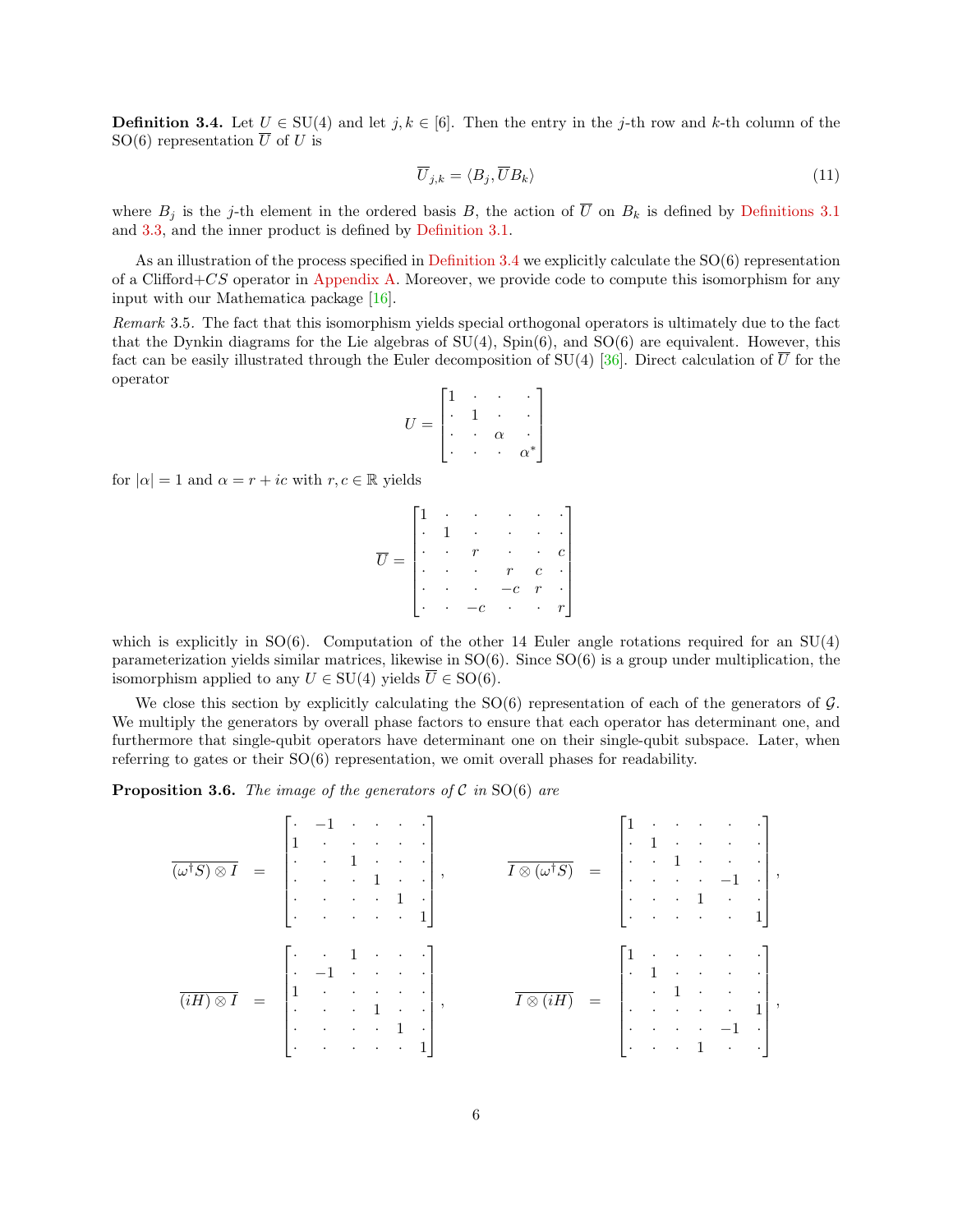$$
\overline{\omega^{\dagger}CZ} = \begin{bmatrix} \cdot & -1 & \cdot & \cdot & \cdot & \cdot \\ \cdot & \cdot & \cdot & \cdot & \cdot & \cdot \\ \cdot & \cdot & \cdot & \cdot & \cdot & -1 \\ \cdot & \cdot & \cdot & 1 & \cdot & \cdot \\ \cdot & \cdot & 1 & \cdot & \cdot & \cdot \end{bmatrix}.
$$

<span id="page-6-1"></span>**Proposition 3.7.** The elements of  $\overline{S}$  are given in [Figure 2.](#page-7-0)

# <span id="page-6-0"></span>4 Exact Synthesis

In this section, we leverage the isomorphism  $SU(4) ≅ Spin(6)$  described in the previous section to find optimal decompositions for the elements of  $\mathcal{G}$ . We will be working extensively with the matrix group

$$
\mathcal{H} = \left\{ \frac{1}{\sqrt{2}^k} M \in \text{SO}(6) \; ; \; k \in \mathbb{N}, M \in \mathbb{Z}^{6 \times 6} \right\}.
$$
 (12)

Note that  $\mathcal{H} \subseteq SO(6)$ . Our interest in  $\mathcal{H}$  stems from the following observation.

<span id="page-6-2"></span>**Proposition 4.1.** We have  $\overline{\mathcal{G}} \subseteq \mathcal{H}$ .

*Proof.* The property holds for the generators of  $\overline{G}$  by [Propositions 3.6](#page-5-0) and [3.7.](#page-6-1)  $\Box$ 

In the remainder of this section, we prove the converse of [Proposition 4.1](#page-6-2) by defining an algorithm which inputs an element of  $H$  and outputs a product of generators. We start by introducing a few notions that are useful in discussing the elements of  $H$ .

**Definition 4.2.** Let  $V \in \mathcal{H}$ . We say that  $\ell \in \mathbb{N}$  is a *denominator exponent* of V if  $\sqrt{2}^{\ell}V \in \mathbb{Z}^{6 \times 6}$ . The least such  $\ell$  is the least denominator exponent of V, which we denote by  $\text{Ide}(V)$ .

<span id="page-6-5"></span>**Lemma 4.3.** Let  $U \in \mathcal{G}$  and suppose that  $\text{Ide}(\overline{U}) = k$ . Then any Clifford+CS circuit for U has CS-count at least k.

√ Proof. The only generators with a factor of  $1/$ 2 in their  $SO(6)$  representation are the elements of S. Thus, for a least denominator exponent of  $k$  there must be at least  $k$  of these operators, each of which requires a single CS gate. П

<span id="page-6-3"></span>**Definition 4.4.** Let  $V \in \mathcal{H}$  and let  $\ell$  be a denominator exponent of V. The  $\ell$ -residue of V is the binary matrix  $\rho_{\ell}(V) \in \mathbb{Z}_2^{6 \times 6}$  defined by

$$
(\rho_{\ell}(V))_{i,j} = \rho((\sqrt{2}^{\ell}V)_{i,j})
$$

where  $\rho : \mathbb{Z} \to \mathbb{Z}_2$  is the canonical (parity) homomorphism.

The residue matrices introduced in [Definition 4.4](#page-6-3) are important in the definition of the exact synthesis algorithm. Indeed, the  $\ell$ -residue of a Clifford+CS operator U determines the element of S to use in order to reduce the least denominator exponent of  $U$  (although not uniquely, as we discuss below). Similar residue matrices are used in the study of other fault-tolerant circuits [\[1,](#page-17-0) [14\]](#page-18-10).

Recall that if A is a set, then a partition of A is a collection of disjoint nonempty subsets of A whose union is equal to A. The set of all partitions of a set A is denoted  $\mathscr{B}_A$ . Let p and p' be two partitions of A. If every element of p is a subset of an element of p' then we say that p' is coarser than p and that p is finer than  $p'$ .

<span id="page-6-4"></span>**Definition 4.5.** Let  $N \in \mathbb{Z}_2^{6 \times 6}$  be a binary matrix with rows  $r_1, \ldots, r_6$  and let  $p = \{p_1, \ldots, p_q\}$  be a partition of the set [6]. Then N has the pattern p if for any  $p_j$  in p and any  $j_1, j_2 \in p_j$  we have  $r_{j_1} = r_{j_2}$ . In this case we also say that N has a  $|p_1| \times ... \times |p_q|$  pattern.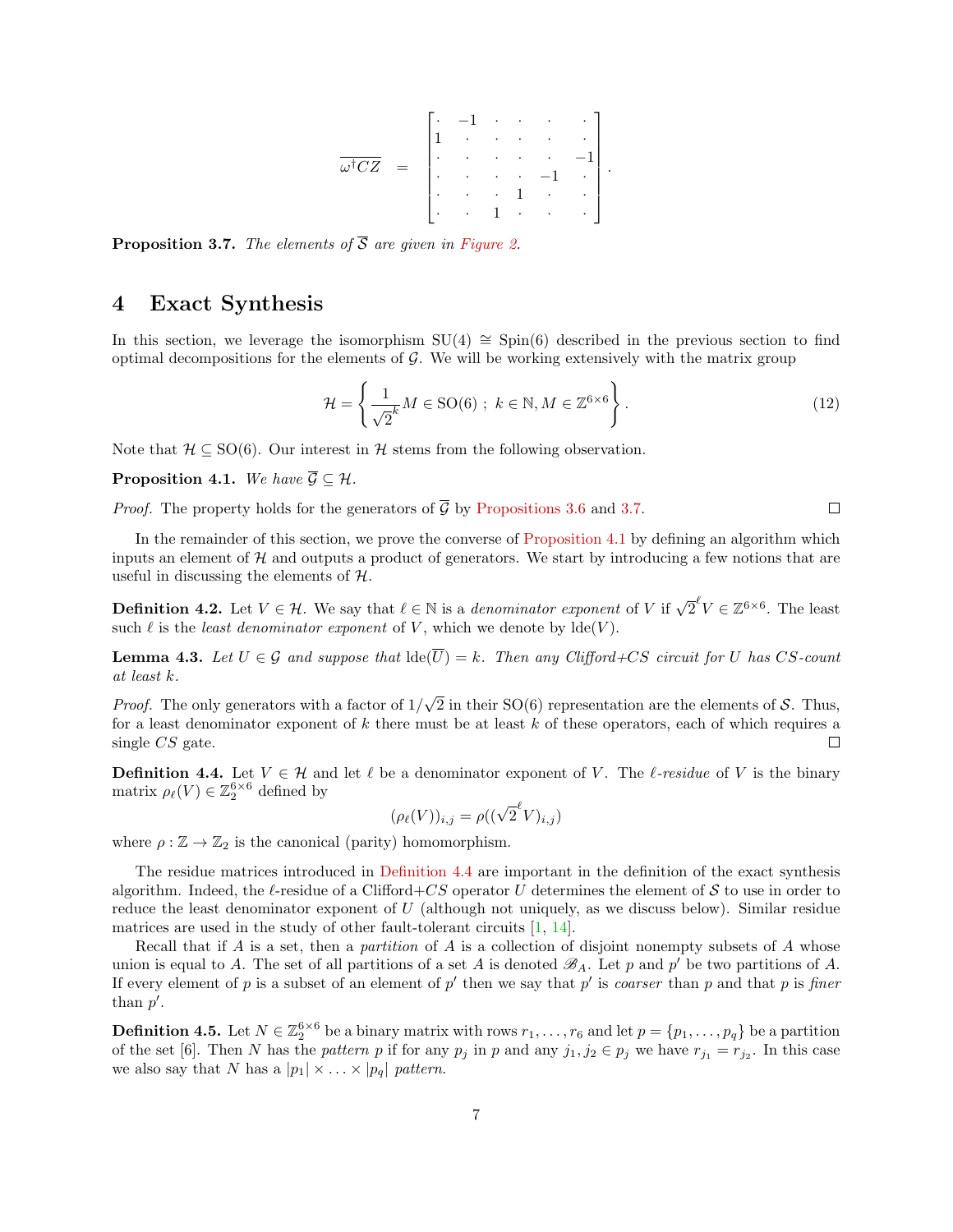

<span id="page-7-0"></span>Figure 2: The 15 elements of  $\overline{S}$ .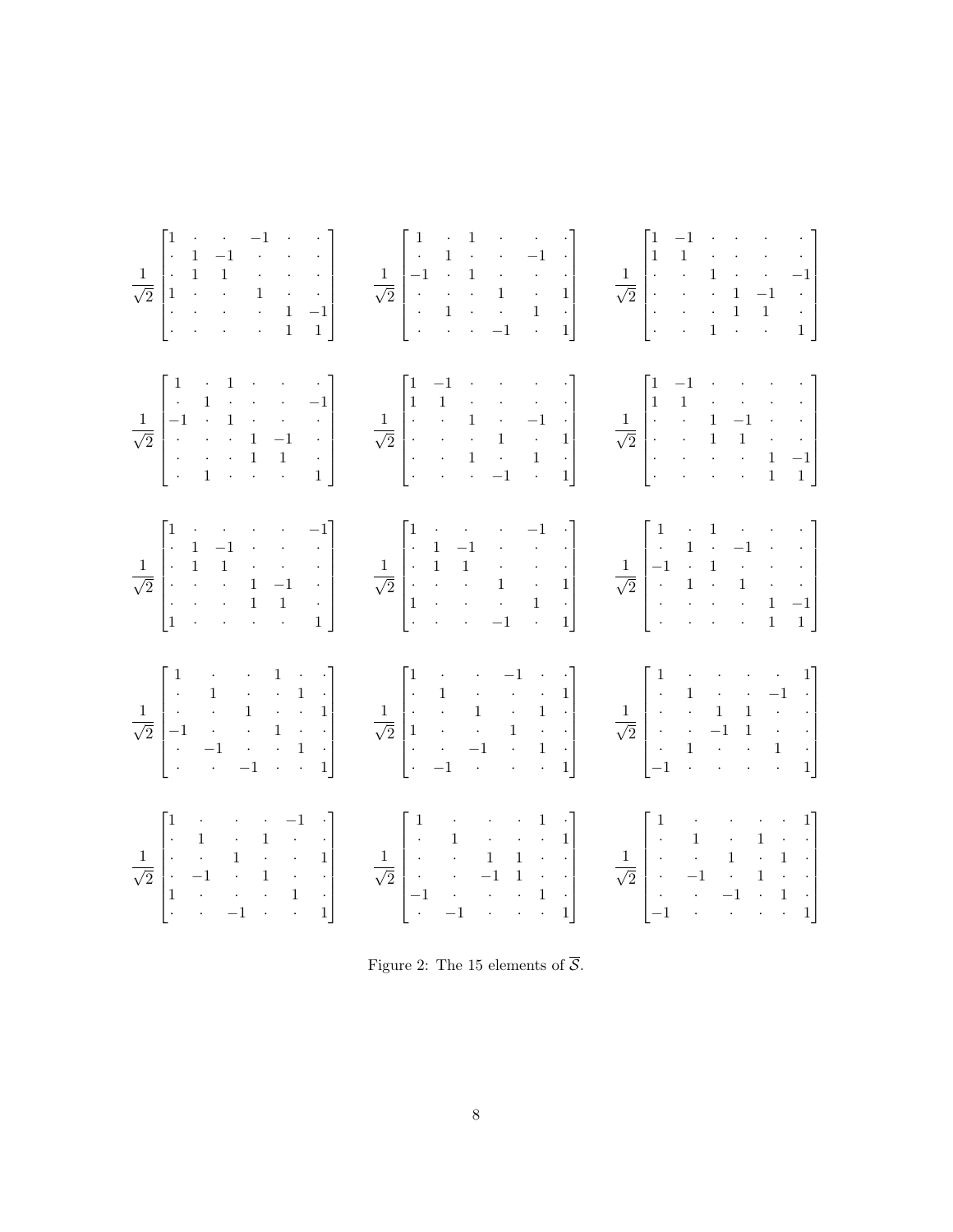**Definition 4.6.** Let  $V \in \mathcal{H}$  with  $\text{Ide}(V) = \ell$ . We define the pattern map  $\mathfrak{p} : \mathcal{H} \to \mathcal{B}_{[6]}$  as the function which maps V to the pattern of  $\rho_{\ell}(V)$ . We say that  $p = \mathfrak{p}(V)$  is the pattern of V. If  $V_1$  and  $V_2$  are two elements of H, we say that  $V_1$  is finer than  $V_2$  or that  $V_2$  is coarser than  $V_1$  if these statements hold for  $\mathfrak{p}(V_1)$  and  $\mathfrak{p}(V_2)$ .

Remark 4.7. In a slight abuse of notation, we extend the pattern map to any valid representation of a Clifford+CS operator. Given a Clifford+CS operator with  $SU(4)$  representation U which can be written as a word W over the generators and with  $SO(6)$  representation U, we set  $\mathfrak{p}(U) = \mathfrak{p}(W) = \mathfrak{p}(U)$ . This extension is unambiguous after fixing our transformation from  $SU(4)$  to  $SO(6)$ , as p is insensitive to relative phase changes in U. We incorporate all relational notions described in [Definition 4.6](#page-6-4) in this extension.

We now analyze the image in  $SO(6)$  of certain subsets of  $\mathcal G$ . We start by showing that the image of the Clifford group C is exactly the collection of elements of H with least denominator 0. In other words,  $\overline{C}$  is the group of 6-dimensional signed permutation matrices.

<span id="page-8-0"></span>**Lemma 4.8.** Let  $V \in \mathcal{H}$ . Then  $\text{lde}(V) = 0$  if and only if  $V \in \overline{\mathcal{C}}$ .

*Proof.* The least denominator exponent of  $\overline{H \otimes I}$ ,  $\overline{I \otimes H}$ ,  $\overline{S \otimes I}$ ,  $\overline{I \otimes S}$ , and  $\overline{CZ}$  is 0. Thus, if  $U \in \mathcal{C}$  then  $\text{Ide}(\overline{U}) = 0.$  For the converse, let  $C_1$  and  $C_2$  be the Clifford operators  $(\omega^{\dagger}S) \otimes I$  and  $(H \otimes H)(\omega^{\dagger} CZ)(Z \otimes Z)$ , respectively. Then

|                                                                                                                                         | $\lceil \cdot \rceil - 1$ $\lceil \cdot \rceil$ $\lceil \cdot \rceil$             |  |  |                                                                                                 |  |  | $\lceil \cdot \cdot \cdot \cdot \cdot \cdot \cdot \cdot \cdot \cdot \cdot \cdot \rceil \rceil$ |  |
|-----------------------------------------------------------------------------------------------------------------------------------------|-----------------------------------------------------------------------------------|--|--|-------------------------------------------------------------------------------------------------|--|--|------------------------------------------------------------------------------------------------|--|
|                                                                                                                                         | $\begin{bmatrix} 1 & \cdots & \cdots & \cdots & \cdots \end{bmatrix}$             |  |  |                                                                                                 |  |  | $\left[1 + 1 + 1 + 1 + 1\right]$                                                               |  |
| $\overline{C_1} = \begin{vmatrix} \cdot & \cdot & 1 & \cdot & \cdot & \cdot \\ \cdot & \cdot & \cdot & 1 & \cdot & \cdot \end{vmatrix}$ |                                                                                   |  |  | and $\overline{C_2} = \begin{vmatrix} 1 & 1 & \cdots & 1 \\ 1 & 1 & \cdots & 1 \end{vmatrix}$ . |  |  |                                                                                                |  |
|                                                                                                                                         |                                                                                   |  |  |                                                                                                 |  |  |                                                                                                |  |
|                                                                                                                                         | $\begin{bmatrix} \cdot & \cdot & \cdot & \cdot & \cdot & 1 & \cdot \end{bmatrix}$ |  |  |                                                                                                 |  |  | $\begin{bmatrix} \cdot & \cdot & \cdot & 1 & \cdot & \cdot & \cdot \end{bmatrix}$              |  |
|                                                                                                                                         | $ \cdot $ 1.                                                                      |  |  |                                                                                                 |  |  | $ \cdot  \cdot   \cdot   \cdot   \cdot   \cdot  $                                              |  |

The operators  $\overline{C_1}$  and  $\overline{C_2}$  generate  $\{V \in \mathcal{H} : \text{ Ide}(V) = 0\}$ . Hence, if  $V \in \mathcal{H}$  and  $\text{Ide}(V) = 0$  then V can be expressed as a product of the image of Clifford gates.  $\Box$ 

<span id="page-8-3"></span>**Lemma 4.9.** Let  $V \in \mathcal{H}$ . Then  $\text{lde}(V) = 1$  if and only if  $V = \overline{RC}$  for some  $R \in \mathcal{S}$  and some  $C \in \mathcal{C}$ . Furthermore, V has a  $2 \times 2 \times 2$  pattern.

*Proof.* The rows of V have unit norm and are pairwise orthogonal. Hence, up to a signed permutation of rows and columns, there is only one such matrix, e.g.,

$$
\frac{1}{\sqrt{2}}\begin{bmatrix} 1 & -1 & \cdots & \cdots & \cdots \\ 1 & 1 & \cdots & \cdots & \cdots \\ \vdots & \ddots & 1 & -1 & \cdots \\ \vdots & \ddots & \ddots & 1 & -1 \\ \vdots & \ddots & \ddots & 1 & 1 \end{bmatrix} = \overline{\mathcal{S}}_6.
$$
\n(13)

By [Proposition 2.5](#page-3-8) the proof is complete, since Clifford operators correspond to signed permutations by [Lemma 4.8.](#page-8-0)  $\Box$ 

<span id="page-8-4"></span>**Lemma 4.10.** Let  $V \in \mathcal{H}$  with  $\text{lde}(V) = k \geq 2$ . Then V has either a  $2 \times 2 \times 2$  or  $2 \times 4$  pattern.

*Proof.* Let  $V \in \mathcal{H}$ . Since V is orthogonal, we have  $V^{\dagger}V = I$ . Hence,  $(\sqrt{2}^k V)^{\dagger}$ √  $(\overline{2}^k V) = 2^k I$ . Since  $k \geq 2$ , *Proof.* Let  $V \in H$ . Since V is orthogonal, we have  $V'V = I$ . Hence,  $(\sqrt{2}^N V)'(\sqrt{2}^N V) = 2^N I$ . Since  $k \ge 2$ , this implies that the inner product of any column of  $\sqrt{2}^k V$  with itself is congruent to 0 modulo 4. Simila this implies that the inner product of any column of  $\sqrt{2}^n V$  with itself is congruent to 0 modulo 4. Similarly, the inner product of two distinct columns  $\sqrt{2}^k V$  is congruent to 0 modulo 4. Letting,  $M = \rho_k(V)$ , we th have the column relations

<span id="page-8-2"></span><span id="page-8-1"></span>
$$
\sum_{l} M_{lm}^2 = 0 \mod 4 \tag{14}
$$

$$
\sum_{l} M_{lm} M_{ln} = 0 \mod 2 \text{ for } m \neq n
$$
\n(15)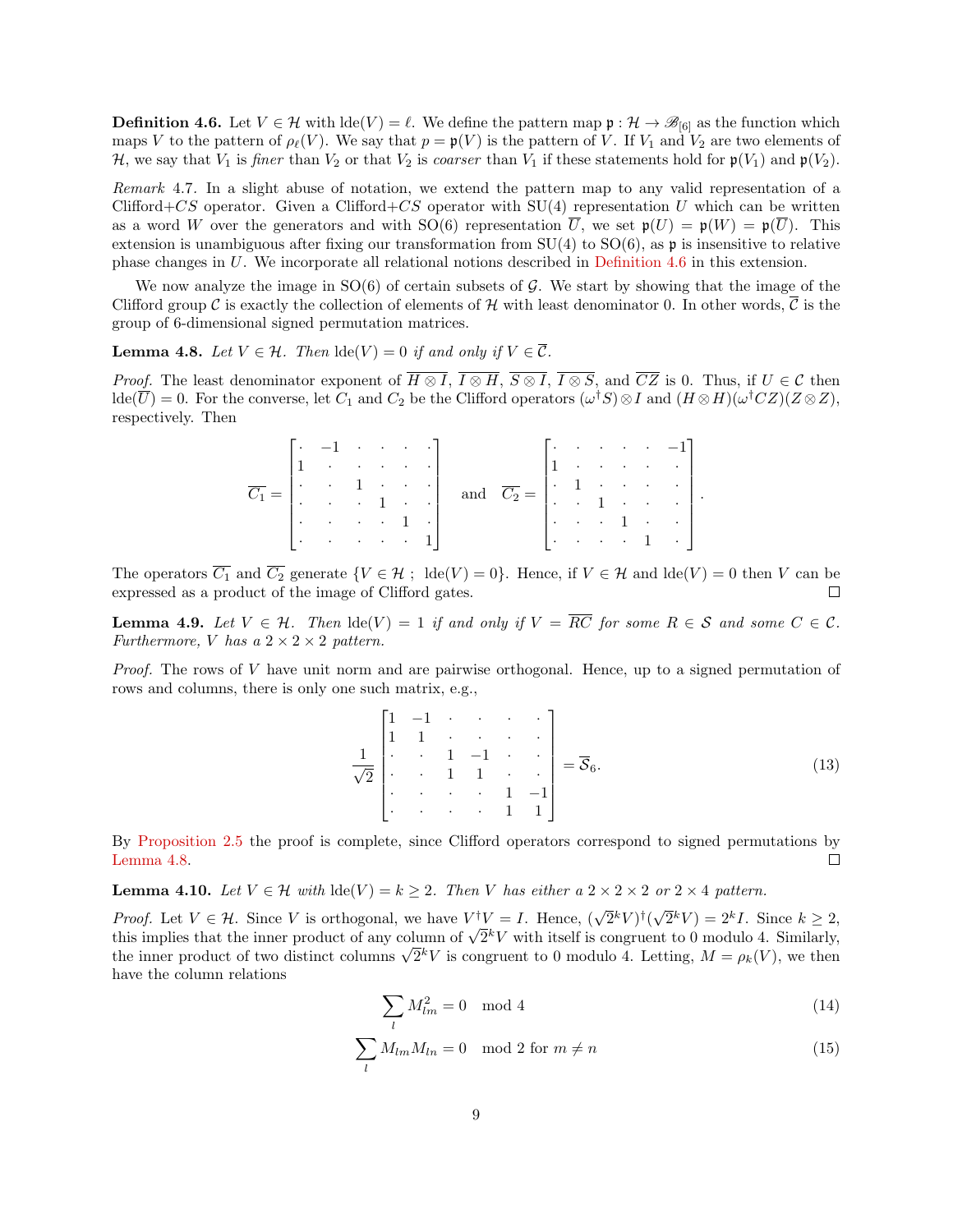as well as analogous row relations. For  $x \in \mathbb{Z}$ ,  $x^2 = 0 \mod 4$  if and only if  $x = 0 \mod 2$ . Hence, there must be exactly zero or four odd entries in every column (or row) of  $M$  by [Equation \(14\).](#page-8-1) By [Equation \(15\),](#page-8-2) we see that the inner product of any two distinct rows must be even. Up to a permutation of rows and columns, we can then deduce that  $M$  is one of the two matrices below, which completes the proof.

|  |  |  | $\begin{bmatrix} 1 & 1 & 1 & 1 & \cdot & \cdot \\ 1 & 1 & 1 & 1 & \cdot & \cdot \\ 1 & 1 & 1 & 1 & \cdot & \cdot \\ 1 & 1 & 1 & 1 & \cdot & \cdot \\ \cdot & \cdot & \cdot & \cdot & \cdot & \cdot \\ \end{bmatrix} \quad \text{or} \quad \begin{bmatrix} 1 & 1 & 1 & 1 & \cdot & \cdot \\ 1 & 1 & 1 & 1 & \cdot & \cdot \\ 1 & 1 & \cdot & \cdot & 1 & 1 \\ 1 & 1 & \cdot & \cdot & 1 & 1 \\ \cdot & \cdot & \cdot & \cdot & \cdot & 1 & 1 \\ \end{bmatrix}$ |  |  |  |      |
|--|--|--|---------------------------------------------------------------------------------------------------------------------------------------------------------------------------------------------------------------------------------------------------------------------------------------------------------------------------------------------------------------------------------------------------------------------------------------------------------------|--|--|--|------|
|  |  |  |                                                                                                                                                                                                                                                                                                                                                                                                                                                               |  |  |  |      |
|  |  |  |                                                                                                                                                                                                                                                                                                                                                                                                                                                               |  |  |  |      |
|  |  |  |                                                                                                                                                                                                                                                                                                                                                                                                                                                               |  |  |  | (16) |
|  |  |  |                                                                                                                                                                                                                                                                                                                                                                                                                                                               |  |  |  |      |
|  |  |  | $ \cdot $ $\cdot $ $ \cdot $ $ \cdot $ $ \cdot $ $ \cdot $ $ \cdot $ $ \cdot $ $ \cdot $ $ \cdot $ $ \cdot $ $ \cdot $                                                                                                                                                                                                                                                                                                                                        |  |  |  |      |
|  |  |  |                                                                                                                                                                                                                                                                                                                                                                                                                                                               |  |  |  |      |

<span id="page-9-4"></span> $\Box$ 

 $\Box$ 

<span id="page-9-0"></span>Corollary 4.11. Let  $V \in \mathcal{H}$  with  $\text{lde}(V) = k \geq 1$ . Then V has either a  $2 \times 2 \times 2$  or  $2 \times 4$  pattern.

<span id="page-9-1"></span>**Lemma 4.12.** Let  $V \in \mathcal{H}$  and assume that  $\text{lde}(V) = k \geq 1$ . If  $\overline{R} \in \overline{\mathcal{S}}$  is finer than V, then  $\text{lde}(\overline{R}^{\sf T}V) = k-1$ .

*Proof.* For simplicity, we assume that  $\mathfrak{p}(\overline{R}) = \{\{1,2\},\{3,4\},\{5,6\}\}\$ . The cases in which  $\mathfrak{p}(\overline{R})$  is another pattern are treated similarly. For  $j \in [6]$ , let  $r_j$  denote the rows of  $\sqrt{2}^k V$ . Since  $\mathfrak{p}(V)$  is coarser than  $\mathfrak{p}(\overline{R})$ , we have  $r_1 \equiv r_2$ ,  $r_3 \equiv r_4$ ,  $r_5 \equiv r_6$  modulo 2. This implies that  $r_1 \pm r_2 \equiv r_3 \pm r_4 \equiv r_5 \pm r_6 \equiv 0$  modulo 2. Hence  $\mathbf{r}$  and  $\mathbf{r}$ 

$$
\overline{R}^{\mathsf{T}}V = \frac{1}{\sqrt{2}^{k+1}}\begin{bmatrix} 1 & 1 & \cdots & \cdots & \cdots \\ -1 & 1 & \cdots & \cdots & \cdots \\ \cdot & \cdot & 1 & 1 & \cdots \\ \cdot & \cdot & \cdot & -1 & 1 \\ \cdot & \cdot & \cdot & \cdot & \cdot \\ \cdot & \cdot & \cdot & \cdot & -1 & 1 \end{bmatrix} \begin{bmatrix} r_1 \\ r_2 \\ r_3 \\ r_4 \\ r_5 \\ r_6 \end{bmatrix} = \frac{1}{\sqrt{2}^{k+1}} \begin{bmatrix} r_1 - r_2 \\ r_1 + r_2 \\ r_3 - r_4 \\ r_5 + r_6 \\ r_5 - r_6 \\ r_5 + r_6 \end{bmatrix} = \frac{1}{\sqrt{2}^{k-1}} \begin{bmatrix} r'_1 \\ r'_2 \\ r'_3 \\ r'_4 \\ r'_5 \\ r'_6 \end{bmatrix}.
$$

where each  $r'_j$  is a vector of integers.

<span id="page-9-2"></span>**Lemma 4.13.** Let  $V \in \mathcal{H}$  with  $\text{lde}(V) \geq 1$ . Then there exists  $R \in \mathcal{S}$  such that  $\text{lde}(\overline{R}^{\mathsf{T}}V) = \text{lde}(V) - 1$ .

*Proof.* By inspection of [Figure 2](#page-7-0) we see that for every  $2 \times 2 \times 2$  pattern q there exists  $R \in \mathcal{S}$  such that  $\mathfrak{p}(\overline{R}) = q$ . As a result, if  $\mathfrak{p}(V)$  is a  $2 \times 2 \times 2$  or a  $2 \times 4$  pattern, then there exists  $R \in \mathcal{S}$  such that  $\overline{R}$  has a pattern finer than  $\mathfrak{p}(V)$ . By [Corollary 4.11,](#page-9-0)  $\mathfrak{p}(V)$  is in fact a  $2 \times 2 \times 2$  row-pattern or a  $2 \times 4$  row-pattern and thus there exists  $R \in \mathcal{S}$  such that  $\overline{R}$  is finer than V. We can then conclude by [Lemma 4.12.](#page-9-1)  $\Box$ 

#### <span id="page-9-3"></span>**Theorem 4.14.** We have  $\overline{\mathcal{G}} = \mathcal{H}$ .

*Proof.*  $\overline{G} \subseteq \mathcal{H}$  by [Proposition 4.1.](#page-6-2) We now show  $\mathcal{H} \subseteq \overline{\mathcal{G}}$ . Let  $V \in \mathcal{H}$ . We proceed by induction on the least denominator exponent of V. If  $\text{lde}(V) = 0$  then, by [Lemma 4.8,](#page-8-0)  $V \in \overline{\mathcal{C}}$  and therefore  $V \in \overline{\mathcal{G}}$ . Now if  $\text{Ide}(V) > 0$ , let R be the element of S with the lowest index such that  $\text{Ide}(\overline{R}^T V) = k - 1$ . Such an element exists by [Lemma 4.13.](#page-9-2) By the induction hypothesis we have  $\overline{R}^{\mathsf{T}}V \in \overline{\mathcal{G}}$  which implies that  $\overline{R}(\overline{R}^{\mathsf{T}}V) = V \in \overline{\mathcal{G}}.$  $\Box$ 

The proof of [Theorem 4.14](#page-9-3) provides an algorithm to decompose an arbitrary element of  $\overline{G}$  into a product of elements of  $\overline{S}$ , followed by an element of  $\overline{C}$ . In the proof, there is freedom in choosing the element of  $\overline{S}$ used to reduce  $\text{Ide}(\overline{V})$ . If there is more than one generator with a finer pattern than  $\overline{V}$ , we must make a choice. The ordering imposed on  $S$  in [Section 2](#page-1-0) is used to make this choice in a uniform manner: we always choose the element of  $S$  of lowest index. As a result, the exact synthesis algorithm becomes deterministic. The ambiguity in the choice of generator is a consequence of the relations given in [Lemma 2.2.](#page-2-1) In particular, we have

$$
R(P, L)R(P, Q) = R(P, Q)R(P, iQL) = R(P, iQL)R(P, L)
$$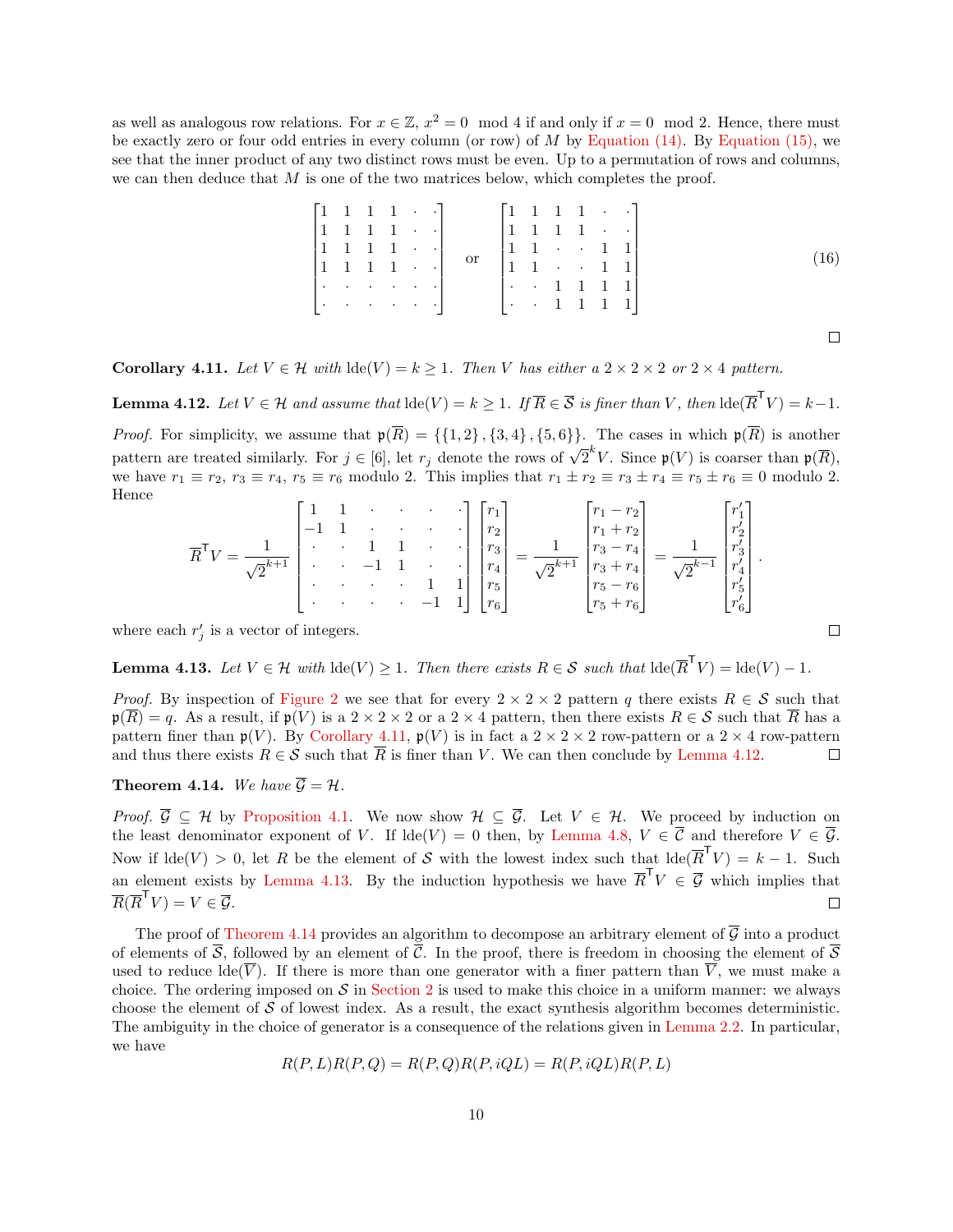| Generator                     | Associated Patterns Under First Finer Partition (FFP)                                                              |
|-------------------------------|--------------------------------------------------------------------------------------------------------------------|
| $R(X \otimes I, I \otimes X)$ | $\{\{1,4\},\{2,3\},\{5,6\}\}\$ , $\{\{1,4\},\{2,3,5,6\}\}$ , $\{\{2,3\},\{1,4,5,6\}\}$ , $\{\{5,6\},\{1,2,3,4\}\}$ |
| $R(Y \otimes I, I \otimes Y)$ | $\{\{1,3\},\{2,5\},\{4,6\}\},\{\{1,3\},\{2,4,5,6\}\},\{\{2,5\},\{1,3,4,6\}\},\{\{4,6\},\{1,2,3,5\}\}$              |
| $R(Z \otimes I, I \otimes Z)$ | $\{\{1,2\},\{3,6\},\{4,5\}\},\{\{1,2\},\{3,4,5,6\}\},\{\{3,6\},\{1,2,4,5\}\},\{\{4,5\},\{1,2,3,6\}\}$              |
| $R(Y \otimes I, I \otimes Z)$ | $\{\{1,3\},\{2,6\},\{4,5\}\}\$ , $\{\{2,6\},\{1,3,4,5\}\}\$                                                        |
| $R(Z \otimes I, I \otimes Y)$ | $\{\{1,2\}, \{3,5\}, \{4,6\}\}, \{\{3,5\}, \{1,2,4,6\}\}\$                                                         |
| $R(Z \otimes I, I \otimes X)$ | $\{\{1,2\}, \{3,4\}, \{5,6\}\}, \{\{3,4\}, \{1,2,5,6\}\}\$                                                         |
| $R(X \otimes I, I \otimes Z)$ | $\{\{1,6\}, \{2,3\}, \{4,5\}\}, \{\{1,6\}, \{2,3,4,5\}\}\$                                                         |
| $R(X \otimes I, I \otimes Y)$ | $\{\{1,5\}, \{2,3\}, \{4,6\}\}, \{\{1,5\}, \{2,3,4,6\}\}\$                                                         |
| $R(Y \otimes I, I \otimes X)$ | $\{\{1,3\},\{2,4\},\{5,6\}\}\$ , $\{\{2,4\},\{1,3,5,6\}\}\$                                                        |
| $R(X \otimes X, Y \otimes Y)$ | $\{\{1,4\},\{2,5\},\{3,6\}\}\$                                                                                     |
| $R(X \otimes X, Z \otimes Y)$ | $\{\{1,4\},\{2,6\},\{3,5\}\}\$                                                                                     |
| $R(Z \otimes X, Y \otimes Y)$ | $\{\{1,6\},\{2,5\},\{3,4\}\}\$                                                                                     |
| $R(Y \otimes X, X \otimes Y)$ | $\{\{1,5\},\{2,4\},\{3,6\}\}\$                                                                                     |
| $R(Z \otimes X, X \otimes Y)$ | $\{\{1,5\},\{2,6\},\{3,4\}\}\$                                                                                     |
| $R(Y \otimes X, Z \otimes Y)$ | $\{\{1,6\},\{2,4\},\{3,5\}\}\$                                                                                     |

<span id="page-10-1"></span>Table 1: The elements of  $S$  and the explicit row patterns they are associated with under FFP.

and these three distinct sequences of generators denote the same operator. This is the source of the three-fold ambiguity in choosing a finer  $2 \times 2 \times 2$  pattern for a given  $2 \times 4$  pattern.

We will sometimes refer to the association between elements of  $\mathcal S$  and patterns used in the exact synthesis algorithm of [Theorem 4.14](#page-9-3) as the first finer partition association, or FFP for short. The association is explicitly described [Table 1.](#page-10-1)

<span id="page-10-2"></span>**Theorem 4.15.** If U is a Clifford+CS operator such that  $\text{Ide}(\overline{U}) = k$ , then U can be represented by a Clifford + CS circuit of CS-count k. This circuit is optimal in CS-count and can be constructed in  $\mathcal{O}(k)$ arithmetic operations.

*Proof.* Let U be as stated. If  $k = 0$ , then  $\overline{U}$  belongs to  $\overline{C}$  and U is therefore a Clifford. If  $k > 0$ , then as in [Theorem 4.14,](#page-9-3) there is a unique  $R_k \in \mathcal{S}$  given by FFP such that  $\text{Ide}(\overline{R}_k^{\mathsf{T}}\overline{U}) = k - 1$ . By induction on the least denominator exponent, we have a deterministic synthesis algorithm to find a sequence such that

$$
\overline{U} = \overline{R}_k \cdots \overline{R}_1 \cdot \overline{C}
$$

which then implies that  $U = R_k \cdots R_1 C$ . Each of these k steps involves a constant number of basic arithmetic operations. This circuit has  $CS$ -count k, which is optimal by [Lemma 4.3.](#page-6-5)  $\Box$ 

Our Mathematica package [\[16\]](#page-18-17) implements the algorithm referred to in [Theorem 4.15](#page-10-2) as well as a significant amount of other tools for two-qubit Clifford  $+ CS$  circuits. Testing of the performance of this algorithm on a modest device is presented in [Table 2.](#page-11-0)

## <span id="page-10-0"></span>5 Normal Forms

In the previous section, we introduced a synthesis algorithm for Clifford+ $CS$  operators. The algorithm takes as input a Clifford $+CS$  matrix and outputs a circuit for the corresponding operator. The circuit produced by the synthesis algorithm is a word over the alphabet  $S \cup C$ . Because the algorithm is deterministic, the word it associates to each operator can be viewed as a normal form for that operator. In the present section, we use the language of automata to give a detailed description of the structure of these normal forms. We include the definitions of some basic concepts from the theory of automata for completeness. The reader looking for further details is encouraged to consult [\[35\]](#page-19-17).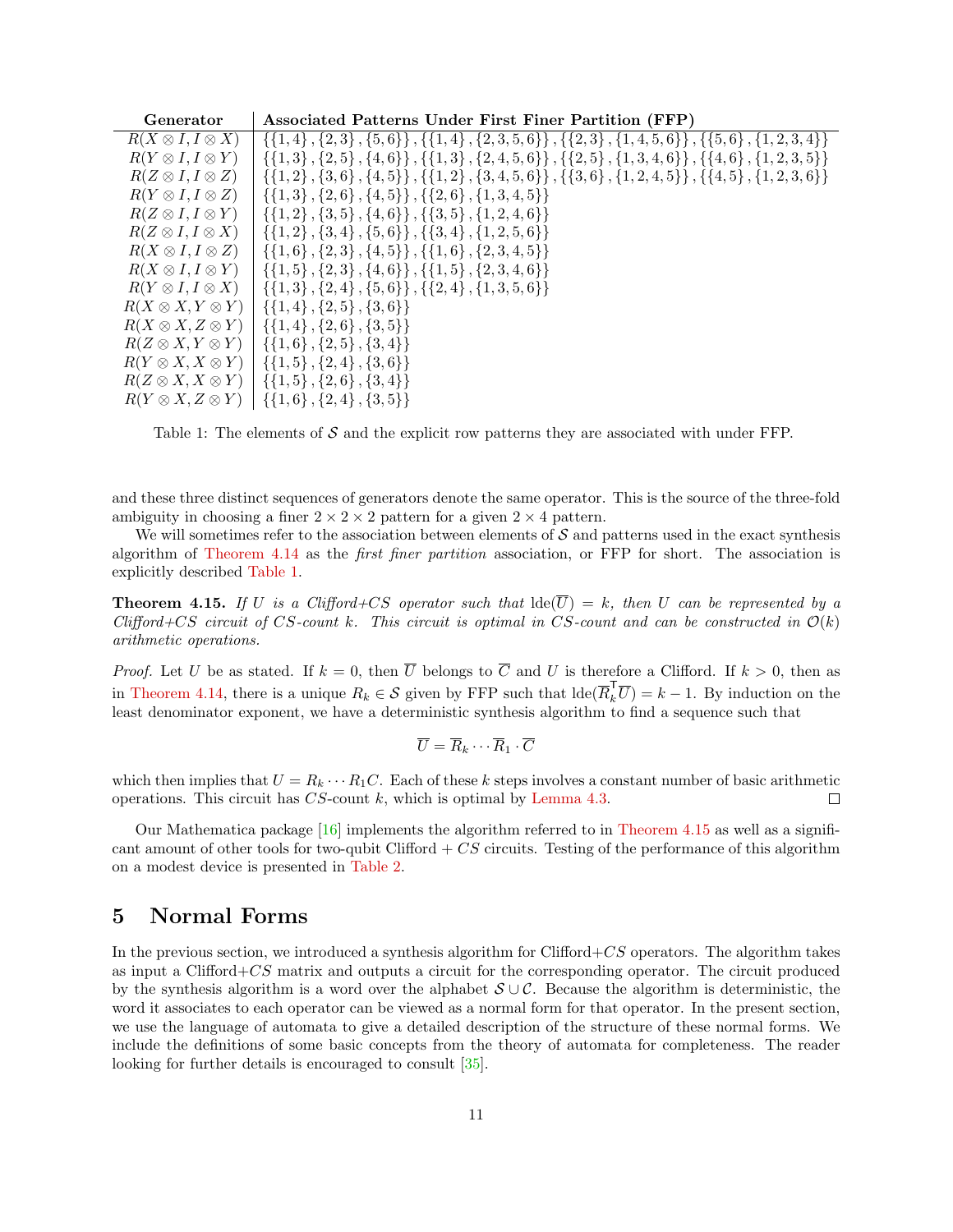#### 5.1 Automata

In what follows we sometimes refer to a finite set  $\Sigma$  as an *alphabet*. In such a context, the elements of  $\Sigma$  are referred to as letters,  $\Sigma^*$  denotes the set of words over  $\Sigma$  (which includes the empty word  $\varepsilon$ ), and the subsets of  $\Sigma^*$  are called *languages over*  $\Sigma$ . If  $w \in \Sigma^*$  is a word over the alphabet  $\Sigma$ , we write  $|w|$  for the *length* of w. Finally, if L and L' are two languages over an alphabet  $\Sigma$  then their concatenation  $L \circ L'$  is defined as  $L \circ L' = \{ww' ; w \in L \text{ and } w' \in L'\}.$ 

<span id="page-11-1"></span>**Definition 5.1.** A nondeterministic finite automaton is a 5-tuple  $(\Sigma, Q, \text{In}, \text{Fin}, \delta)$  where  $\Sigma$  and  $Q$  are finite sets, In and Fin are subsets of Q, and  $\delta: Q \times (\Sigma \cup \{\varepsilon\}) : \to \mathscr{P}(Q)$  is a function whose codomain is the power set of Q. We call  $\Sigma$  the *alphabet, Q* the set of *states*, In and Fin the sets of *initial* and final states, and  $\delta$ the transition function.

Remark 5.2. [Definition 5.1](#page-11-1) is slightly non-standard. Indeed, automata are typically defined as having a single initial state, rather than a collection of them. One can then think of [Definition 5.1](#page-11-1) as introducing a collection of automata: one for each element of In. Alternatively, [Definition 5.1](#page-11-1) can also be recovered from the usual definition by assuming that every automaton in the sense of [Definition 5.1](#page-11-1) in fact has a single initial state  $s_0$  related to the elements of In by  $\delta(s_0, \varepsilon) = \text{In}$ . We chose to introduce automata as in [Definition 5.1](#page-11-1) because this results in a slightly cleaner presentation.

It is common to define an automaton  $A = (\Sigma, Q, \text{In}, \text{Fin}, \delta)$  by specifying a directed labelled graph called the state graph of A. The vertices of the graph are labelled by states and there is an edge labelled by a letter  $w \in \Sigma$  between vertices labelled q and q' if  $q' \in \delta(q, w)$ . The initial and final states are distinguished using arrows and double lines, respectively. For brevity, parallel edges are drawn only once, with their labels separated by a comma.

<span id="page-11-2"></span>**Example 5.3.** The state graph for a nondeterministic finite automaton  $A = (\Sigma, Q, \delta, \text{In}, \text{Fin})$  is depicted below.



Here,  $Q = \{q_0, q_1, q_2, q_3\}, \Sigma = \{0, 1\}$ , the collection of initial states is In =  $\{q_0\}$ , the collection of final states is Fin =  $\{q_3\}$ , and we have, e.g.,  $\delta(q_0, 1) = \{q_0, q_1\}.$ 

An automaton  $A = (\Sigma, Q, \text{In}, \text{Fin}, \delta)$  can be used to specify a language  $\mathcal{L}(A) \subseteq \Sigma^*$ . Intuitively,  $\mathcal{L}(A)$ is the collection of all the words over  $\Sigma$  that specify a well-formed walk along the state graph of A. The following definition makes this intuition more precise.

| $CS$ -count | Mean Time (s) | Std. Dev. (s) |
|-------------|---------------|---------------|
| 10          | 0.0138        | 0.0044        |
| 100         | 0.0281        | 0.0051        |
| 1000        | 0.1135        | 0.0091        |
| 10000       | 1.1883        | 0.0897        |

<span id="page-11-0"></span>Table 2: Performance of the algorithm (in seconds) of [Theorem 4.15](#page-10-2) as implemented in our Mathematica code [ $16$ ]. Each run has constant overhead from computing the SO(6) representation for each unitary. Deviations from linearity are due to arithmetic operations on increasingly large integers. Each mean and standard deviation is computed using a sample of 1000 runs with pseudorandomly generated operators known to have the given minimal CS-count. Times are measured using Mathematica's in-built AbsoluteTiming function. Computations performed on a laptop with an Intel(R) Core(TM) i7 CPU running at 2.6 GHz with 6 cores and 16 GB of RAM runnning macOS Catalina version 10.15.7.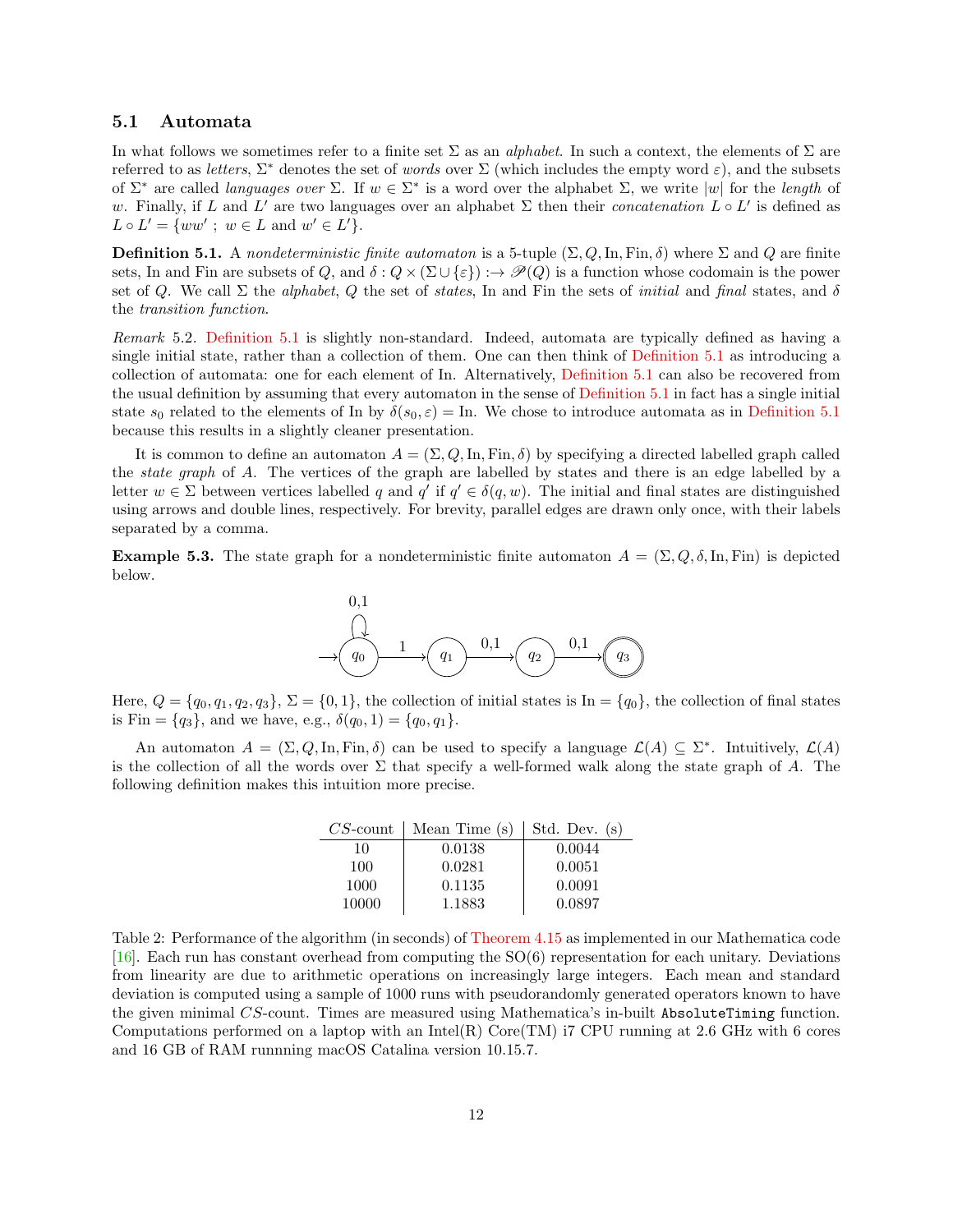**Definition 5.4.** Let  $A = (\Sigma, Q, \text{In}, \text{Fin}, \delta)$  be an automaton. Then A accepts a word  $w = w_1 \cdots w_m \in \Sigma^*$  if there exists a sequence of states  $s_0, s_1, \ldots, s_m \in Q$  such that

1.  $s_0 \in \text{In}$ , 2.  $s_{j+1} \in \delta(s_i, w_{j+1})$  for  $j \in \{0, \ldots, m-1\}$ , and 3.  $s_m \in \text{Fin}$ .

The set of words accepted by A is called the language recognized by A and is denoted  $\mathcal{L}(A)$ .

**Example 5.5.** The alphabet for the automaton A given in [Example 5.3](#page-11-2) is  $\Sigma = \{0, 1\}$ . The language recognized by A is  $\mathcal{L}(A) = \{w \in \Sigma^* ; \text{ the third rightmost letter of } w \text{ is } 1\}.$ 

If a language is recognized by some nondeterministic finite automata then that language is called regular. The collection of regular languages is closed under a variety of operations. In particular, regular languages are closed under concatenation.

<span id="page-12-3"></span>**Definition 5.6.** Let  $A = (\Sigma, Q, \text{In}, \text{Fin}, \delta)$  and  $A' = (\Sigma, Q', \text{In}', \text{Fin}', \delta')$  be two automata. Then the concatenation of A and A' is the automaton  $A \circ A' = (\Sigma, Q'', \text{In}, \text{Fin}', \delta'')$  where  $Q'' = Q \sqcup Q'$  is the disjoint union of  $Q$  and  $Q'$  and

$$
\delta''(q,s) = \begin{cases} \delta(q,s) & q \in Q \setminus \text{Fin}, \\ \delta(q,s) & q \in \text{Fin} \text{ and } s \neq \varepsilon, \\ \delta(q,s) \cup \text{In}' & q \in \text{Fin} \text{ and } s = \varepsilon, \text{ and} \\ \delta'(q,s) & q \in Q'. \end{cases}
$$

**Proposition 5.7.** Let A and A' be automata recognizing languages L and L', respectively. Then  $A \circ A'$  $recognizes L \circ L'.$ 

An example of the concatenation of two automata is provided in [Figure 3](#page-13-0) and [Example 5.11](#page-12-0) based off of the automata defined in [Definitions 5.9](#page-12-1) and [5.10](#page-12-2) below.

#### 5.2 The Structure of Normal Forms

We now consider the alphabet  $S \cup C$  and describe the words over  $S \cup C$  that are output by the synthesis algorithm of [Theorem 4.15.](#page-10-2)

**Definition 5.8.** Let  $U \in \mathcal{G}$ . The normal form of U is the unique word over  $S \cup \mathcal{C}$  output by the synthesis algorithm of [Theorem 4.15](#page-10-2) on input U. We write  $\mathcal N$  for the collection of all normal forms.

To describe the elements of  $N$ , we introduce several automata. It will be convenient for our purposes to enumerate the elements of C. We therefore assume that a total ordering of the 92160 elements of C is chosen and we write  $\mathcal{C}_j$  for the j-th element of  $\mathcal{C}$ .

<span id="page-12-1"></span>**Definition 5.9.** Let  $k = |\mathcal{C}|$  and  $\Sigma = \mathcal{S} \cup \mathcal{C}$ . The automaton  $\mathfrak{C}$  is defined as  $\mathfrak{C} = (\Sigma, [0, k], \{0\}, [k], \delta_{\mathfrak{C}})$  where, for  $s \in [0, k]$  and  $\ell \in \Sigma$ , we have

$$
\delta_{\mathfrak{C}}(s,\ell) = \begin{cases} \{j\} & \text{if } s = 0 \text{ and } \ell = \mathcal{C}_j \text{, and} \\ \varnothing & \text{otherwise.} \end{cases}
$$

<span id="page-12-2"></span><span id="page-12-0"></span>**Definition 5.10.** Let  $\Sigma = \mathcal{S} \cup \mathcal{C}$ . The automaton  $\mathfrak{S}_{n,m}$  is defined as  $\mathfrak{S}_{n,m} = (\Sigma, [m], [n,m], [m], \delta_{\mathfrak{S},m})$ where, for  $s \in [m]$  and  $\ell \in \Sigma$ , we have

$$
\delta_{\mathfrak{S},m}(s,\ell) = \begin{cases} \{t \; ; \; \mathfrak{p}(\overline{\mathcal{S}_s}) \cap \mathfrak{p}(\overline{\mathcal{S}_t}) = \varnothing \} & \text{if } \ell = \mathcal{S}_s \text{ and} \\ \varnothing & \text{otherwise.} \end{cases}
$$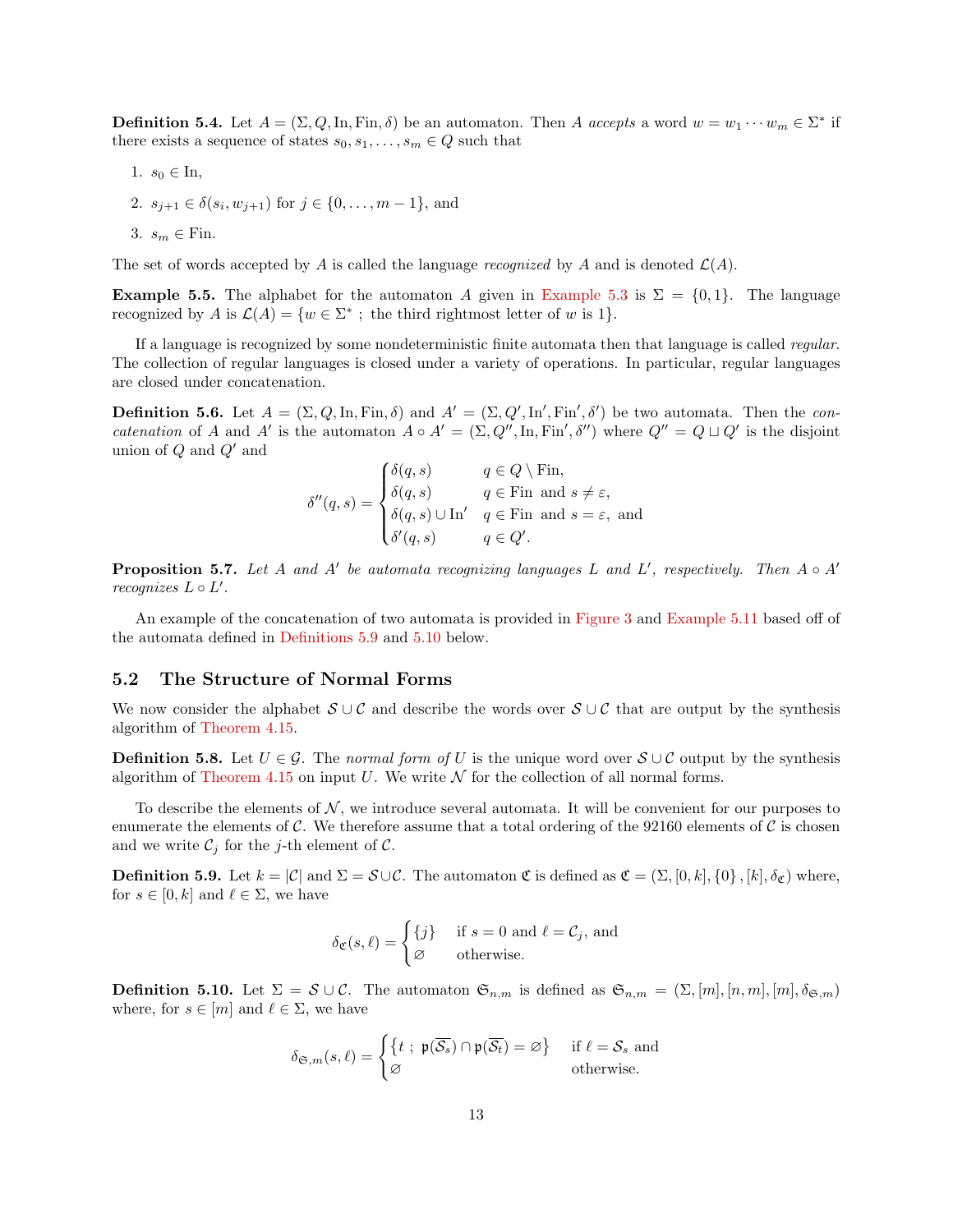

<span id="page-13-0"></span>Figure 3: The automaton  $\mathfrak{S}_{1,3} \circ \mathfrak{C}$ . The set of states of this automata is  $\{1,2,3,0',1',\ldots,k'\}$ , which is the disjoint union of the states  $\{1, 2, 3\}$  of  $\mathfrak{S}_{1,3}$  and the states  $\{0, 1, \ldots, k\}$  of  $\mathfrak{C}$ . The initial states are  $\{1, 2, 3\}$ , those of  $\mathfrak{S}_{1,3}$ , and the final states are  $\{1',\ldots,k'\}$ , those of  $\mathfrak{C}$ . Because  $\mathfrak{S}_{1,3}$  has  $\text{Fin} = \{1,2,3\}$  and  $\mathfrak{C}$  has In = {0'}, the transition function  $\delta$  of  $\mathfrak{S}_{1,3} \circ \mathfrak{C}$  is such that  $\delta(1,\varepsilon) = \delta(2,\varepsilon) = \delta(3,\varepsilon) = \{0\}$ . Otherwise,  $\delta$ behaves like the transition function for  $\mathfrak{S}_{1,3}$  on the subset of states  $\{1, 2, 3\}$  and like the transition function for  $\mathfrak C$  on the subset of states  $\{0', 1', \ldots, k'\}.$ 

**Example 5.11.** To illustrate [Definitions 5.6,](#page-12-3) [5.9](#page-12-1) and [5.10,](#page-12-2) the automaton  $\mathfrak{S}_{1,3} \circ \mathfrak{C}$  is represented in [Figure 3.](#page-13-0) It can be verified that the words  $C_2$ ,  $S_2S_1C_1$ , and  $S_3S_1S_2C_k$  are accepted by  $\mathfrak{S}_{1,3} \circ \mathfrak{C}$  while the words  $S_1S_1C_4$ and  $S_3C_7S_1$  are not. Note in particular that if  $C_1$  is the symbol for the identity, then  $S_3C_1$  is distinct (as a word) from  $S_3$ . The former is accepted by  $\mathfrak{S}_{1,3} \circ \mathfrak{C}$  while the latter is not. Despite the state graph of  $\mathfrak{S}_{1,3}$ being fully-connected, full-connectivity does not necessarily hold for state graphs of other  $\mathfrak{S}_{n,m}$  automata.

We will use the automata introduced in [Definitions 5.9](#page-12-1) and [5.10](#page-12-2) to describe the elements of  $\mathcal{N}$ . Our goal is to show that

<span id="page-13-2"></span>
$$
\mathcal{N} = \mathcal{L}(\mathfrak{S}_{1,3} \circ \mathfrak{S}_{4,9} \circ \mathfrak{S}_{10,15} \circ \mathfrak{C}) \tag{17}
$$

<span id="page-13-1"></span>We start by establishing a few propositions.

**Proposition 5.12.** We have  $\mathcal{L}(\mathfrak{C}) \subsetneq \mathcal{L}(\mathfrak{S}_{1,15} \circ \mathfrak{C}) \subsetneq \mathcal{L}(\mathfrak{S}_{1,9} \circ \mathfrak{S}_{10,15} \circ \mathfrak{C}) \subsetneq \mathcal{L}(\mathfrak{S}_{1,3} \circ \mathfrak{S}_{4,9} \circ \mathfrak{S}_{10,15} \circ \mathfrak{C})$ , where  $\subsetneq$  denotes strict inclusion.

Proof. By [Definitions 5.9](#page-12-1) and [5.10.](#page-12-2)

We emphasize that the inclusions in [Proposition 5.12](#page-13-1) are strict. This implies that  $\mathcal{L}(\mathfrak{S}_{1,3}\circ\mathfrak{S}_{4,9}\circ\mathfrak{S}_{10,15}\circ\mathfrak{C})$ can be written as the disjoint union of  $\mathcal{L}(\mathfrak{C})$ ,  $\mathcal{L}(\mathfrak{S}_{1,15} \circ \mathfrak{C})$ , and  $\mathcal{L}(\mathfrak{S}_{1,9} \circ \mathfrak{S}_{10,15} \circ \mathfrak{C})$ . The lemmas below show that these languages correspond to disjoint subsets of  $\mathcal N$  and, in combination, suffice to prove [Equation \(17\).](#page-13-2)

<span id="page-13-4"></span>**Lemma 5.13.** Let U be a word over  $S \cup C$ . Then  $U \in \mathcal{L}(\mathfrak{C})$  if and only if  $U \in \mathcal{N}$  and U has length 1, i.e.  $U \in \mathcal{C}$ .

<span id="page-13-3"></span>Proof. By [Definition 5.9](#page-12-1) and [Theorem 4.15.](#page-10-2)

 $\Box$ 

 $\Box$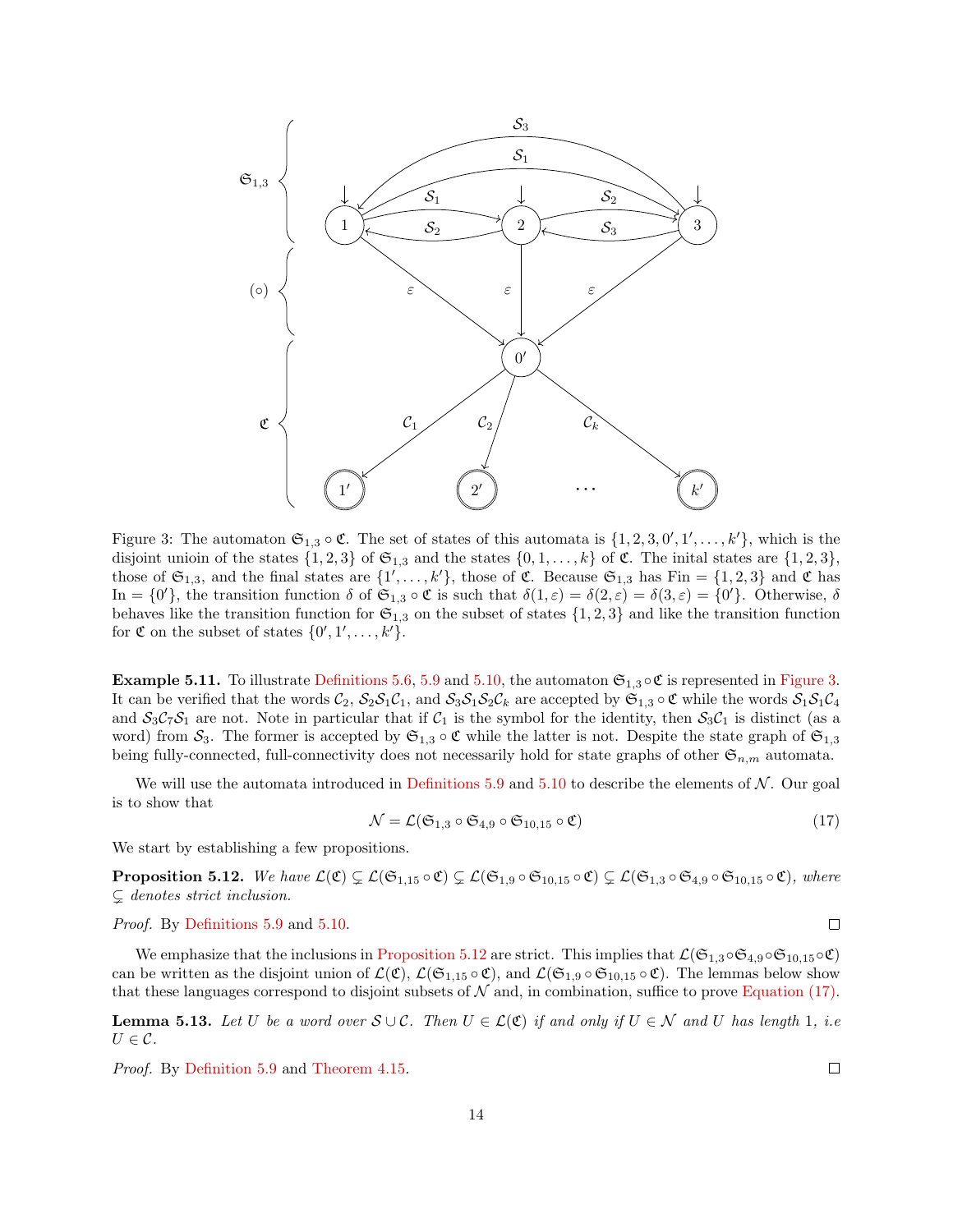**Lemma 5.14.** Let U be a word over  $S \cup C$ . Then  $U \in \mathcal{L}(\mathfrak{S}_{1,15} \circ \mathfrak{C}) \setminus \mathcal{L}(\mathfrak{C})$  if and only if  $U \in \mathcal{N}$  and U has  $a \ 2 \times 2 \times 2$  pattern.

*Proof.* First, note that  $\mathcal{L}(\mathfrak{C})$  is the set of words of length 1 accepted by  $\mathfrak{S}_{1,15} \circ \mathfrak{C}$ . This means that  $\mathcal{L}(\mathfrak{S}_{1,15} \circ \mathfrak{C})$  $\mathcal{C} \setminus \mathcal{L}(\mathcal{C})$  consists of all the words of length  $k \geq 2$  accepted by  $\mathfrak{S}_{1,15} \circ \mathfrak{C}$ . Furthermore, by [Lemma 4.8,](#page-8-0) there are no normal forms of length 1 which have a  $2 \times 2 \times 2$  pattern. Thus, to prove our lemma it suffices to establish the following equality of sets

$$
\{U \in \mathcal{L}(\mathfrak{S}_{1,15} \circ \mathfrak{C}) \; ; \; |U| = k\} = \{U \in \mathcal{N} \; ; \; |U| = k \text{ and } \mathfrak{p}(U) \text{ is a } 2 \times 2 \times 2 \text{ pattern}\}\
$$
 (18)

for all  $k \geq 2$ . We proceed by induction on k.

- Note that, by definition of  $\mathfrak{S}_{1,15} \circ \mathfrak{C}$ , we have  $\{U \in \mathcal{L}(\mathfrak{S}_{1,15} \circ \mathfrak{C}) \; ; \; |U| = 2\} = \mathcal{SC}$ . Every element of  $\mathcal{SC}$ has a  $2 \times 2 \times 2$  pattern by [Lemma 4.9.](#page-8-3) Moreover, for  $U = SC$  with  $S \in \mathcal{S}$  and  $C \in \mathcal{C}$ ,  $\mathfrak{p}(SC) = \mathfrak{p}(S)$ . Thus, SC must also be the unique word produced by the synthesis algorithm on input U and hence  $U \in \mathcal{N}$ . This accounts for all words of length 2 in  $\mathcal{N}$ . Therefore [Equation \(18\)](#page-14-0) holds when  $k = 2$ .
- Now suppose that [Equation \(18\)](#page-14-0) holds for some  $k \geq 2$ . Let  $U \in \mathcal{L}(\mathfrak{S}_{1,15} \circ \mathfrak{C})$  be a word of length k whose first letter is  $S \in \mathcal{S}$ . Then  $U \in \mathcal{N}$  and  $\mathfrak{p}(U) = \mathfrak{p}(S)$  is a  $2 \times 2 \times 2$  pattern. Furthermore, the least denominator exponent of U is  $k-1$ . We will show that [Equation \(18\)](#page-14-0) holds for  $k+1$  by establishing two inclusions. Because it will sometimes be convenient to refer to submatrices, if M is an  $n \times n$  matrix and  $x, y \subseteq [n]$ , we write

<span id="page-14-0"></span>
$$
M[x;y]
$$

for the submatrix of  $M$  formed from the rows with index in  $x$  and the columns with index in  $y$ .

⊆: Suppose that  $U' = S'U$  is a word of length  $k+1$  accepted by  $\mathcal{L}(\mathfrak{S}_{1,15} \circ \mathfrak{C})$ . Then by [Definition 5.10](#page-12-2) we have  $\mathfrak{p}(S') \cap \mathfrak{p}(S) = \emptyset$ . Let  $\{a, b\} \in \mathfrak{p}(S')$ , and let  $r_a$  and  $r_b$  be the corresponding rows of the residue matrix of  $\overline{U}$ . Explicitly, we have

$$
\rho_{k-1}(\overline{U})[\{a,b\}\,;\,[6]]=\begin{bmatrix}r_a\\r_b\end{bmatrix}
$$

with  $r_a \neq r_b$  as  $\{a, b\}$  is not a subset of any element of  $\mathfrak{p}(U)$ . Direct calculation of the rows of the residue matrix for  $\overline{U}'$  yields

$$
\rho_k(\overline{U}')[\{a,b\}\,;\,[6]]=\begin{bmatrix}r_a+r_b\\r_a+r_b\end{bmatrix}
$$

.

We conclude that  $\{a, b\}$  is a subset of an element of  $p(U')$ . Furthermore, by [Lemma 4.10](#page-8-4) and [Equa](#page-9-4)[tion \(16\)](#page-9-4) we see that, since  $r_a+r_b\neq 0$ ,  $\mathfrak{p}(U')$  cannot be a 2×4 pattern, and therefore  $\{a,b\} \in \mathfrak{p}(U')$ . As this holds for all  $\{a, b\} \in \mathfrak{p}(S')$ , we conclude that  $\mathfrak{p}(S') = \mathfrak{p}(U')$ . Thus, by the induction hypothesis,  $S'U$  will be the word produced by the synthesis algorithm when applied to  $U'$ . Hence,  $U' \in \mathcal{N}$  and  $\mathfrak{p}(U')$  is a  $2 \times 2 \times 2$  pattern.

⊇: Suppose that U' is a normal form of length  $k+1$  with a  $2 \times 2 \times 2$  pattern. Write U' as  $U' = S'V$ for some unknown normal form V. We then have  $\mathfrak{p}(S') = \mathfrak{p}(U')$ . Let  $\{a, b\} \in \mathfrak{p}(S')$  and let the corresponding rows of the residue matrix of  $\overline{V}$  be  $r_a$  and  $r_b$ . Explicitly, we have

$$
\rho_{k-1}(\overline{V})[\{a,b\};[6]]=\begin{bmatrix}r_a\\r_b\end{bmatrix}.
$$

Direct calculation of the rows of the residue matrix for  $\overline{U}'$  yields

$$
\rho_k(\overline{U}')[\{a,b\};[6]] = \begin{bmatrix} r_a + r_b \\ r_a + r_b \end{bmatrix}.
$$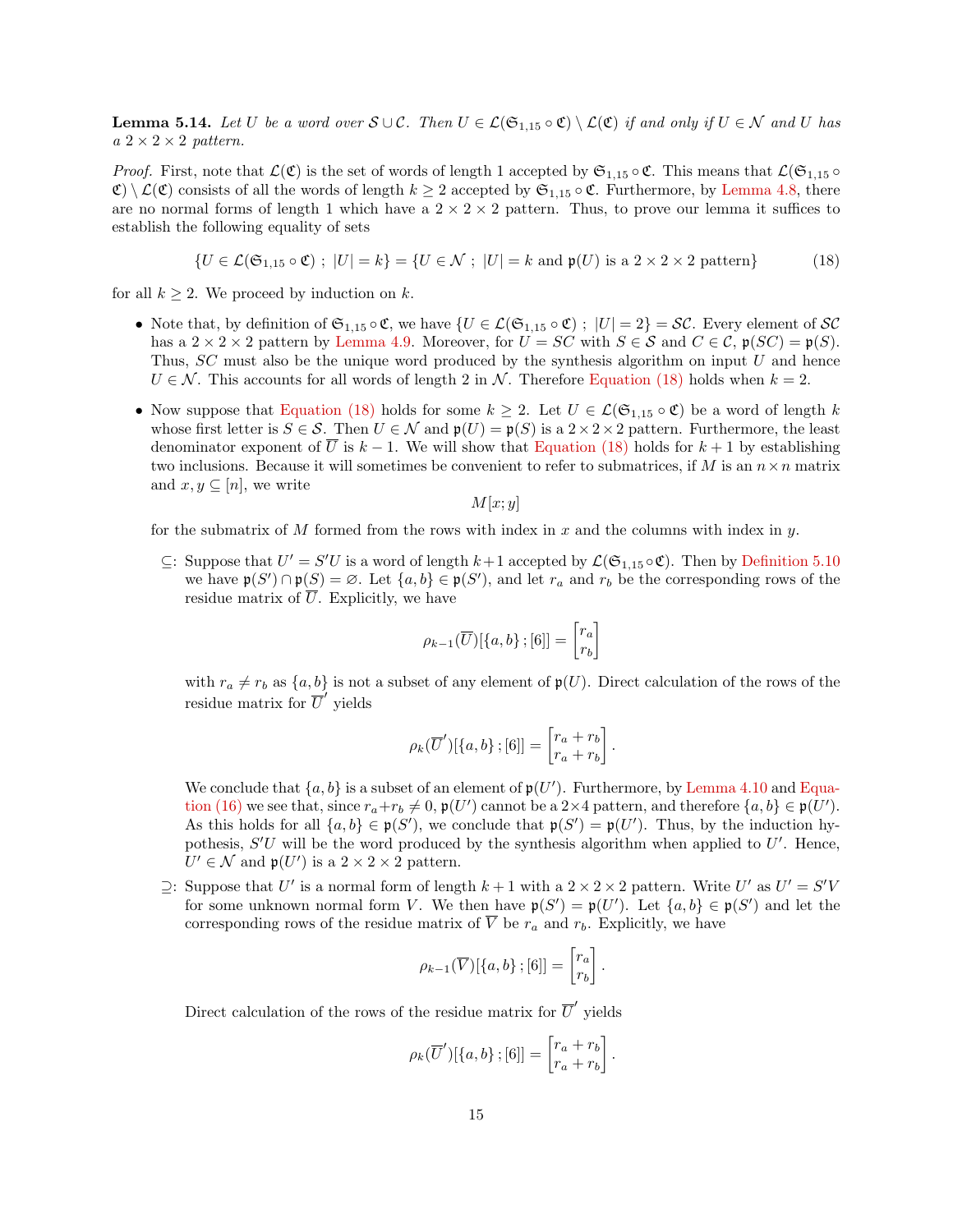Since  $\mathfrak{p}(U')$  is not a 2 × 4 pattern, we conclude that  $r_a + r_b \neq 0$  and thus that  $r_a \neq r_b$ . Therefore, there is no element of cardinality four in  $\mathfrak{p}(V)$ . Since  $\text{Id}(\mathfrak{e}(V) > 0, \mathfrak{p}(V)$  must then be a  $2 \times 2 \times 2$ pattern. Consequently, we have  $V = U$  as defined above. Because  $\{a, b\} \notin \mathfrak{p}(U) = \mathfrak{p}(S)$ , we know  $\mathfrak{p}(S') \cap \mathfrak{p}(S) = \emptyset$ . Given that  $S' = S_{j'}$  and  $S = S_j$ , we conclude that  $j \in \delta_{\mathfrak{S},15}(j',S' = S_{j'})$ . Because  $S = S_j$  is the first letter of the word U, we know the initial state of U must be j. Therefore, by the induction hypothesis,  $U' = S'U$  is accepted by  $\mathfrak{S}_{1,15} \circ \mathfrak{C}$ .

We have shown that [Equation \(18\)](#page-14-0) holds for words of length  $k + 1$  if it holds for words of length k. This completes the inductive step.  $\Box$ 

[Lemma 5.14](#page-13-3) characterized the normal forms that have a  $2 \times 2 \times 2$  pattern. The two lemmas below jointly characterize the normal forms that have a  $2 \times 4$  pattern. Because their proofs are similar in spirit to that of [Lemma 5.14,](#page-13-3) they have been relegated to [Appendix C.](#page-22-0)

<span id="page-15-1"></span>**Lemma 5.15.** Let U be a word over  $S \cup C$ . Then  $U \in \mathcal{L}(\mathfrak{S}_{1,9} \circ \mathfrak{S}_{10,15} \circ \mathfrak{C}) \setminus \mathcal{L}(\mathfrak{S}_{1,15} \circ \mathfrak{C})$  if and only if  $U \in \mathcal{N}$ and U has a 2 × 4 pattern with  $\mathfrak{p}(U) \cap \{ \{x, y\} \; ; \; (x, y) \in [3] \times [4, 6] \} \neq \emptyset$ .

<span id="page-15-2"></span>**Lemma 5.16.** Let U be a word over  $S \cup C$ . Then  $U \in \mathcal{L}(\mathfrak{S}_{1,3} \circ \mathfrak{S}_{4,9} \circ \mathfrak{S}_{10,15} \circ \mathfrak{C}) \setminus \mathcal{L}(\mathfrak{S}_{1,9} \circ \mathfrak{S}_{10,15} \circ \mathfrak{C})$  if and only if  $U \in \mathcal{N}$  and U has a 2 × 4 pattern with  $\mathfrak{p}(U) \cap \{\{x, y\} : (x, y) \in ([3], [4, 6])\} = \emptyset$ .

<span id="page-15-3"></span>**Theorem 5.17.** Let U be a word over  $S \cup C$ . Then  $U \in \mathcal{L}(\mathfrak{S}_{1,3} \circ \mathfrak{S}_{4,9} \circ \mathfrak{S}_{10,15} \circ \mathfrak{C})$  if and only if  $U \in \mathcal{N}$ .

*Proof.* If  $|U| = 1$  then the result follows from [Lemma 5.13.](#page-13-4) If  $|U| > 1$ , then U has a  $2 \times 2 \times 2$  or a  $2 \times 4$ pattern and the result follows from [Proposition 5.12](#page-13-1) and [Lemmas 5.14,](#page-13-3) [5.15](#page-15-1) and [5.16.](#page-15-2)  $\Box$ 

# <span id="page-15-0"></span>6 Lower Bounds

Recall that the *distance* between operators U and V is defined as  $||U - V|| = \sup \{||Uv - Vv|| : ||v|| = 1\}.$ Because G is universal, for every  $\epsilon > 0$  and every element  $U \in SU(4)$ , there exists  $V \in \mathcal{G}$  such that  $||U - V|| \leq \epsilon$ . In such a case we say that V is an  $\epsilon$ -approximation of U. We now take advantage of [Theorem 5.17](#page-15-3) to count Clifford+CS operators and use these results to derive a worst-case lower bound on the CS-count of approximations.

#### <span id="page-15-8"></span>**Lemma 6.1.** Let  $n \geq 1$ . There are 86400 $(3 \cdot 8^n - 2 \cdot 4^n)$  Clifford+CS operators of CS-count exactly n.

*Proof.* Each Clifford+ $CS$  operator is represented by a unique normal form and this representation is  $CS$ optimal. Hence, to count the number of Clifford+ $CS$  operators of  $CS$ -count n, it suffices to count the normal forms of CS-count n. By [Theorem 5.17,](#page-15-3) and since Clifford operators have CS-count 0, a normal form of  $CS$ -count n is a word

<span id="page-15-4"></span>
$$
w = w_1 w_2 w_3 w_4 \tag{19}
$$

such that  $w_1 \in \mathcal{L}(\mathfrak{S}_{1,3}), w_2 \in \mathcal{L}(\mathfrak{S}_{4,9}), w_3 \in \mathcal{L}(\mathfrak{S}_{10,15}), w_4 \in \mathcal{L}(\mathfrak{C})$  and the CS-counts of  $w_1, w_2$ , and  $w_3$ sum to n. There are

<span id="page-15-5"></span>
$$
(6 \cdot 8^{n-1} + 6 \cdot 4^{n-1} + 3 \cdot 2^{n-1}) \cdot |\mathcal{C}| \tag{20}
$$

words of the form of [Equation \(19\)](#page-15-4) such that exactly one of  $w_1, w_2$ , or  $w_3$  is not  $\varepsilon$ . Similarly, there are

<span id="page-15-6"></span>
$$
\left(\sum_{0
$$

words of the form of [Equation \(19\)](#page-15-4) such that exactly two of  $w_1, w_2$ , or  $w_3$  are not  $\varepsilon$ . Finally, the number of words of the form of [Equation \(19\)](#page-15-4) such that  $w_1, w_2$ , and  $w_3$  are not  $\varepsilon$  is

<span id="page-15-7"></span>
$$
\left(\sum_{0 < l < n-j} \sum_{0 < j < n} 108 \cdot 2^{3n - 6 - j - 2l} \right) \cdot |\mathcal{C}| \tag{22}
$$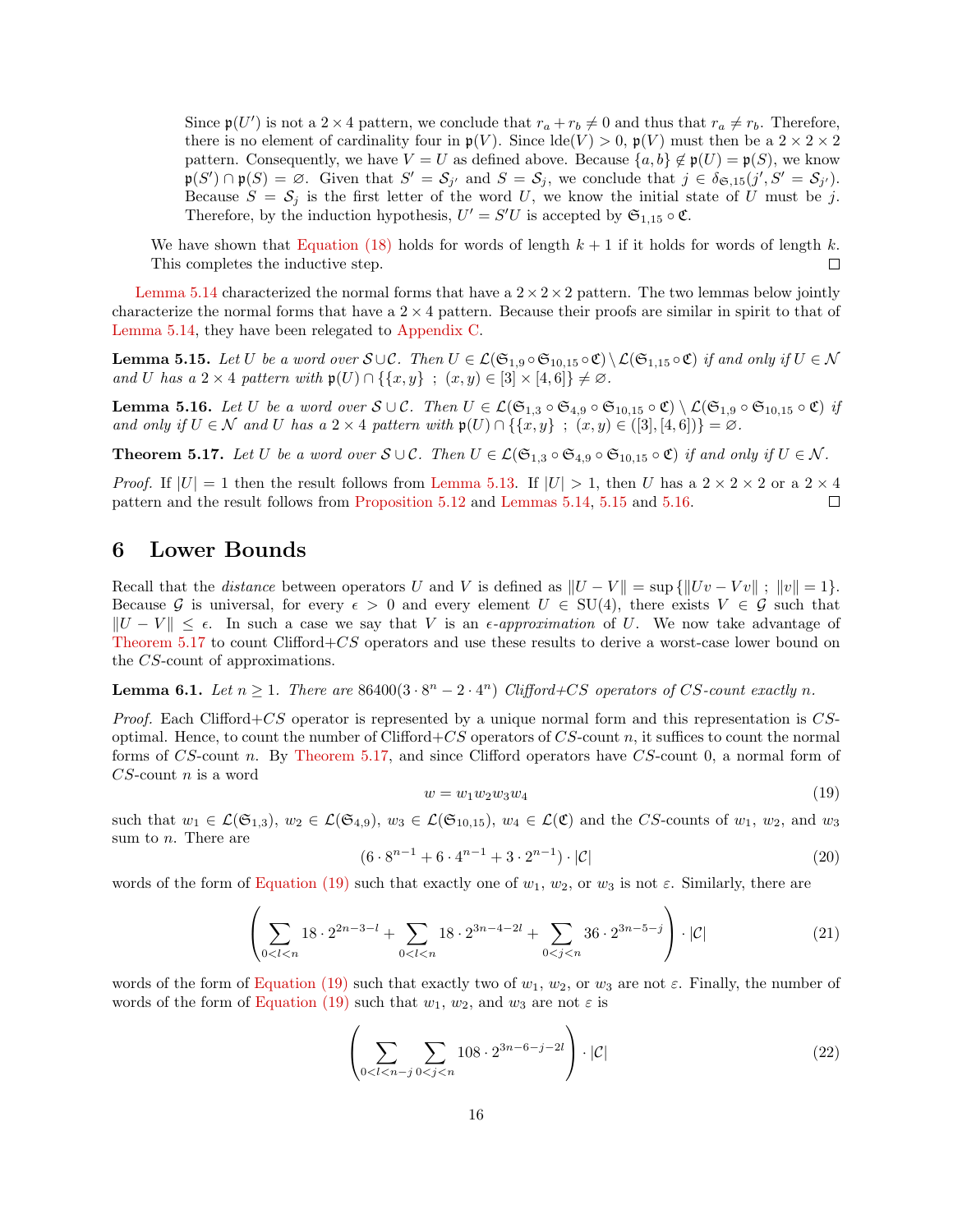Summing [Equations \(20\),](#page-15-5) [\(21\)](#page-15-6) and [\(22\)](#page-15-7) and applying the geometric series formula then yields the desired result.  $\Box$ 

<span id="page-16-0"></span>**Corollary 6.2.** For  $n \in \mathbb{N}$ , there are  $\frac{46080}{7}(45 \cdot 8^n - 35 \cdot 4^n + 4)$  distinct Clifford+CS operators of CS-count at most n.

Proof. Recall that the Clifford+CS operators of CS-count 0 are exactly the Clifford operators and that  $|\mathcal{C}| = 92160$ . The result then follows from [Lemma 6.1](#page-15-8) and the geometric series formula.  $\Box$ 

**Proposition 6.3.** For every  $\epsilon \in \mathbb{R}^{>0}$ , there exists  $U \in SU(4)$  such that any Clifford+CS  $\epsilon$ -approximation of U has CS-count at least  $5\log_2(1/\epsilon) - 0.67$ .

*Proof.* By a volume counting argument. Each operator must occupy an  $\epsilon$ -ball worth of volume in 15dimensional SU(4) space, and the sum of all these volumes must add to the total volume of SU(4) which is  $(\sqrt{2}\pi^9)/3$ . The number of circuits up to CS-count n is taken from [Corollary 6.2](#page-16-0) (we must divide the result by two to account for the absence of overall phase  $\omega$  in the special unitary group) and a 15-dimensional  $\epsilon$ -ball has a volume of

$$
\frac{\pi^{\frac{15}{2}}}{\Gamma\left(\frac{15}{2}+1\right)}\epsilon^{15}.
$$

Let U be an element of G of determinant 1. By [Equation \(1\)](#page-2-2) of [Section 2,](#page-1-0) U can be written as

$$
U = \frac{1}{\sqrt{2}^k} M
$$

where  $k \in \mathbb{N}$  and the entries of M belong to  $\mathbb{Z}[i]$ . We can therefore talk about the least denominator exponent of the  $SU(4)$  representation of U. We finish this section by relating the least denominator exponent of the  $SU(4)$  representation of U and the CS-count of the normal form of U.

<span id="page-16-1"></span>**Proposition 6.4.** Let U be an element of G of determinant 1, let k be the least denominator exponent of the SU(4) representation of U, and let  $k'$  be the CS-count of the normal form of U. Then

$$
\frac{k-3}{2} \le k' \le 2k+2.
$$

*Proof.* The CS-count of the normal form of U is equal to the least denominator exponent of the  $SO(6)$  rep-resentation of U. [Equation \(11\)](#page-5-1) then implies the upper bound for  $k'$ . Likewise, examination of [Theorem 5.17](#page-15-3) reveals that the CS operators in the circuit for U must be separated from one another by a Clifford with a least denominator exponent of at most 2 in its unitary representation. Combining this with the fact that the largest least denominator exponent of an operator in  $\mathcal C$  is 3, we arrive at the lower bound for  $k'$ .  $\Box$ 

Remark 6.5. It was established in [\[31\]](#page-19-4) that, for single-qubit Clifford+T operators of determinant 1, there is a simple relation between the least denominator exponent of an operator and its T-count: if the least denominator exponent of the operator is k, then its T-count is  $2k - 2$  or  $2k$ . Interestingly, this is not the case for Clifford+CS operators in  $SU(4)$ , as suggested by [Proposition 6.4.](#page-16-1) Clearly, the CS-count of an operator always scales linearly with the least denominator exponent of its unitary representation. For large k, computational experiments with our code [\[16\]](#page-18-17) suggest that most operators are such that  $k' \approx k$ , though there are examples of operators with  $k' \approx 2k$ . One example of such an operator is  $[R(X \otimes I, I \otimes Z)R(X \otimes I, I \otimes X)R(Z \otimes I, I \otimes X)R(Z \otimes I, I \otimes Z)]^{m}$  for  $m \in \mathbb{N}$ .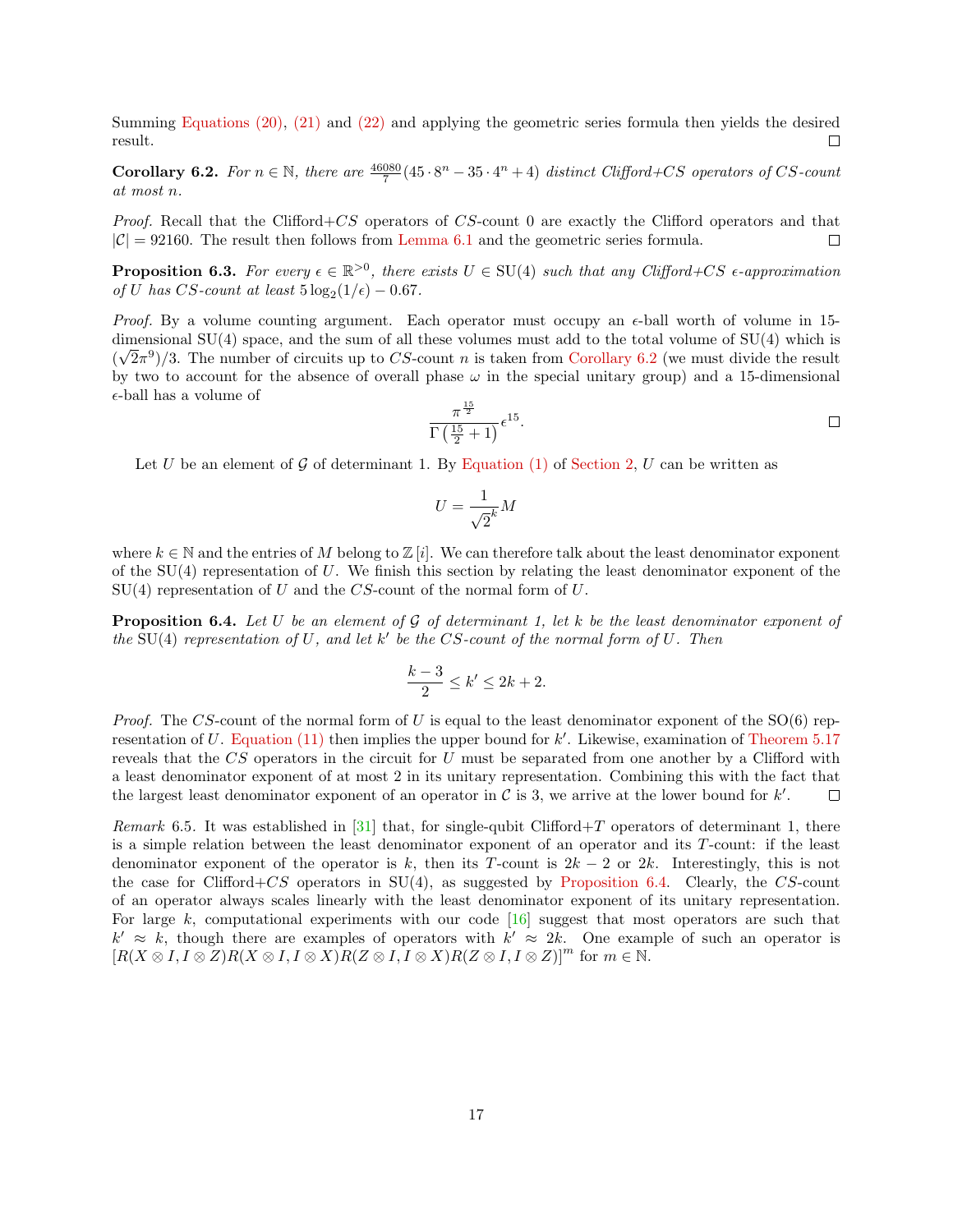# <span id="page-17-1"></span>7 Conclusion

We described an exact synthesis algorithm for a fault-tolerant multi-qubit gate set which is simultaneously optimal, practically efficient, and explicitly characterizes all possible outputs. The algorithm establishes the existence of a unique normal form for two-qubit Clifford+ $CS$  circuits. We showed that the normal form for an operator can be computed with a number of arithmetic operations linear in the gate-count of the output circuit. Finally, we used a volume counting argument to show that, in the typical case,  $\epsilon$ -approximations of two-qubit unitaries will require a CS-count of at least  $5\log_2(1/\epsilon)$ .

We hope that the techniques developed in the present work can be used to obtain optimal multi-qubit normal forms for other two-qubit gate sets, such as the two-qubit Clifford+T gate set. Indeed, it can be shown that the SO(6) representation of Clifford+T operators are exactly the set of SO(6) matrices with entries in the ring  $\mathbb{Z}[1/\sqrt{2}]$ . Further afield, the exceptional isomorphism for SU(8) could potentially be leveraged to design good synthesis algorithms for three-qubit operators. Such algorithms would provide a powerful basis for more general quantum compilers.

An interesting avenue for future research is to investigate whether the techniques and results presented in this paper can be used in the context of synthillation. Quantum circuit synthesis and magic state distillation are often kept separate. But it was shown in [\[7\]](#page-18-18) that performing synthesis and distillation simultaneously (synthillation) can lead to overall savings. The analysis presented in  $[7]$  uses T gates and T states. Leveraging higher-dimensional synthesis methods such as the ones presented here, along with distillation of CS states, could yield further savings.

## 8 Acknowledgements

AG was partially supported by the Princeton Center for Complex Materials, a MRSEC supported by NSF grant DMR 1420541. NJR was partially supported by the Natural Sciences and Engineering Research Council of Canada (NSERC), funding reference number RGPIN-2018-04064.

We would like to thank Matthew Amy, Xiaoning Bian, and Peter Selinger for helpful discussions. In addition, we would like to thank the anonymous reviewers whose comments greatly improved the paper.

# 9 Contributions

All authors researched, collated, and wrote this paper.

# 10 Competing Interests

The authors declare no competing interests.

### 11 Data Availability

The sets of various CS-count operators used to generate the algorithmic performance information in [Table 2](#page-11-0) are available at [\[16\]](#page-18-17).

### References

<span id="page-17-0"></span>[1] M. Amy, A. N. Glaudell, and N. J. Ross. Number-theoretic characterizations of some restricted Clifford+T circuits. Quantum, 4:252, Apr. 2020. Also available from [arXiv:1908.06076](http://arxiv.org/abs/1908.06076).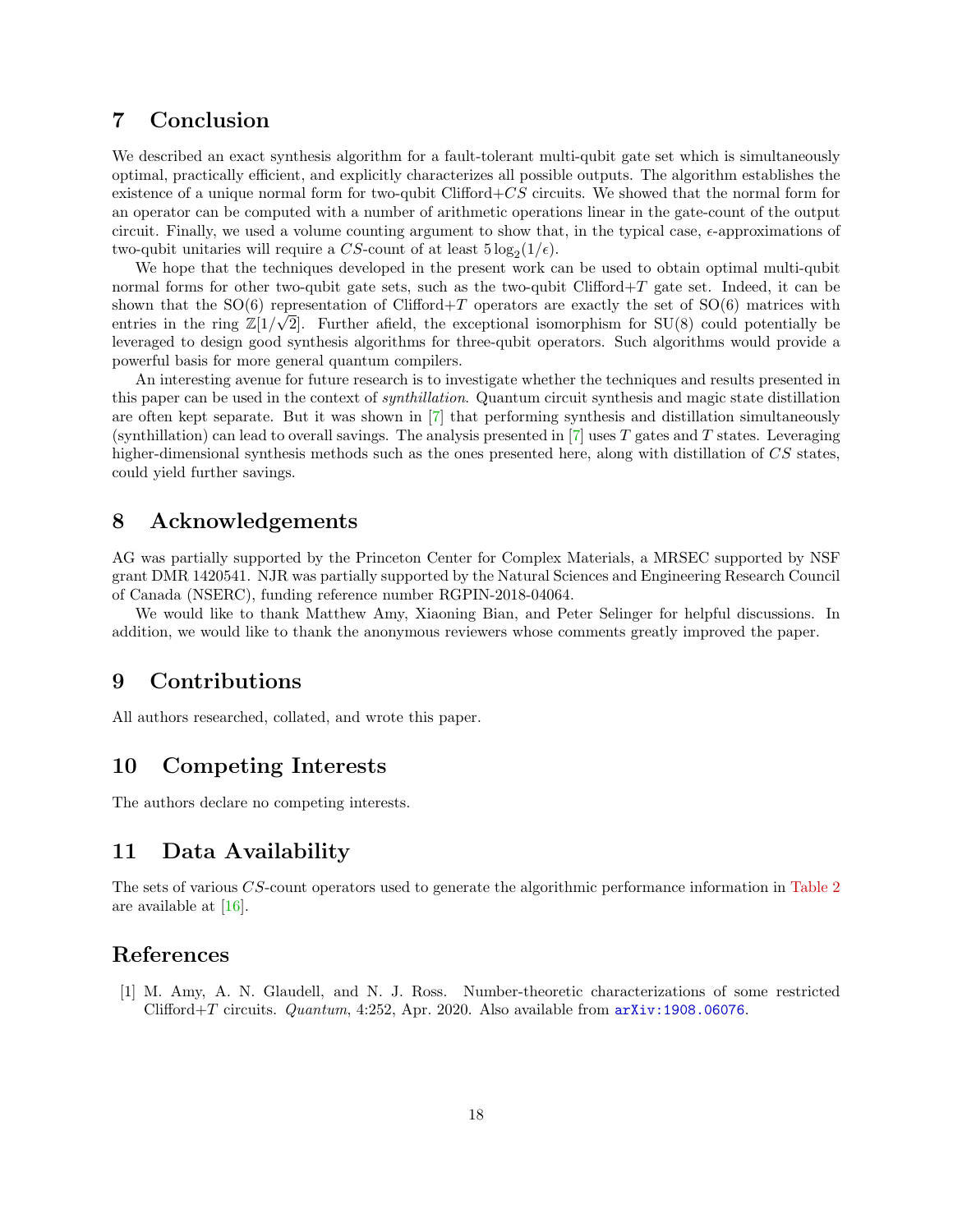- <span id="page-18-6"></span>[2] M. Amy, D. Maslov, M. Mosca, and M. Roetteler. A meet-in-the-middle algorithm for fast synthesis of depth-optimal quantum circuits. IEEE Trans. Comput. Aided Des. Integr. Circuits Syst., 32(6):818–830, 2013.
- <span id="page-18-11"></span>[3] M. Beverland, E. Campbell, M. Howard, and V. Kliuchnikov. Lower bounds on the non-Clifford resources for quantum computations. Quantum Science and Technology, 5(3):035009, 2020.
- <span id="page-18-0"></span>[4] A. Blass, A. Bocharov, and Y. Gurevich. Optimal ancilla-free Pauli+V circuits for axial rotations. Journal of Mathematical Physics, 56, 12 2014.
- <span id="page-18-3"></span>[5] A. Bocharov, X. Cui, V. Kliuchnikov, and Z. Wang. Efficient topological compilation for a weakly integral anyonic model. Physical Review A, 93(1):012313, 2016. Also available from [arXiv:1504.03383](http://arxiv.org/abs/1504.03383).
- <span id="page-18-1"></span>[6] A. Bocharov, Y. Gurevich, and K. M. Svore. Efficient decomposition of single-qubit gates into V basis circuits. Physical Review A, 88:012313, Jul 2013. Also available from [arXiv:1303.1411](http://arxiv.org/abs/1303.1411).
- <span id="page-18-18"></span>[7] E. T. Campbell and M. Howard. Unified framework for magic state distillation and multiqubit gate synthesis with reduced resource cost. Phys. Rev. A, 95:022316, Feb 2017.
- <span id="page-18-13"></span>[8] A. W. Cross et al. Scalable randomised benchmarking of non-Clifford gates. npj Quantum Information, 2(1):1–5, 2016.
- <span id="page-18-2"></span>[9] S. Forest, D. Gosset, V. Kliuchnikov, and D. McKinnon. Exact synthesis of single-qubit unitaries over Clifford-cyclotomic gate sets. Journal of Mathematical Physics, 56(8):082201, 2015. Also available from [arXiv:1501.04944](http://arxiv.org/abs/1501.04944).
- <span id="page-18-16"></span>[10] B. Foxen et al. Demonstrating a continuous set of two-qubit gates for near-term quantum algorithms. Phys. Rev. Lett., 125:120504, Sep 2020.
- <span id="page-18-14"></span>[11] S. Garion and A. W. Cross. Synthesis of CNOT-dihedral circuits with optimal number of two qubit gates. Quantum, 4:369, 2020.
- <span id="page-18-15"></span>[12] S. Garion et al. Experimental implementation of non-Clifford interleaved randomized benchmarking with a controlled- $S$  gate, 2020.
- <span id="page-18-7"></span>[13] B. Giles and P. Selinger. Exact synthesis of multiqubit Clifford+T circuits. Physical Review A, 87:032332, 2013. Also available from [arXiv:1212.0506](http://arxiv.org/abs/1212.0506).
- <span id="page-18-10"></span>[14] B. Giles and P. Selinger. Remarks on Matsumoto and Amano's normal form for single-qubit Clifford+T operators. Also available from [arXiv:1312.6584](http://arxiv.org/abs/1312.6584), Dec. 2013.
- <span id="page-18-4"></span>[15] A. N. Glaudell, N. J. Ross, and J. M. Taylor. Canonical forms for single-qutrit Clifford+T operators. Annals of Physics, 406:54–70, 8/19/2019 2019. Also available from [arXiv:1803.05047](http://arxiv.org/abs/1803.05047).
- <span id="page-18-17"></span>[16] A. N. Glaudell, N. J. Ross, and J. M. Taylor. GaussSynth, 2020. doi[:10.5281/zenodo.4549819.](http://doi.org/10.5281/zenodo.4549819)
- <span id="page-18-8"></span>[17] D. Gosset, V. Kliuchnikov, M. Mosca, and V. Russo. An algorithm for the T-count. Quantum Info. Comput., 14(15–16):1261–1276, Nov. 2014.
- <span id="page-18-12"></span>[18] J. Haah and M. B. Hastings. Codes and protocols for distilling T, controlled-S, and Toffoli gates. Quantum, 2:71, 2018.
- <span id="page-18-9"></span>[19] L. E. Heyfron and E. T. Campbell. An efficient quantum compiler that reduces T count. Quantum Science and Technology, 4(1):015004, 2018. Also available from  $arXiv:1712.01557$ .
- <span id="page-18-5"></span>[20] V. Kliuchnikov, A. Bocharov, M. Roetteler, and J. Yard. A framework for approximating qubit unitaries. Preprint available from  $arXiv:1510.03888, 2015$  $arXiv:1510.03888, 2015$ .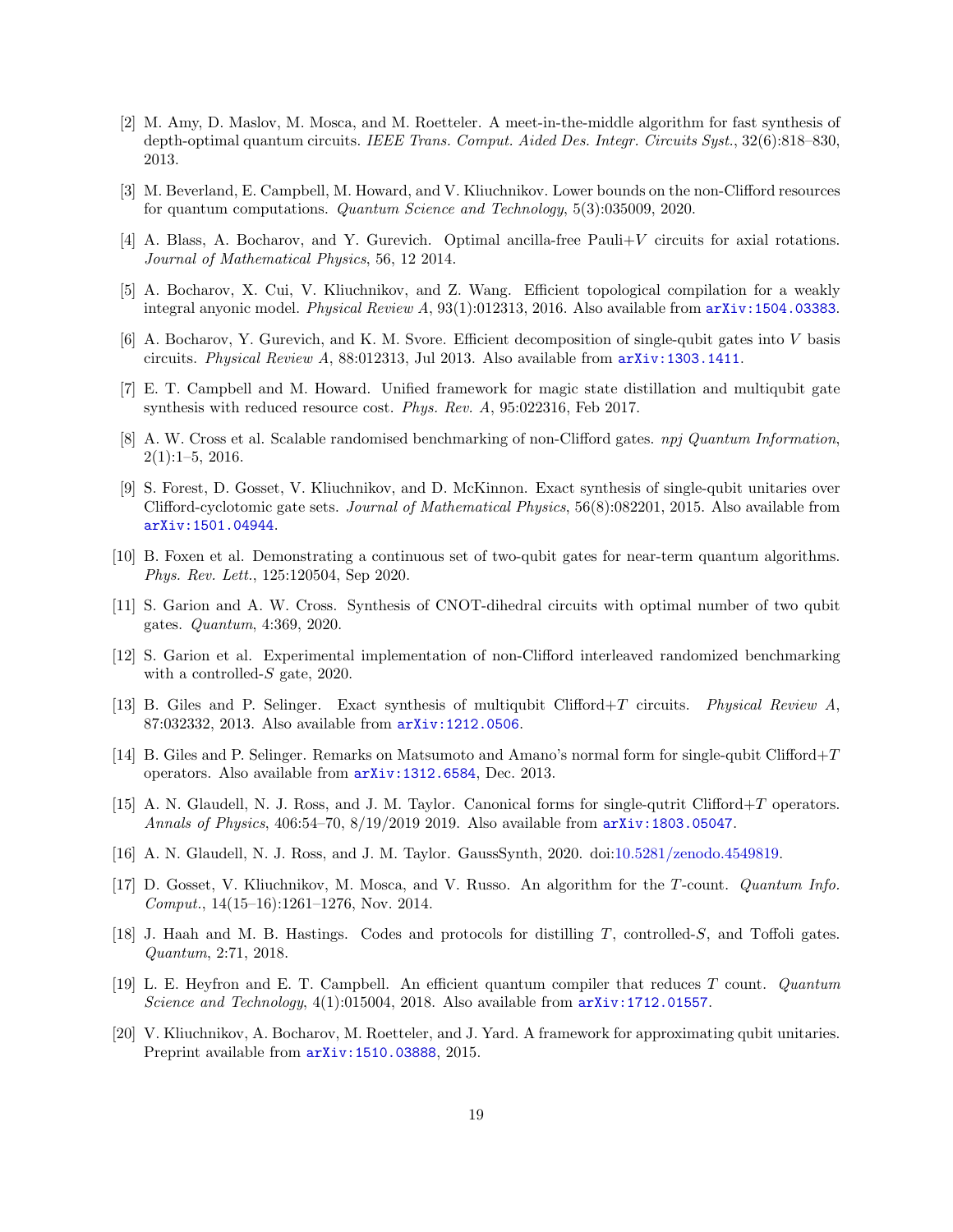- <span id="page-19-5"></span>[21] V. Kliuchnikov, A. Bocharov, and K. M. Svore. Asymptotically optimal topological quantum compiling. Physical review letters,  $112(14):140504$ ,  $2014$ . Also available from  $arXiv:1310.4150$ .
- <span id="page-19-1"></span>[22] V. Kliuchnikov, D. Maslov, and M. Mosca. Fast and efficient exact synthesis of single-qubit unitaries generated by Clifford and t gates. Quantum Information & Computation,  $13(7-8):607-630$ , July 2013. Also available from [arXiv:1206.5236](http://arxiv.org/abs/1206.5236).
- <span id="page-19-7"></span>[23] V. Kliuchnikov, D. Maslov, and M. Mosca. Practical approximation of single-qubit unitaries by singlequbit quantum Clifford and T circuits. IEEE Transactions on Computers,  $65(1):161-172$ , Jan 2016. Also available from [arXiv:1212.6964](http://arxiv.org/abs/1212.6964).
- <span id="page-19-2"></span>[24] V. Kliuchnikov and J. Yard. A framework for exact synthesis. Preprint available from [arXiv:1504.](http://arxiv.org/abs/1504.04350) [04350](http://arxiv.org/abs/1504.04350), 2015.
- <span id="page-19-10"></span>[25] O. D. Matteo and M. Mosca. Parallelizing quantum circuit synthesis. Quantum Science and Technology, 1(1):015003, mar 2016.
- <span id="page-19-11"></span>[26] G. Meuli, M. Soeken, and G. D. Micheli. SAT-based {CNOT, T} quantum circuit synthesis. In Proceedings of the 10th International Conference on Reversible Computation, RC '17, pages 175–188, 2018.
- <span id="page-19-12"></span>[27] M. Mosca and P. Mukhopadhyay. A polynomial time and space heuristic algorithm for T-count. Preprint available from [arXiv:2006.12440](http://arxiv.org/abs/2006.12440), 2020.
- <span id="page-19-6"></span>[28] S. Prakash, A. Jain, B. Kapur, and S. Seth. Normal form for single-qutrit Clifford+T operators and synthesis of single-qutrit gates. *Physical Review A*,  $98:032304$ , Sep 2018. Also available from  $\ar{xiv}$ : [1803.03228](http://arxiv.org/abs/1803.03228).
- <span id="page-19-0"></span>[29] B. W. Reichardt. Quantum universality from magic states distillation applied to CSS codes. Quantum Information Processing, 4(3):251–264, 2005. Also available from [arXiv:quant-ph/0411036](http://arxiv.org/abs/quant-ph/0411036).
- <span id="page-19-3"></span>[30] N. J. Ross. Optimal ancilla-free Clifford + V approximation of z-rotations. Quantum Information  $\mathcal{B}$ *Computation*,  $15(11-12):932-950$ , 2015. Also available from  $\ar{xiv:1409.4355}$ .
- <span id="page-19-4"></span>[31] N. J. Ross and P. Selinger. Optimal ancilla-free Clifford+T approximation of z-rotations. Quantum Information & Computation,  $16(11-12):901-953$ , 2016. Also available from  $arXiv:1403.2975$ .
- <span id="page-19-13"></span>[32] P. Selinger. Efficient clifford+T approximation of single-qubit operators. Quantum Info. Comput., 15(1–2):159–180, Jan. 2015.
- <span id="page-19-14"></span>[33] S. Sheldon, E. Magesan, J. M. Chow, and J. M. Gambetta. Procedure for systematically tuning up cross-talk in the cross-resonance gate. Phys. Rev. A, 93:060302, Jun 2016.
- <span id="page-19-8"></span>[34] V. V. Shende, I. L. Markov, and S. S. Bullock. Minimal universal two-qubit controlled-NOT-based circuits. Physical Review A, 69:062321, Jun 2004. Also available from [arXiv:quant-ph/0308033](http://arxiv.org/abs/quant-ph/0308033).
- <span id="page-19-17"></span>[35] M. Sipser. Introduction to the Theory of Computation. International Thomson Publishing, 1st edition, 1996.
- <span id="page-19-16"></span>[36] T. Tilma and E. Sudarshan. Generalized Euler angle parametrization for  $SU(N)$ . Journal of Physics A: Mathematical and General, 35(48):10467, 2002. Also available from  $\ar{xiv:math-ph/0205016$ .
- <span id="page-19-15"></span>[37] Y. Xu et al. High-fidelity, high-scalability two-qubit gate scheme for superconducting qubits. Phys. Rev. Lett., 125:240503, Dec 2020.
- <span id="page-19-9"></span>[38] J. Zhang, J. Vala, S. Sastry, and K. B. Whaley. Geometric theory of nonlocal two-qubit operations. Phys. Rev. A, 67:042313, Apr 2003.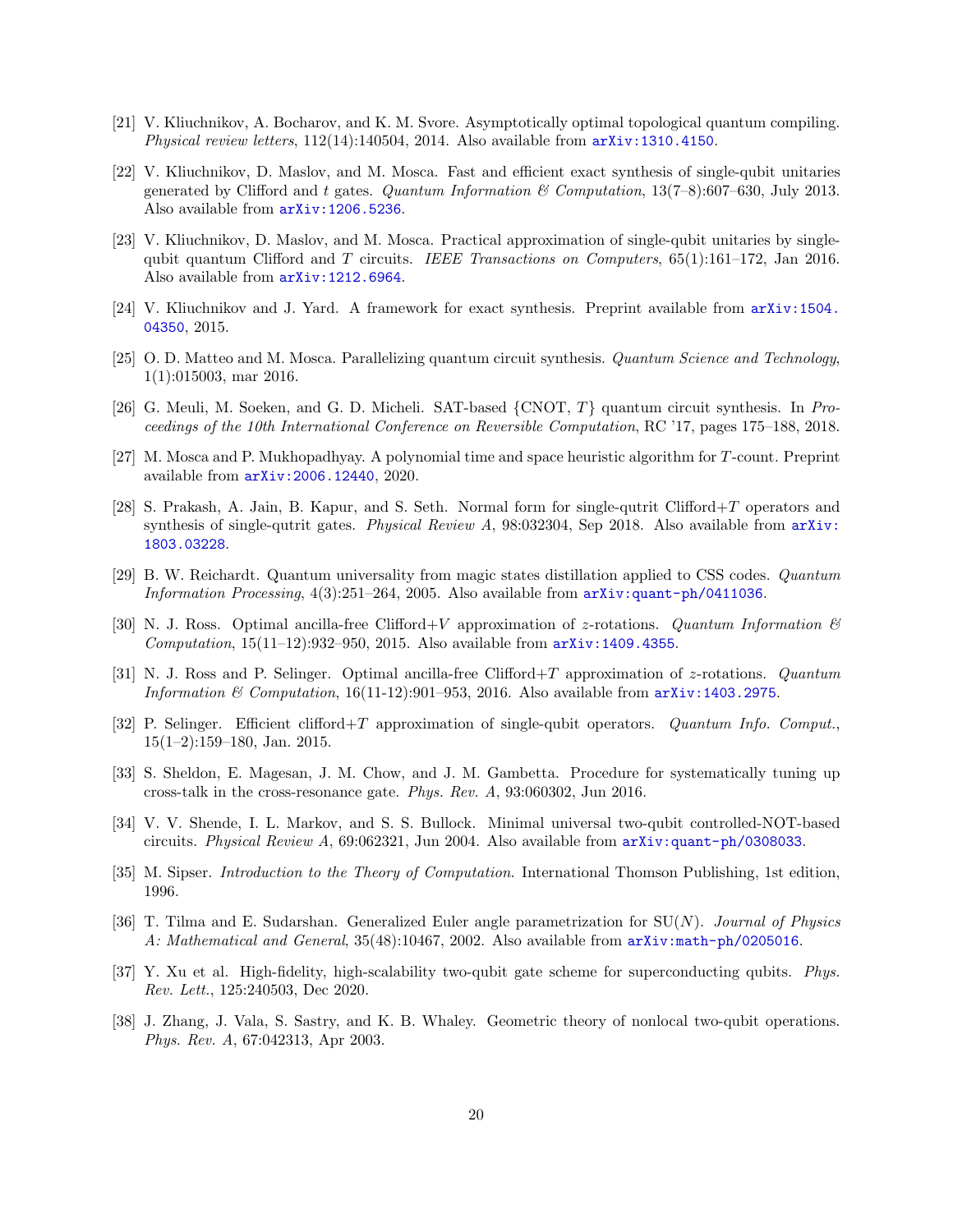# <span id="page-20-0"></span>A Computing SO(6) Representations

Consider the unitary matrix

$$
U=\frac{1}{4}\begin{bmatrix} 3+i & -1-i & -2 & 0 \\ 1-i & 3-i & 0 & -2 \\ 2 & 0 & 3-i & 1+i \\ 0 & 2 & -1+i & 3+i \end{bmatrix}.
$$

Suppose we want to compute the entry in the third row and fourth column of it's equivalent SO(6) representative  $\overline{U}$ , i.e.  $\overline{U}_{3,4}$ . Note that we have  $\det(U) = 1$ , so  $U \in SU(4)$  and we do not have to multiply by a phase before mapping U to  $\overline{U}$ .

We need

$$
B_3 = s_{-,23,14} = \frac{i}{\sqrt{2}} (e_2 \wedge e_3 - e_1 \wedge e_4)
$$
  

$$
B_4 = s_{+,24,13} = \frac{1}{\sqrt{2}} (e_2 \wedge e_4 + e_3 \wedge e_1)
$$

in order to calculate

$$
\overline{U}_{3,4}=\langle B_3,\overline{U}B_4\rangle.
$$

Computing  $\overline{U}B_4$  directly, we have

$$
\overline{U}B_4 = \frac{1}{\sqrt{2}} [\overline{U}(e_2 \wedge e_4) + \overline{U}(e_3 \wedge e_1)]
$$
  
\n
$$
= \frac{1}{\sqrt{2}} [(Ue_2) \wedge (Ue_4) + (Ue_3) \wedge (Ue_1)]
$$
  
\n
$$
= \frac{1}{16\sqrt{2}} \{ [(-1 - i)e_1 + (3 - i)e_2 + 2e_4] \wedge [-2e_2 + (1 + i)e_3 + (3 + i)e_4]
$$
  
\n
$$
[-2e_1 + (3 - i)e_3 + (-1 + i)e_4] \wedge [(3 + i)e_1 + (1 - i)e_2 + 2e_3] \}
$$
  
\n
$$
= \frac{1}{16\sqrt{2}} [(2 + 2i)(e_1 \wedge e_2) - 2i(e_1 \wedge e_3) - (2 + 4i)(e_1 \wedge e_4) + (-6 + 2i)(e_2 \wedge e_2)
$$
  
\n
$$
+ (4 + 2i)(e_2 \wedge e_3) + 10(e_2 \wedge e_4) - 4(e_4 \wedge e_2) + (2 + 2i)(e_4 \wedge e_3)
$$
  
\n
$$
+ (6 + 2i)(e_4 \wedge e_4) - (6 + 2i)(e_1 \wedge e_1) + (-2 + 2i)(e_1 \wedge e_2) - 4(e_1 \wedge e_3)
$$
  
\n
$$
+ 10(e_3 \wedge e_1) + (2 - 4i)(e_3 \wedge e_2) + (6 - 2i)(e_3 \wedge e_3)
$$
  
\n
$$
+ (-4 + 2i)(e_4 \wedge e_1) + 2i(e_4 \wedge e_2) + (-2 + 2i)(e_4 \wedge e_3)].
$$

Using the anticommutation of the wedge product, we can simplify this expression as

$$
\overline{U}B_4 = \frac{1}{8\sqrt{2}} \left[ 2i(e_1 \wedge e_2) + (-7 - i)(e_1 \wedge e_3) + (1 - 3i)(e_1 \wedge e_4) + (1 + 3i)(e_2 \wedge e_3) + (7 - i)(e_2 \wedge e_4) - 2i(e_3 \wedge e_4) \right].
$$

Examining the rule for computing inner products of wedge products, we see that we have

$$
\langle e_i \wedge e_j, e_k \wedge e_\ell \rangle = \langle e_i, e_k \rangle \langle e_j, e_\ell \rangle - \langle e_i, e_\ell \rangle \langle e_j, e_k \rangle = \delta_{i,k} \delta_{j,\ell} - \delta_{i,\ell} \delta_{j,k}
$$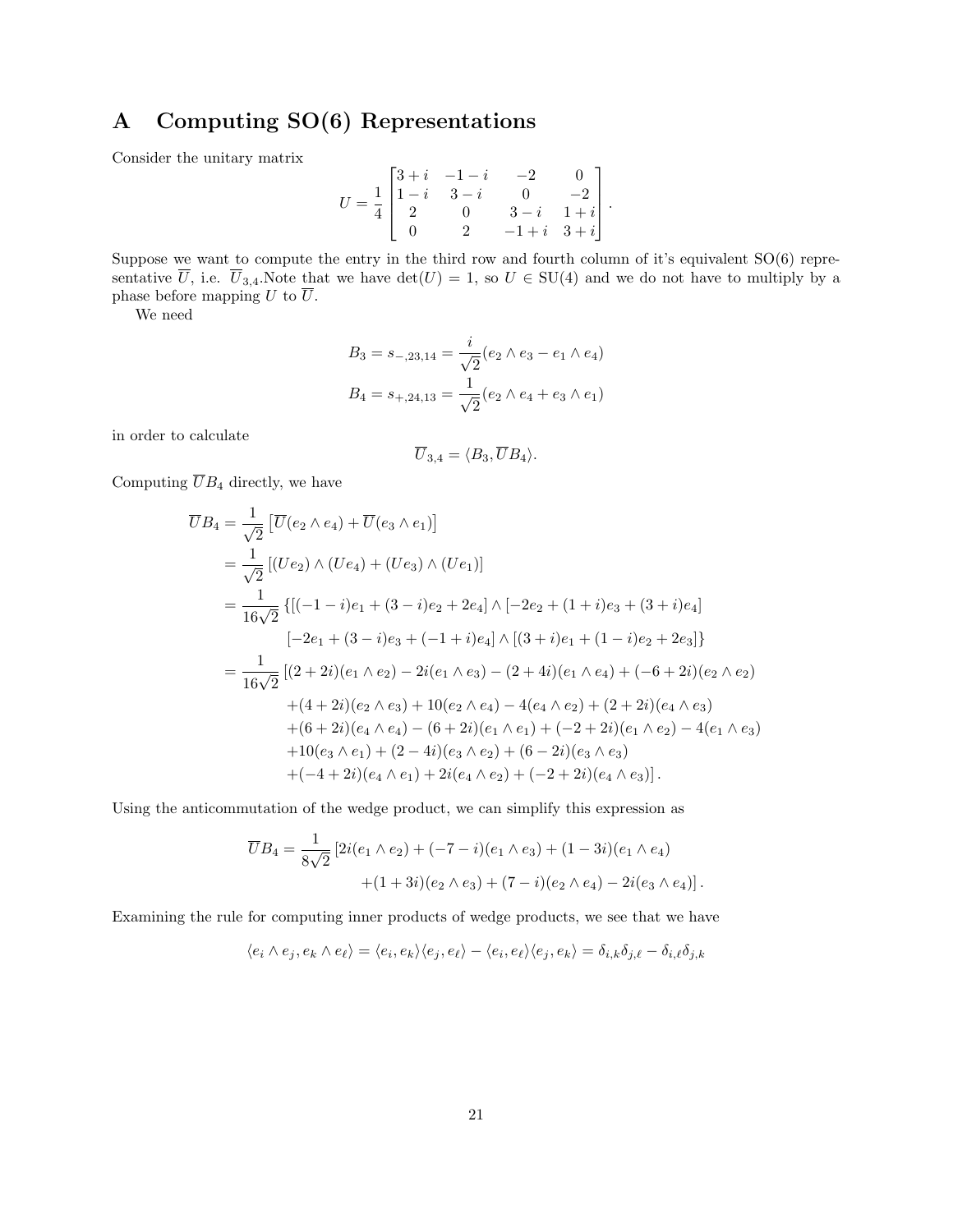and using this property along with the linearity of the inner product, we compute

$$
\overline{U}_{3,4} = \langle B_3, \overline{U}B_4 \rangle
$$
\n
$$
= -\frac{i}{16} \left[ 2i \langle e_2 \wedge e_3, e_1 \wedge e_2 \rangle - 2i \langle e_1 \wedge e_4, e_1 \wedge e_2 \rangle + (-7 - i) \langle e_2 \wedge e_3, e_1 \wedge e_3 \rangle \right.
$$
\n
$$
-(-7 - i) \langle e_1 \wedge e_4, e_1 \wedge e_3 \rangle + (1 - 3i) \langle e_2 \wedge e_3, e_1 \wedge e_4 \rangle - (1 - 3i) \langle e_1 \wedge e_4, e_1 \wedge e_4 \rangle \right.
$$
\n
$$
+ (1 + 3i) \langle e_2 \wedge e_3, e_2 \wedge e_3 \rangle - (1 + 3i) \langle e_1 \wedge e_4, e_2 \wedge e_3 \rangle + (7 - i) \langle e_2 \wedge e_3, e_2 \wedge e_4 \rangle \right.
$$
\n
$$
- (7 - i) \langle e_1 \wedge e_4, e_2 \wedge e_4 \rangle - 2i \langle e_2 \wedge e_3, e_3 \wedge e_4 \rangle + 2i \langle e_1 \wedge e_4, e_3 \wedge e_4 \rangle \right]
$$
\n
$$
= -\frac{i}{16} \left[ -(1 - 3i) + (1 + 3i) \right]
$$
\n
$$
= \frac{3}{8}.
$$

Computing the full matrix, we have

$$
\overline{U} = \frac{1}{8} \begin{bmatrix} 4 & 0 & 6 & 2 & 2 & -2 \\ 0 & 8 & 0 & 0 & 0 & 0 \\ -6 & 0 & 1 & 3 & 3 & -3 \\ 2 & 0 & -6 & 7 & -1 & 1 \\ 2 & 0 & -3 & -1 & 7 & 1 \\ -2 & 0 & 3 & 1 & 1 & 7 \end{bmatrix}.
$$

# <span id="page-21-0"></span>B Proof of [Lemma 2.2](#page-2-1)

This appendix contains a proof of [Lemma 2.2,](#page-2-1) whose statement we reproduce below for completeness.

**Lemma.** Let  $C \in \mathcal{C}$  and let P, Q, and L be distinct elements of  $\mathcal{P} \setminus \{I\}$ . Assume that P, Q, and L are Hermitian and that  $PQ = QP$ ,  $PL = LP$ , and  $QL = -LQ$ . Then the following relations hold:

$$
CR(P,Q)C^{\dagger} = R(CPC^{\dagger}, CQC^{\dagger}), \tag{23}
$$

<span id="page-21-4"></span><span id="page-21-3"></span><span id="page-21-2"></span><span id="page-21-1"></span>
$$
R(P,Q) = R(Q,P),\tag{24}
$$

$$
R(P, -PQ) = R(P, Q),\tag{25}
$$

$$
R(P, -Q) \in R(P, Q)\mathcal{C},\tag{26}
$$

<span id="page-21-7"></span><span id="page-21-6"></span><span id="page-21-5"></span>
$$
R(P,Q)^2 \in \mathcal{C}, \text{ and } \tag{27}
$$

$$
R(P, L)R(P, Q) = R(P, Q)R(P, iQL). \tag{28}
$$

*Proof.* Since C is the normalizer of P, CPC<sup>†</sup> and CQC<sup>†</sup> are Hermitian and commuting elements of  $\mathcal{P} \setminus \{I\}$ . [Equation \(23\)](#page-21-1) then follows [Definition 2.1.](#page-2-0) [Equation \(24\)](#page-21-2) is a direct consequence of [Definition 2.1.](#page-2-0) Now, we have  $R(P,Q) = \exp((i\pi/8)(I - P - Q + PQ))$  and therefore

$$
R(P, -PQ) = \exp((i\pi/8)(I - P - (-PQ) + (P)(-PQ))) = \exp((i\pi/8)(I - P - Q + PQ)) = R(P, Q),
$$

which proves Equation  $(25)$ . For Equation  $(26)$ , first note that

$$
R(P, -Q) = \exp((i\pi/8)(I - P - (-Q) + (P)(-Q))) = R(P, Q)
$$
  
= 
$$
\exp((i\pi/8)(I - P - Q + PQ)) \exp((i\pi/4)Q) \exp((i\pi/4)(-PQ))
$$
  
= 
$$
R(P, Q) \exp((i\pi/4)Q) \exp((i\pi/4)(-PQ)).
$$
 (29)

We now show that the last two terms in [Equation \(29\)](#page-21-5) are Clifford operators. For any  $A, B \in \mathcal{P}$ , either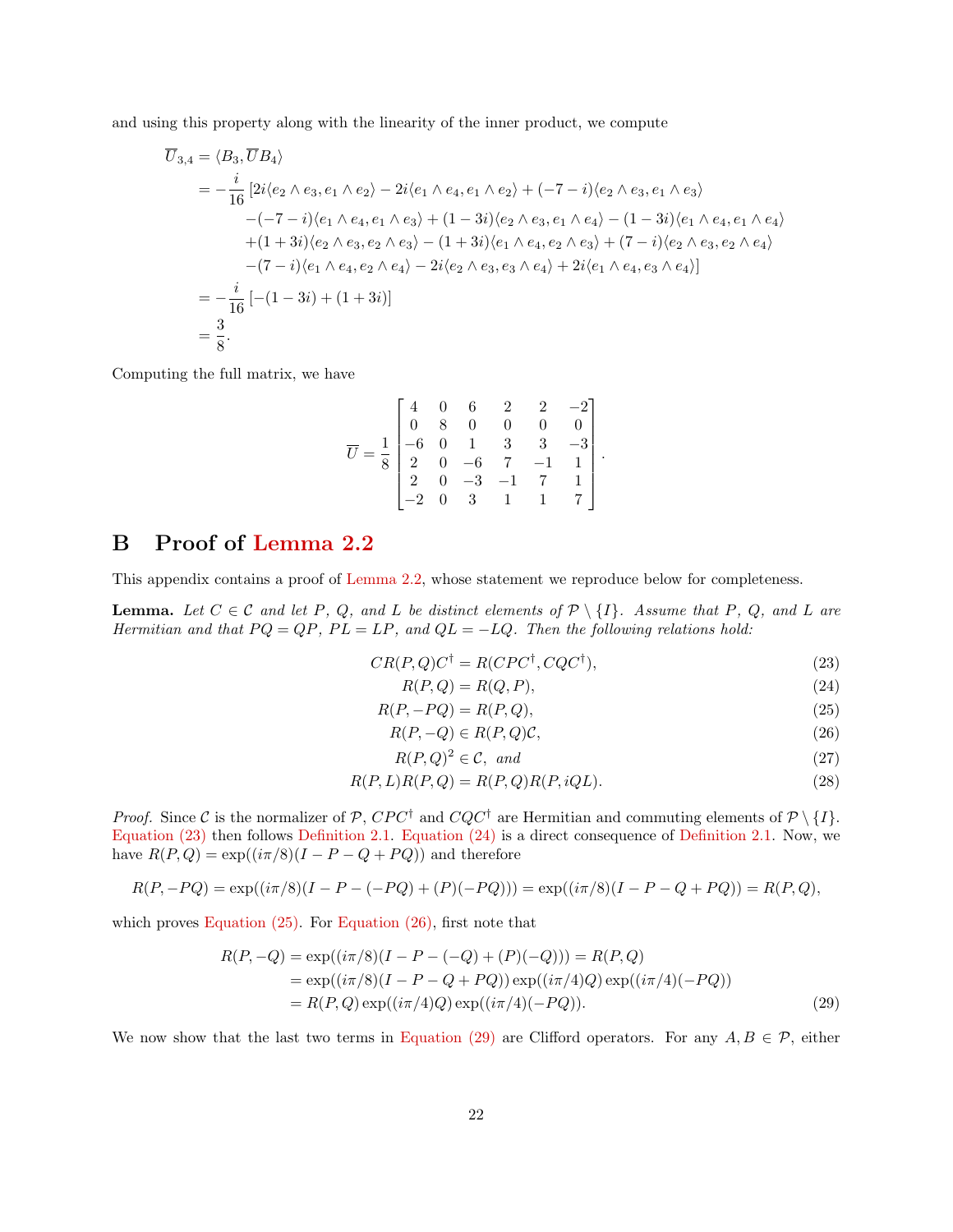$AB = BA$  or  $AB = -BA$  holds. For Hermitian Pauli A and any  $B \in \mathcal{P}$ , we compute

$$
\exp((i\pi/4)A)B\exp((i\pi/4)A)^{\dagger} = \frac{I + iA}{\sqrt{2}}B\frac{I - iA}{\sqrt{2}}
$$
  
=  $A\frac{AB + BA}{2} + i\frac{AB - BA}{2}$   
=  $\begin{cases} B \in \mathcal{P} & \text{if } AB = BA \\ iAB \in \mathcal{P} & \text{if } AB = -BA \end{cases}$ 

By the definition of the Clifford group and as  $\exp((i\pi/4)I) = \exp(i\pi/4)I \in \mathcal{C}$ , we therefore conclude

$$
\exp((i\pi/4)A) \in \mathcal{C} \text{ for all } A \in \mathcal{P} \text{ with } A^{\dagger} = A. \tag{30}
$$

As both  $Q$  and  $-PQ$  are Hermitain Paulis, we conclude from [Equations \(29\)](#page-21-5) and [\(30\)](#page-22-1) that

$$
R(P, -Q) = R(P, Q) \exp((i\pi/4)Q) \exp((i\pi/4)(-PQ)) \in R(P, Q)C
$$

which proves [Equation \(26\).](#page-21-4) From [Equation \(30\)](#page-22-1) we also conclude [Equation \(27\)](#page-21-6) holds as  $\{I, -P, -Q, PQ\}$ is a set of commuting Hermitian Paulis and thus

$$
R(P,Q)^{2} = \exp((i\pi/4)I)\exp((i\pi/4)(-P))\exp((i\pi/4)(-Q))\exp((i\pi/4)PQ) \in C.
$$

Finally, note that if  $R(P,Q)$  is as in [Definition 2.1](#page-2-0) then  $(I - P)/2$  and  $(I - Q)/2$  are idempotent. We can therefore explicitly compute the exponential to get

$$
R(P,Q) = I + (i-1)\left(\frac{I-P}{2}\right)\left(\frac{I-Q}{2}\right).
$$

Using the above expression, together with the fact that  $QL = -LQ$ , yields

$$
R(P, L)R(P, Q) = I + (i - 1)\left(\frac{I - P}{2}\right)\left[\frac{3+i}{4}I - \frac{1+i}{4}L - \frac{1+i}{4}Q - \frac{1+i}{4}(-iLQ)\right]
$$
  
=  $I + (i - 1)\left(\frac{I - P}{2}\right)\left[\frac{3+i}{4}I - \frac{1+i}{4}(-iQiQL) - \frac{1+i}{4}Q - \frac{1+i}{4}(iQL)\right]$   
=  $I + (i - 1)\left(\frac{I - P}{2}\right)\left[\frac{3+i}{4}I - \frac{1+i}{4}Q - \frac{1+i}{4}iQL - \frac{1+i}{4}(-iQiQL)\right]$   
=  $R(P, Q)R(P, iQL),$ 

which proves Equation  $(28)$  and thereby completes our proof.

<span id="page-22-1"></span>
$$
\Box
$$

# <span id="page-22-0"></span>C Proofs of [Lemma 5.15](#page-15-1) and [Lemma 5.16](#page-15-2)

In this appendix, we provide proofs for [Lemma 5.15](#page-15-1) and [Lemma 5.16.](#page-15-2) We first establish a useful lemma for notational purposes.

<span id="page-22-2"></span>**Lemma C.1.** Let  $U = S_1 \cdots S_k$  be a word over  $S \cup C$  such that  $U \in \mathcal{L}(\mathfrak{S}_{1,15})$ . Then  $\mathfrak{p}(U^{-1}) = \mathfrak{p}(S_k)$ .

*Proof.* By [Lemma 5.14,](#page-13-3) we know  $\overline{U}$  has least denominator exponent k and a  $2 \times 2 \times 2$  pattern, and by [Lemmas 4.9](#page-8-3) and [4.10](#page-8-4) we observe that  $\overline{U}^{\mathsf{T}}$  must likewise have a  $2 \times 2 \times 2$  pattern. Therefore, if V is the normal form equivalent to  $U^{-1}$ , we have  $V \in \mathcal{L}(\mathfrak{S}_{1,15} \circ \mathfrak{C})$  such that  $\overline{V} = \overline{U}^{\mathsf{T}}$  has least denominator exponent k and  $\mathfrak{p}(V) = \mathfrak{p}(U^{-1})$ . By [Lemma 2.2,](#page-2-1) we know that  $\overline{S}_k^2 \in \overline{\mathcal{C}}$  and so  $US_k$  has an SO(6) representation with least denominator exponent  $k-1$ . Then we have that  $\overline{S}_k^{\mathsf{T}}\overline{V}$  has least denominator exponent  $k-1$ , and as V has a  $2 \times 2 \times 2$  pattern,  $S_k$  is the first letter of the normal form V. Thus we conclude that  $\mathfrak{p}(S_k) = \mathfrak{p}(V) = \mathfrak{p}(U^{-1}).$  $\Box$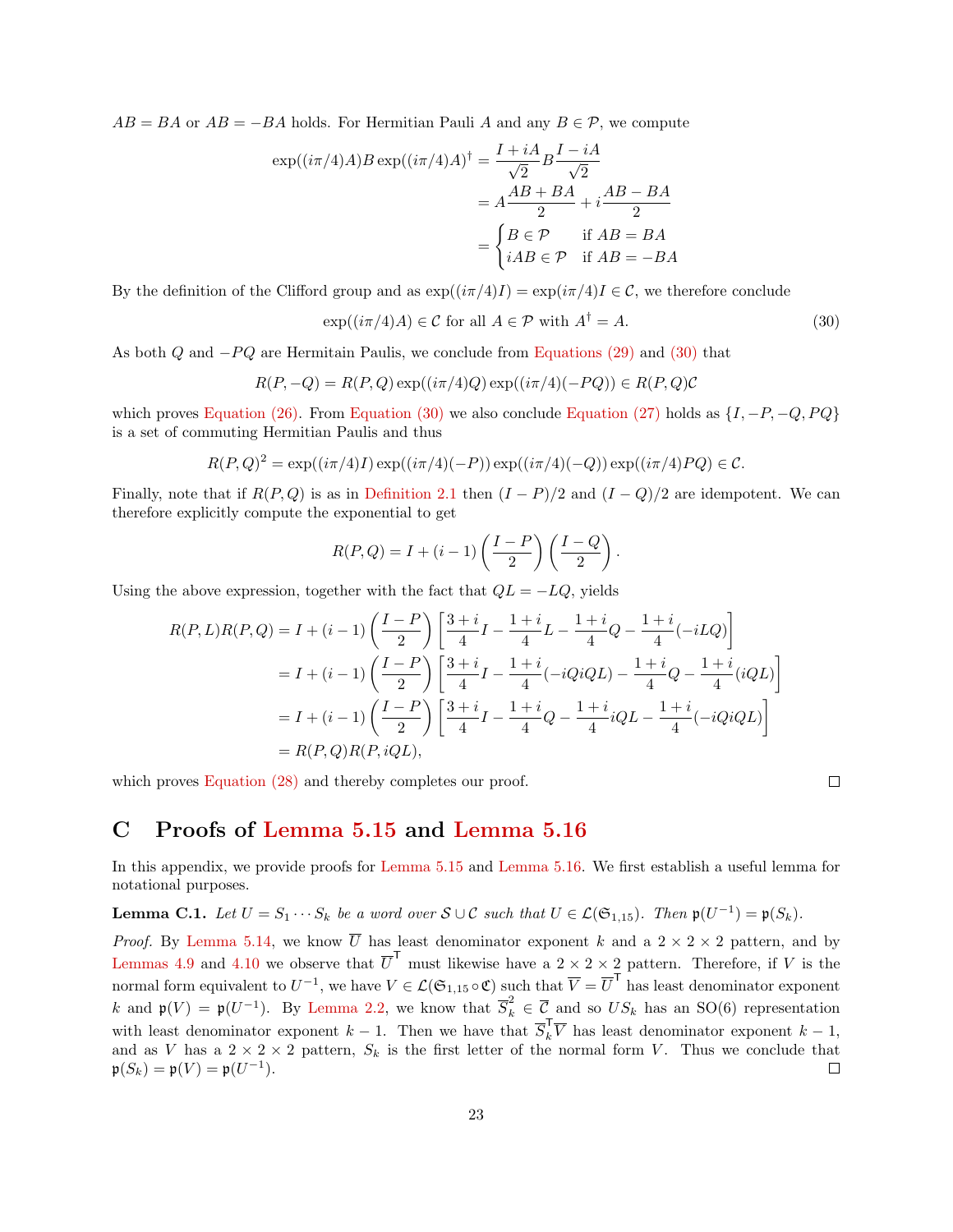We use [Lemma C.1](#page-22-2) to concisely describe the pattern of the rightmost letter of a word  $U \in \mathcal{L}(\mathfrak{S}_{a,b}) \subseteq$  $\mathcal{L}(\mathfrak{S}_{1,15})$  throughout the remaining lemmas.

**Lemma.** Let U be a word over  $S \cup C$ . Then  $U \in \mathcal{L}(\mathfrak{S}_{1,9} \circ \mathfrak{S}_{10,15} \circ \mathfrak{C}) \setminus \mathcal{L}(\mathfrak{S}_{1,15} \circ \mathfrak{C})$  if and only if  $U \in \mathcal{N}$ and U has a  $2 \times 4$  pattern with  $\mathfrak{p}(U) \cap \{ \{x, y\} \; ; \; (x, y) \in [3] \times [4, 6] \} \neq \emptyset$ .

*Proof.* By [Lemmas 5.13](#page-13-4) and [5.14,](#page-13-3)  $\mathcal{L}(\mathfrak{S}_{1,15} \circ \mathfrak{C})$  accounts for all Clifford and  $2 \times 2 \times 2$  pattern normal forms. Any accepting word of  $\mathfrak{S}_{1,9} \circ \mathfrak{S}_{10,15} \circ \mathfrak{C}$  which is not accepted by  $\mathfrak{S}_{1,15} \circ \mathfrak{C}$  is of the form  $U_1U_2$  where  $U_1 \in \mathcal{L}(\mathfrak{S}_{1,9}) \subsetneq \mathcal{L}(\mathfrak{S}_{1,15}), U_2 \in \mathcal{L}(\mathfrak{S}_{10,15} \circ \mathfrak{C}) \subsetneq \mathcal{L}(\mathfrak{S}_{1,15} \circ \mathfrak{C}), \text{ and } \mathfrak{p}(U_1^{-1}) \cap \mathfrak{p}(U_2) \neq \varnothing.$  We can then restate our lemma as follows:

$$
\{U_1U_2; U_1 \in \mathcal{L}(\mathfrak{S}_{1,9}), U_2 \in \mathcal{L}(\mathfrak{S}_{10,15} \circ \mathfrak{C}), |U_1| = \ell, |U_2| = k - \ell, \text{ and } \mathfrak{p}(U_1^{-1}) \cap \mathfrak{p}(U_2) \neq \varnothing\}
$$
\n
$$
= \{U \in \mathcal{N}; |U| = k \text{ and } \mathfrak{p}(U) \text{ is a } 2 \times 4 \text{ pattern s.t. } \mathfrak{p}(U) \cap \{\{x,y\} \; ; \; (x,y) \in [3] \times [4,6]\} \neq \varnothing\}
$$
\n
$$
(31)
$$

for all  $k \geq 3$  and  $1 \leq \ell \leq k-2$ . We begin with a useful result, and afterwards proceed by induction on k.

• Consider a length k accepting word U' of the above form such that  $\ell = 1$ . Then  $U' = S'U$  where, given that the first letter of U is S, we have  $S' \in \{S_1, \dots, S_9\}$ ,  $S \in \{S_{10}, \dots, S_{15}\}$ , and  $U \in \mathcal{L}(\mathfrak{S}_{10,15} \circ \mathfrak{C})$ . We know that we must have  $p(S') \cap p(S) \neq \emptyset$ , and by inspection the only way this is achieved is if  $\mathfrak{p}(S') \cap \mathfrak{p}(S) = {\{a,b\}} \subseteq {\{x,y\}}$ ;  $(x,y) \in [3] \times [4,6]$ . As  $\mathfrak{p}(S'^{-1}) = \mathfrak{p}(S')$  is not finer than  $\mathfrak{p}(S) = \mathfrak{p}(U)$ , we conclude that the least denominator exponent of  $\overline{U}'$  is  $k-1$  by [Lemmas 4.13](#page-9-2) and [5.14.](#page-13-3) Furthermore, we have

<span id="page-23-0"></span>
$$
\rho_{k-1}(\overline{U}')[\{a,b\};[6]]=\begin{bmatrix}0\\0\end{bmatrix}
$$

and so U' must have a 2  $\times$  4 pattern with  $\{a, b\} \in \mathfrak{p}(U')$ . This means that

$$
\mathfrak{p}(U') \cap \{\{x, y\} \; ; \; (x, y) \in [3] \times [4, 6]\} \neq \varnothing
$$

and  $p(S')$  is finer than  $p(U')$ . For each such  $2 \times 4$  pattern, there is one and only one element of  $\{S_1, \dots, S_9\}$  which is a finer partition than  $\mathfrak{p}(U')$ , and therefore S' is the leftmost syllable of the normal form equivalient to U' under FFP. As  $U \in \mathcal{N}$ , we thus conclude that  $U' \in \mathcal{N}$ .

- We now show that accepting words of the above form with  $k = 3$  (enforcing  $\ell = 1$ ) constitute all such length 3 normal forms with the described pattern. Clearly, any  $U \in \mathcal{N}$  with the aforementioned pattern must be of the form  $U = S_1S_2C$  where  $S_1 \in \{S_1, \dots S_9\}$ ,  $S_2 \in \mathcal{S}$ , and  $C \in \mathcal{C}$ . Furthermore, we must have  $p(S_1) \cap p(S_2) = \{\{a, b\}\}\$  with  $\{a, b\} \in \{\{x, y\} : (x, y) \in [3] \times [4, 6]\}\$  to produce the appropriate 2 × 4 pattern. By inspection, this implies that  $S_2 \in \{S_{10}, \dots, S_{15}\}$ , and so U is accepted by  $\mathfrak{S}_{1,9} \circ \mathfrak{S}_{10,15} \circ \mathfrak{C}$  but not  $\mathfrak{S}_{1,15} \circ \mathfrak{C}$  as required. Therefore, [Equation \(31\)](#page-23-0) holds for  $k = 3$ .
- Now suppose that [Equation \(31\)](#page-23-0) holds for some  $k \geq 3$ . We will show that Equation (31) holds for  $k+1$ by establishing two inclusions.
	- $\subseteq$ : We have already proven this inclusion in the case of  $\ell = 1$  for all k. We therefore need only consider the  $\ell > 1$  case. Let  $U \in \mathcal{L}(\mathfrak{S}_{1,9} \circ \mathfrak{S}_{10,15} \circ \mathfrak{C}) \setminus \mathcal{L}(\mathfrak{S}_{1,15} \circ \mathfrak{C})$  be a word of length k whose first letter is  $S \in \{S_1, \dots, S_9\}$ . Then  $U \in \mathcal{N}$  and  $\mathfrak{p}(U)$  is a  $2 \times 4$  pattern such that  $\mathfrak{p}(U) \cap \mathfrak{p}(S) = \{\{a, b\}\}\$ with  $a \in [3]$  and  $b \in [4, 6]$ . By inspection, we explicitly have  $S = \{\{a, b\}, \{c, d\}, \{e, f\}\}\$  with  ${a, c, d} = [3]$  and  ${b, e, f} = [4, 6]$ . Furthermore, the least denominator exponent of  $\overline{U}$  is  $k - 1$ . Suppose that  $U' = S'U$  is a word of length  $k + 1$  accepted by  $\mathfrak{S}_{1,9} \circ \mathfrak{S}_{10,15} \circ \mathfrak{C}$ . Then by [Definition 5.10](#page-12-2) we have  $\mathfrak{p}(S') \cap \mathfrak{p}(S) = \varnothing$  with  $S' \in \{S_1, \dots, S_9\}$ . By inspection, this implies that S' must have the pattern  $\mathfrak{p}(S') = \{\{a, c\}, \{b, e\}, \{d, f\}\}\$  (up to  $c \leftrightarrow d$  and  $e \leftrightarrow f$ ) with  $\{a, b, c, d, e, f\}$  as defined before. As  $\mathfrak{p}(S'^{-1}) = \mathfrak{p}(S')$  is such that  $\mathfrak{p}(S'^{-1}) \cap \mathfrak{p}(U) = \emptyset$ , then  $p(S'^{-1})$  is not finer than  $p(U)$  and so the least denominator exponent of U' must be k. Consider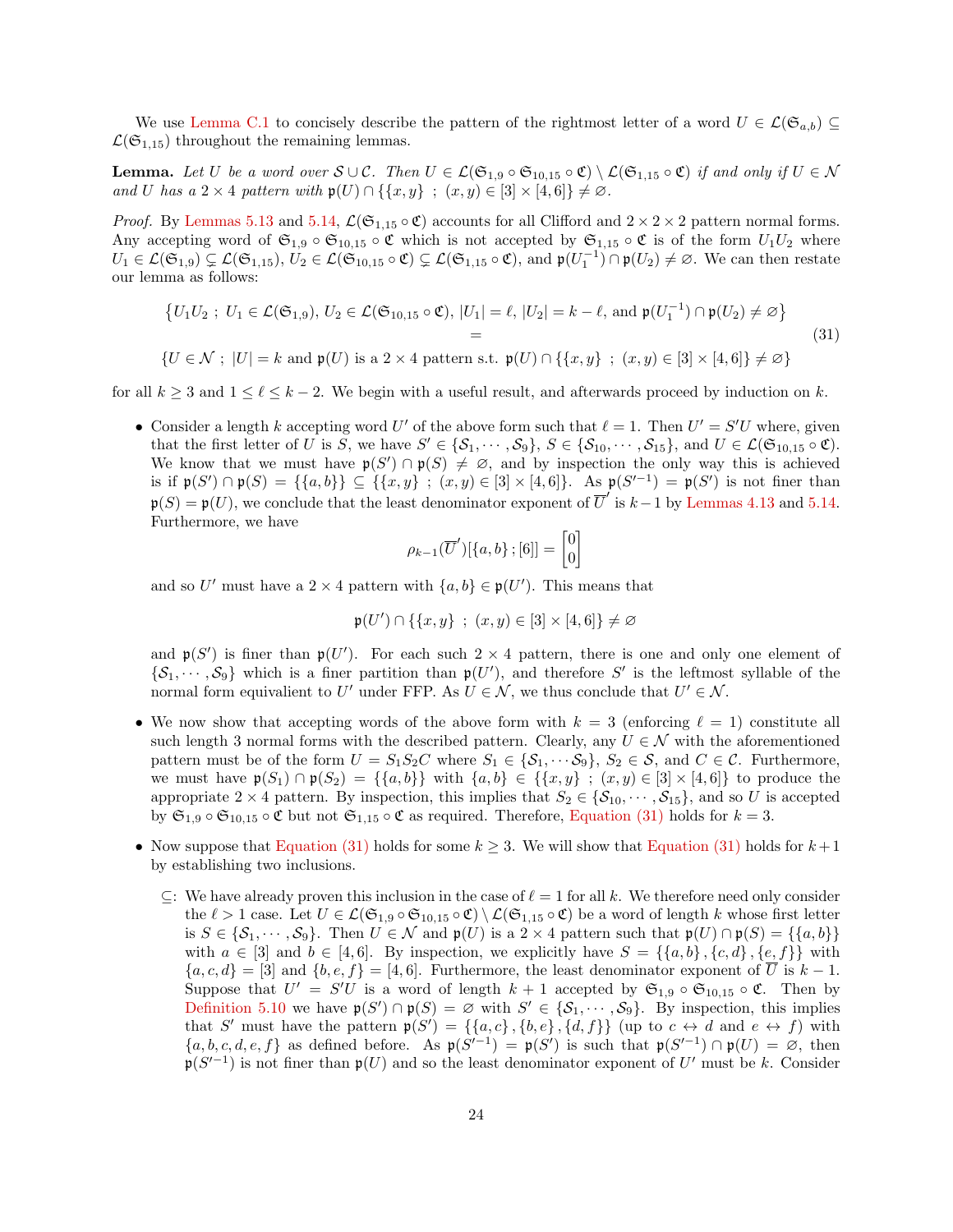the set  $\{d, f\}$  and let  $r_d$  and  $r_f$  be the corresponding rows of the residue matrix of  $\overline{U}$ . Explicitly, we have

$$
\rho_{k-1}(\overline{U})[\lbrace d, f \rbrace ; [6]] = \begin{bmatrix} r_d \\ r_f \end{bmatrix}
$$

with  $r_d = r_f$  as  $\{d, f\}$  is a subset of the cardinality four element of  $\mathfrak{p}(U)$ . Directly calculating the rows of the residue matrix for  $\overline{U}'$  yields

$$
\rho_k(\overline{U}')[\lbrace d, f \rbrace ; [6]] = \begin{bmatrix} r_d + r_f \\ r_d + r_f \end{bmatrix} = \begin{bmatrix} 0 \\ 0 \end{bmatrix}
$$

and we therefore conclude that  $\{d, f\} \in \mathfrak{p}(U')$  and U' has a  $2 \times 4$  pattern. As  $\mathfrak{p}(S')$  is the lowestindexed element of S finer than  $\mathfrak{p}(U')$ , under FFP we conclude that S' is the leftmost syllable of the normal form equivalent to U'. Since  $U \in \mathcal{N}$  by assumption, we therefore conclude  $U' = S'U \in \mathcal{N}$ , and have established that U' has a 2 × 4 pattern such that  $\mathfrak{p}(U') \cap \{\{x, y\} : (x, y) \in [3] \times [4, 6]\} \neq$ ∅.

 $\supseteq$ : Suppose that U' is a normal form of length k + 1 with a 2 × 4 pattern such that p(U') ∩  $\{\{x,y\} : (x,y) \in [3] \times [4,6]\}\neq \emptyset$ . Write U' as  $U' = S'U$  for some unknown normal form U. We then have  $S' \in \{S_1, \dots, S_9\}$  and  $\mathfrak{p}(S') = \{\{a, b\}, \{c, d\}, \{e, f\}\}\$  such that  $\{a, c, d\} = [3],$  ${b, e, f} = [4, 6]$ , and  $\mathfrak{p}(S') \cap \mathfrak{p}(U') = {\{a, b\}}$ . For  ${i, j} \in \mathfrak{p}(S')$ , let the corresponding rows of the residue matrix of  $\overline{U}$  be  $r_i$  and  $r_j$ . Explicitly, we have

$$
\rho_{k-1}(\overline{U})[\{i,j\};[6]]=\begin{bmatrix}r_i\\r_j\end{bmatrix}.
$$

Direct calculation of the rows for the residue matrix of  $\overline{U}'$  yields

$$
\rho_k(\overline{U}')[\{i,j\};[6]] = \begin{bmatrix} r_i + r_j \\ r_i + r_j \end{bmatrix}.
$$

As  $r_a + r_b = 0$  per the pattern of U', we conclude that  $r_a = r_b$ . For the sets  $\{c, d\}$  and  $\{e, f\}$ the corresponding rows in the residue matrix of  $\overline{U}'$  are nonzero, and so by similar reasoning we conclude that  $r_c \neq r_d$  and  $r_e \neq r_f$ . This leaves two possibilities for the pattern of U: either  $\mathfrak{p}(U)$  is a  $2 \times 2 \times 2$  pattern with  $\{a, b\} \in \mathfrak{p}(U)$  and  $\mathfrak{p}(U) \neq \mathfrak{p}(S')$ , or  $\mathfrak{p}(U)$  is a  $2 \times 4$  pattern such that  $\mathfrak{p}(U)$  =  $\{\{d, f\}, \{a, b, c, e\}\}\$ up to  $c \to d$  and  $e \to f$ , i.e that  $\mathfrak{p}(U) \cap \{\{x, y\} : (x, y) \in [3] \times [4, 6]\} \neq \emptyset$ .

- 1. In the case that U has a  $2 \times 2 \times 2$  pattern, then the leftmost letter S of U is such that  $\mathfrak{p}(S) = \mathfrak{p}(U) \neq \mathfrak{p}(S')$  and  $\mathfrak{p}(S) \cap \mathfrak{p}(S') = \{\{a, b\}\}\$  with  $\{a, b\} \in \{\{x, y\} \; ; \; (x, y) \in [3] \times [4, 6]\}.$ By inspection, we see that the only possibility is that  $S \in \{S_{10}, \dots, S_{15}\}.$  Noting that  $\mathfrak{p}(S) \cap \mathfrak{p}(S') \neq \varnothing$ , and given that  $S' = \mathcal{S}_{j'}$  and  $S = \mathcal{S}_j$ , we conclude that  $j \notin \delta_{\mathfrak{S},15}(j',S' = \mathcal{S}_{j'})$ As U is accepted by  $\mathfrak{S}_{10,15} \circ \mathfrak{C}$  by [Lemma 5.14](#page-13-3) and S' is accepted by  $\mathfrak{S}_{1,9}$ , we conclude that  $U'=S'U\in\mathcal{L}(\mathfrak{S}_{1,9}\circ\mathfrak{S}_{10,15}\circ\mathfrak{C})\setminus\mathcal{L}(\mathfrak{S}_{1,15}\circ\mathfrak{C}).$
- 2. In the case that U has a 2 × 4 pattern with  $\mathfrak{p}(U) \cap \{\{x, y\} : (x, y) \in [3] \times [4, 6]\} \neq \emptyset$ , as the length of U is k we assume by the induction hypothesis that  $U \in \mathcal{L}(\mathfrak{S}_{1,9} \circ \mathfrak{S}_{10,15} \circ \mathfrak{C}) \setminus \mathcal{L}(\mathfrak{S}_{1,15} \circ \mathfrak{C})$ C). Under FFP, we note that the leftmost letter S of U must be an element of  $\{S_1, \dots, S_9\}$ and have the pattern  $\mathfrak{p}(S) = \{ \{a, c\}, \{b, e\}, \{d, f\} \}$  given that  $\mathfrak{p}(U) = \{ \{d, f\}, \{a, b, c, e\} \}$ (again, up to  $c \to d$  and  $e \to f$ ). Thus,  $\mathfrak{p}(S') \cap \mathfrak{p}(S) = \emptyset$ . Letting  $S' = S_{j'}$  and  $S = S_j$ , we conclude that  $j \in \delta_{\mathfrak{S},0}(j',S' = \mathcal{S}_{j'})$ . Because  $S = \mathcal{S}_j$  is the first letter of the word U, we know that the initial state of U must be  $j$ . Therefore, by the induction hypothesis,  $U'=S'U\in\mathcal{L}(\mathfrak{S}_{1,9}\circ\mathfrak{S}_{10,15}\circ\mathfrak{C})\setminus\mathcal{L}(\mathfrak{S}_{1,15}\circ\mathfrak{C}).$

We have exhausted all cases for  $U$ , and so we conclude that the leftward inclusion holds.

We have shown that [Equation \(31\)](#page-23-0) holds for words of length  $k + 1$  if it holds for words of length k. This completes the inductive step.  $\Box$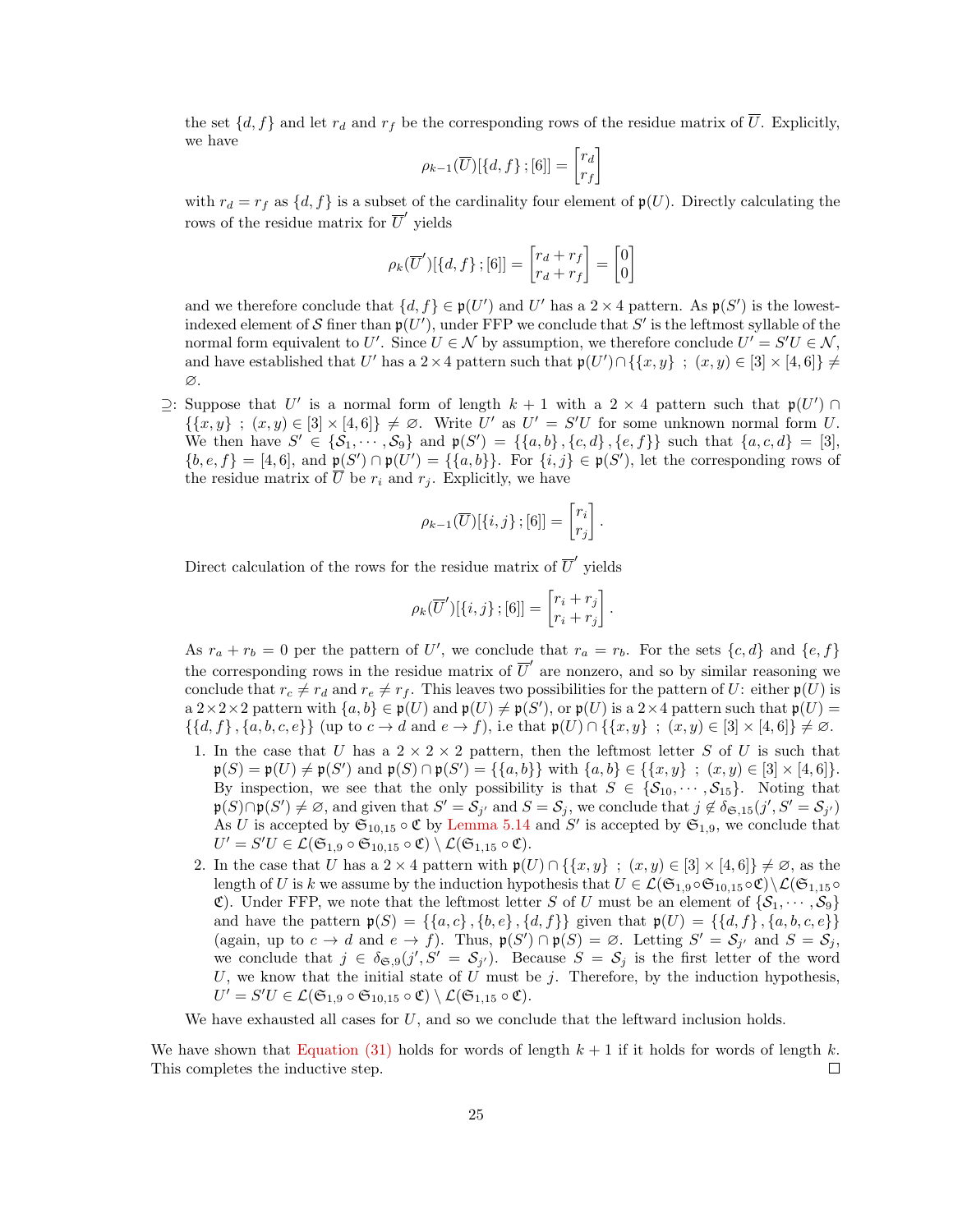**Lemma.** Let U be a word over  $S \cup C$ . Then  $U \in \mathcal{L}(\mathfrak{S}_{1,3} \circ \mathfrak{S}_{4,9} \circ \mathfrak{S}_{10,15} \circ \mathfrak{C}) \setminus \mathcal{L}(\mathfrak{S}_{1,9} \circ \mathfrak{S}_{10,15} \circ \mathfrak{C})$  if and only if  $U \in \mathcal{N}$  and U has a  $2 \times 4$  pattern with  $\mathfrak{p}(U) \cap \{ \{x, y\} \; ; \; (x, y) \in [3] \times [4, 6] \} = \varnothing$ .

*Proof.* By [Lemmas 5.13,](#page-13-4) [5.14](#page-13-3) and [5.15,](#page-15-1)  $\mathcal{L}(\mathfrak{S}_{1,9} \circ \mathfrak{S}_{10,15} \circ \mathfrak{C})$  accounts for all Cliffords,  $2 \times 2 \times 2$  pattern normal forms, and  $2\times 4$  pattern normal forms where the pattern contains an element of  $\{\{x, y\} : (x, y) \in [3] \times [4, 6]\}.$ Any accepting word of  $\mathfrak{S}_{1,3} \circ \mathfrak{S}_{4,9} \circ \mathfrak{S}_{10,15} \circ \mathfrak{C}$  which is not accepted by  $\mathfrak{S}_{1,9} \circ \mathfrak{S}_{10,15} \circ \mathfrak{C}$  is of the form  $U_1U_2U_3$ where  $U_1 \in \mathcal{L}(\mathfrak{S}_{1,3}) \subsetneq \mathcal{L}(\mathfrak{S}_{1,15}), U_2 \in \mathcal{L}(\mathfrak{S}_{4,9}) \subsetneq \mathcal{L}(\mathfrak{S}_{1,15}), U_3 \in \mathcal{L}(\mathfrak{S}_{10,15} \circ \mathfrak{C}) \subsetneq \mathcal{L}(\mathfrak{S}_{1,15} \circ \mathfrak{C}),$  and  $\mathfrak{p}(U_1^{-1}) \cap \mathfrak{p}(U_2) \neq \emptyset$ . We can then restate our lemma as follows:

$$
\{U_1U_2U_3; U_1 \in \mathcal{L}(\mathfrak{S}_{1,3}), U_2 \in \mathcal{L}(\mathfrak{S}_{4,9}), U_3 \in \mathcal{L}(\mathfrak{S}_{10,15} \circ \mathfrak{C}), |U_1| = \ell,|U_2| = m, |U_3| = k - \ell - m, \text{ and } \mathfrak{p}(U_1^{-1}) \cap \mathfrak{p}(U_2) \neq \varnothing\}
$$
\n
$$
= \tag{32}
$$

 $\{U \in \mathcal{N} ; |U| = k \text{ and } \mathfrak{p}(U) \text{ is a } 2 \times 4 \text{ pattern s.t. } \mathfrak{p}(U) \cap \{\{x, y\} : (x, y) \in [3] \times [4, 6] \} = \emptyset\}$ 

for all  $k \geq 3$ ,  $1 \leq \ell \leq k-2$ , and  $1 \leq m \leq k-1-\ell$ . We begin with a useful result, and afterwords proceed by induction on k.

• Consider a length k accepting word U' of the above form such that  $\ell = 1$ . Then  $U' = S'U$  where, given that the first letter of U is S, we have  $S' \in \{S_1, \dots, S_3\}, S \in \{S_4, \dots, S_9\}, \text{ and } U \in \mathcal{L}(\mathfrak{S}_{4,9} \circ$  $\mathfrak{S}_{10,15} \circ \mathfrak{C}$ ). We know that we must have  $\mathfrak{p}(S') \cap \mathfrak{p}(S) \neq \emptyset$ , and by inspection the only way this is acheived is if  $\mathfrak{p}(S') \cap \mathfrak{p}(S) = \{ \{a, b\} \} \nsubseteq \{ \{x, y\} ; (x, y) \in [3] \times [4, 6] \}.$  As  $\mathfrak{p}(S'^{-1}) = \mathfrak{p}(S')$  is such that  $\mathfrak{p}(S'^{-1}) \cap \mathfrak{p}(U) = \varnothing$ , we conclude that  $S'^{-1}$  is not finer than  $\mathfrak{p}(U)$  and that the least denominator exponent of  $\overline{U}'$  is  $k-1$  by [Lemmas 4.13](#page-9-2) and [5.14.](#page-13-3) In the case that U has a  $2 \times 2 \times 2$  pattern, we know that  $\mathfrak{p}(U) = \mathfrak{p}(S)$  and so  $\{a, b\} \in \mathfrak{p}(U)$ . In the case that U has a  $2 \times 4$  pattern, we know that there exists  ${c, d} \in {\{x, y\}}$ ;  $(x, y) \in [3] \times [4, 6]$  such that  $\mathfrak{p}(S) \cap \mathfrak{p}(U) = {\{c, d\}}$ . As  ${c, d} \neq {a, b}$ and  $\{\{a,b\},\{c,d\}\}\subseteq \mathfrak{p}(S)$ , we know that  $\{a,b\}$  is a subset of the cardinality four element of  $\mathfrak{p}(U)$ . Therefore, in both cases we have

<span id="page-25-0"></span>
$$
\rho_{k-1}(\overline{U}')[\{a,b\};[6]]=\begin{bmatrix}0\\0\end{bmatrix}
$$

and so U' must have a 2 × 4 pattern with  $\{a, b\} \in \mathfrak{p}(U')$ . This means that

$$
\mathfrak{p}(U') \cap \{\{x, y\} \; ; \; (x, y) \in [3] \times [4, 6] \} = \varnothing
$$

and that  $p(S')$  is finer than  $p(U')$ . For each such  $2 \times 4$  pattern, there is one and only one element of  $\{S_1, \dots, S_3\}$  which is a finer partition than  $\mathfrak{p}(U')$ , and therefore S' is the leftmost syllable of the normal form equivalient to U' under FFP. As  $U \in \mathcal{N}$ , we thus conclude that  $U' \in \mathcal{N}$ .

- We now show that accepting words of the above form with  $k = 3$  (enforcing  $\ell = 1$  and  $m = 1$ ) constitute all such length 3 normal forms with the described pattern. Clearly, any  $U \in \mathcal{N}$  with the aforementioned pattern must be of the form  $U = S_1 S_2 C$  where  $S_1 \in \{S_1, \dots S_3\}, S_2 \in \mathcal{S}$ , and  $C \in \mathcal{C}$ . Furthermore, we must have  $p(S_1) \cap p(S_2) = \{\{a, b\}\}\$  with  $\{a, b\} \notin \{\{x, y\} : (x, y) \in [3] \times [4, 6]\}\$  to produce the appropriate  $2 \times 4$  pattern. By inspection, this implies that  $S_2 \in \{S_4, \dots, S_9\}$ , and so U is accepted by  $\mathfrak{S}_{1,3} \circ \mathfrak{S}_{4,9} \circ \mathfrak{S}_{10,15} \circ \mathfrak{C}$  but not by  $\mathfrak{S}_{1,9} \circ \mathfrak{S}_{10,15} \circ \mathfrak{C}$  as required. Therefore [Equation \(32\)](#page-25-0) holds for  $k = 3$ .
- Now suppose that [Equation \(32\)](#page-25-0) holds for some  $k \geq 3$ . We will show that Equation (32) holds for  $k+1$ by establishing two inclusions.
	- ⊆: We have already proven this inclusion in the case of  $\ell = 1$  for all k. We therefore need only consider the  $\ell > 1$  case. Let  $U \in \mathcal{L}(\mathfrak{S}_{1,3} \circ \mathfrak{S}_{4,9} \circ \mathfrak{S}_{10,15} \circ \mathfrak{C}) \setminus \mathcal{L}(\mathfrak{S}_{1,9} \circ \mathfrak{S}_{10,15} \circ \mathfrak{C})$  be a word of length k whose first letter is  $S \in \{S_1, \dots, S_3\}$ . Then  $U \in \mathcal{N}$  and  $\mathfrak{p}(U)$  is a  $2 \times 4$  pattern such that  $\mathfrak{p}(U) \cap \mathfrak{p}(S) = \{\{a,b\}\}\$  with either  $a, b \in [3]$  or  $a, b \in [4, 6]$ . By inspection, we explicitly have  $S = \{\{a, b\}, \{c, d\}, \{e, f\}\}\$  with either  $\{a, b, e\} = [3]$  or  $\{a, b, e\} = [4, 6]$  and  $\{c, d, f\} =$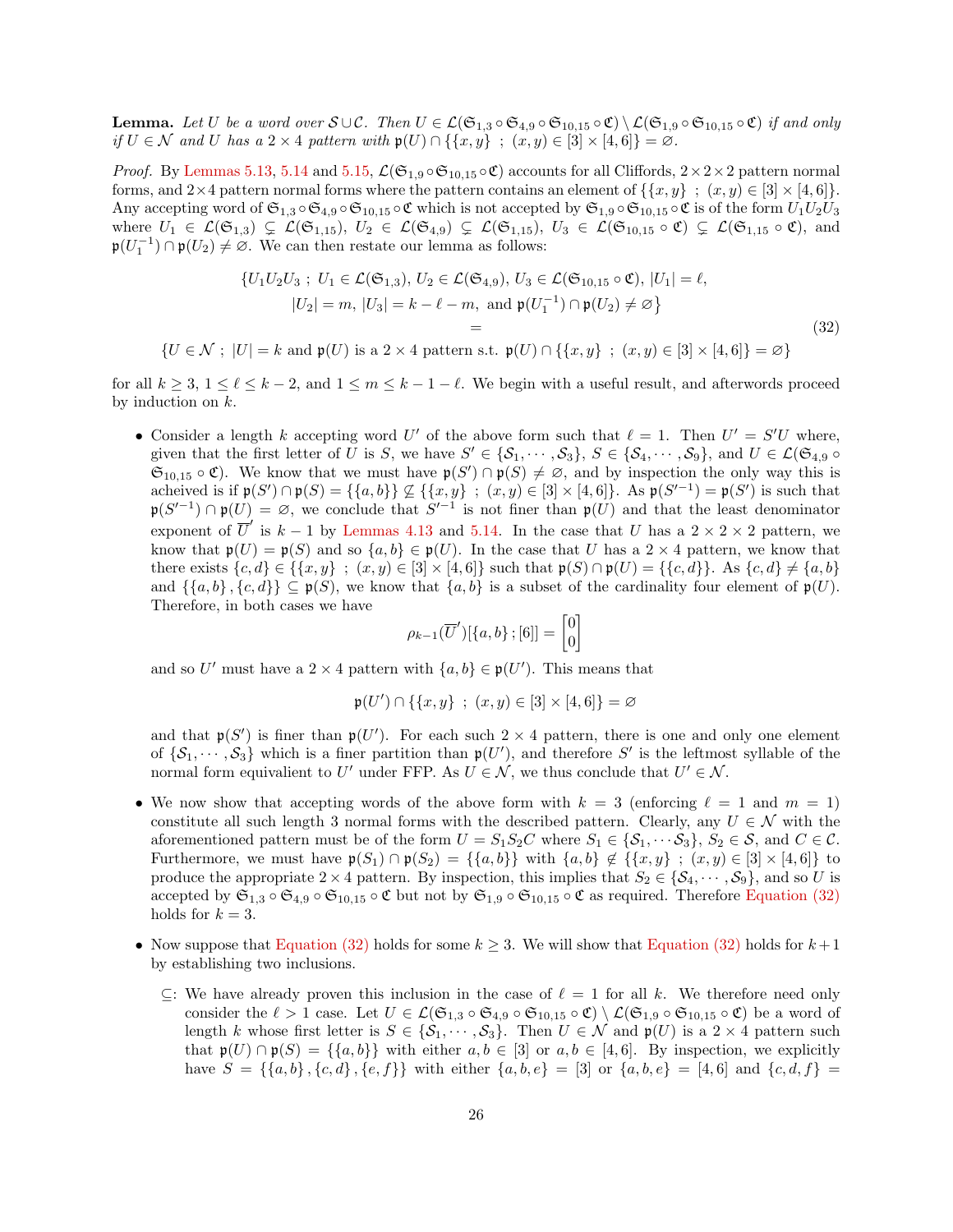$[6] \setminus \{a, b, e\}$ . Furthermore, the least denominator exponent of  $\overline{U}$  is  $k-1$ . Suppose that  $U' = S'U$ is a word of length  $k + 1$  accepted by  $\mathfrak{S}_{1,3} \circ \mathfrak{S}_{4,9} \circ \mathfrak{S}_{10,15} \circ \mathfrak{C}$ . Then by [Definition 5.10](#page-12-2) we have  $\mathfrak{p}(S') \cap \mathfrak{p}(S) = \emptyset$  with  $S' \in \{S_1, \dots, S_3\}$ . By inspection, this implies that S' must have the pattern  $\mathfrak{p}(S') = \{\{a, e\}, \{b, d\}, \{c, f\}\}\$  (up to  $a \leftrightarrow b$  and  $c \leftrightarrow d$ ) with  $\{a, b, c, d, e, f\}$  as defined before. As  $\mathfrak{p}(S'^{-1}) = \mathfrak{p}(S')$  is such that  $\mathfrak{p}(S'^{-1}) \cap \mathfrak{p}(U) = \varnothing$ , then  $\mathfrak{p}(S'^{-1})$  is not finer than  $\mathfrak{p}(U)$ and so the least denominator exponent of U' must be k. Consider the set  $\{c, f\}$  and let  $r_c$  and  $r_f$  be the corresponding rows of the residue matrix of  $\overline{U}$ . Explicitly, we have

$$
\rho_{k-1}(\overline{U})[\{c, f\}\,;[6]]=\begin{bmatrix}r_c\\r_f\end{bmatrix}
$$

with  $r_c = r_f$  as  $\{c, f\}$  is a subset of the cardinality four element of  $\mathfrak{p}(U)$ . Directly calculating the rows of the residue matrix for  $\overline{U}'$  yields

$$
\rho_k(\overline{U}')[\lbrace d, f \rbrace ; [6]] = \begin{bmatrix} r_c + r_f \\ r_c + r_f \end{bmatrix} = \begin{bmatrix} 0 \\ 0 \end{bmatrix}
$$

and we therefore conclude that  $\{c, f\} \in \mathfrak{p}(U')$  and U' has a  $2 \times 4$  pattern. As  $\mathfrak{p}(S')$  is the lowestindexed element of S finer than  $\mathfrak{p}(U')$ , under FFP we conclude that S' is the leftmost syllable of the normal form equivalent to U'. Since  $U \in \mathcal{N}$  by assumption, we therefore conclude  $U' = S'U \in \mathcal{N}$ , and have established U' has a 2 × 4 pattern such that  $\mathfrak{p}(U') \cap \{\{x, y\} : (x, y) \in [3] \times [4, 6]\} = \emptyset$ .

 $\supseteq$ : Suppose that U' is a normal form of length k + 1 with a 2 × 4 pattern such that p(U') ∩  $\{\{x,y\} : (x,y) \in [3] \times [4,6]\} = \emptyset$ . Write U' as  $U' = S'U$  for some unknown normal form U. We then have  $S' \in \{S_1, \dots, S_3\}$  and  $\mathfrak{p}(S') = \{\{a, b\}, \{c, d\}, \{e, f\}\}\$  such that either  $\{a, b, e\} = [3]$ or  $\{a, b, e\} = [4, 6], \{c, d, f\} = [6] \setminus \{a, b, e\}, a \equiv c \pmod{3}, b \equiv d \pmod{3}, e \equiv f \pmod{3}$ , and  $\mathfrak{p}(S') \cap \mathfrak{p}(U') = \{ \{a, b\} \}.$  For  $\{i, j\} \in \mathfrak{p}(S')$ , let the corresponding rows of the residue matrix of  $\overline{U}$ be  $r_i$  and  $r_j$ . Explicitly, we have

$$
\rho_{k-1}(\overline{U})[\{i,j\};[6]]=\begin{bmatrix}r_i\\r_j\end{bmatrix}.
$$

Direct calculation of the rows for the residue matrix of  $\overline{U}'$  yields

$$
\rho_k(\overline{U}')[\{i,j\};[6]] = \begin{bmatrix} r_i + r_j \\ r_i + r_j \end{bmatrix}.
$$

As  $r_a + r_b = 0$  per the pattern of U', we conclude that  $r_a = r_b$ . For the sets  $\{c, d\}$  and  $\{e, f\}$ the corresponding rows in the residue matrix of  $\overline{U}'$  are nonzero, and so by similar reasoning we conclude that  $r_c \neq r_d$  and  $r_e \neq r_f$ . This leaves three possibilites for the pattern of U: either  $\mathfrak{p}(U)$  is a  $2 \times 2 \times 2$  pattern with  $\{a, b\} \in \mathfrak{p}(U)$  and  $\mathfrak{p}(U) \neq \mathfrak{p}(S')$ , or  $\mathfrak{p}(U)$  is a  $2 \times 4$  pattern such that  $\mathfrak{p}(U) = \{\{c, e\}, \{a, b, d, f\}\}\$  (up to  $c \leftrightarrow d$ ) so that  $\mathfrak{p}(U) \cap \{\{x, y\} : (x, y) \in [3] \times [4, 6]\} \neq$  $\emptyset$ , or  $\mathfrak{p}(U)$  is a 2 × 4 pattern such that  $\mathfrak{p}(U) = \{\{c, f\}, \{a, b, d, e\}\}\$  (up to  $c \leftrightarrow d$ ) so that  $\mathfrak{p}(U) \cap \{\{x, y\} \; ; \; (x, y) \in [3] \times [4, 6]\} = \varnothing$ 

- 1. In the case that U has a  $2 \times 2 \times 2$  pattern, then the leftmost letter S of U is such that  $\mathfrak{p}(S) = \mathfrak{p}(U) \neq \mathfrak{p}(S')$  and  $\mathfrak{p}(S) \cap \mathfrak{p}(S') = \{\{a, b\}\}\$  with  $\{a, b\} \notin \{\{x, y\} : (x, y) \in [3] \times [4, 6]\}.$ By inspection, we see that the only possibility is that  $S \in \{S_4, \dots, S_9\}$ . Noting that  $\mathfrak{p}(S) \cap$  $\mathfrak{p}(S') \neq \emptyset$ , and given that  $S' = \mathcal{S}_{j'}$  and  $S = \mathcal{S}_j$ , we conclude that  $j \notin \delta_{\mathfrak{S},9}(j',S' = \mathcal{S}_{j'})$ . As U is accepted by  $\mathfrak{S}_{4,9} \circ \mathfrak{S}_{10,15} \circ \mathfrak{C}$  by [Lemmas 5.14](#page-13-3) and [5.15](#page-15-1) and S' is accepted by  $\mathfrak{S}_{1,3}$ , we conclude that  $U' = S'U \in \mathcal{L}(\mathfrak{S}_{1,3} \circ \mathfrak{S}_{4,9} \circ \mathfrak{S}_{10,15} \circ \mathfrak{C}) \setminus \mathcal{L}(\mathfrak{S}_{1,9} \circ \mathfrak{S}_{10,15} \circ \mathfrak{C}).$
- 2. In the case that U has a 2 × 4 pattern with  $\mathfrak{p}(U) \cap \{\{x, y\} : (x, y) \in [3] \times [4, 6]\} \neq \emptyset$ , by [Lemma 5.15](#page-15-1) we know that the leftmost letter S of U is such that  $\mathfrak{p}(S) \cap \mathfrak{p}(U) = \{c, e\}$ (up to  $c \leftrightarrow d$ ). We note that  $c \not\equiv d \not\equiv e \pmod{3}$ , and under FFP must therefore have